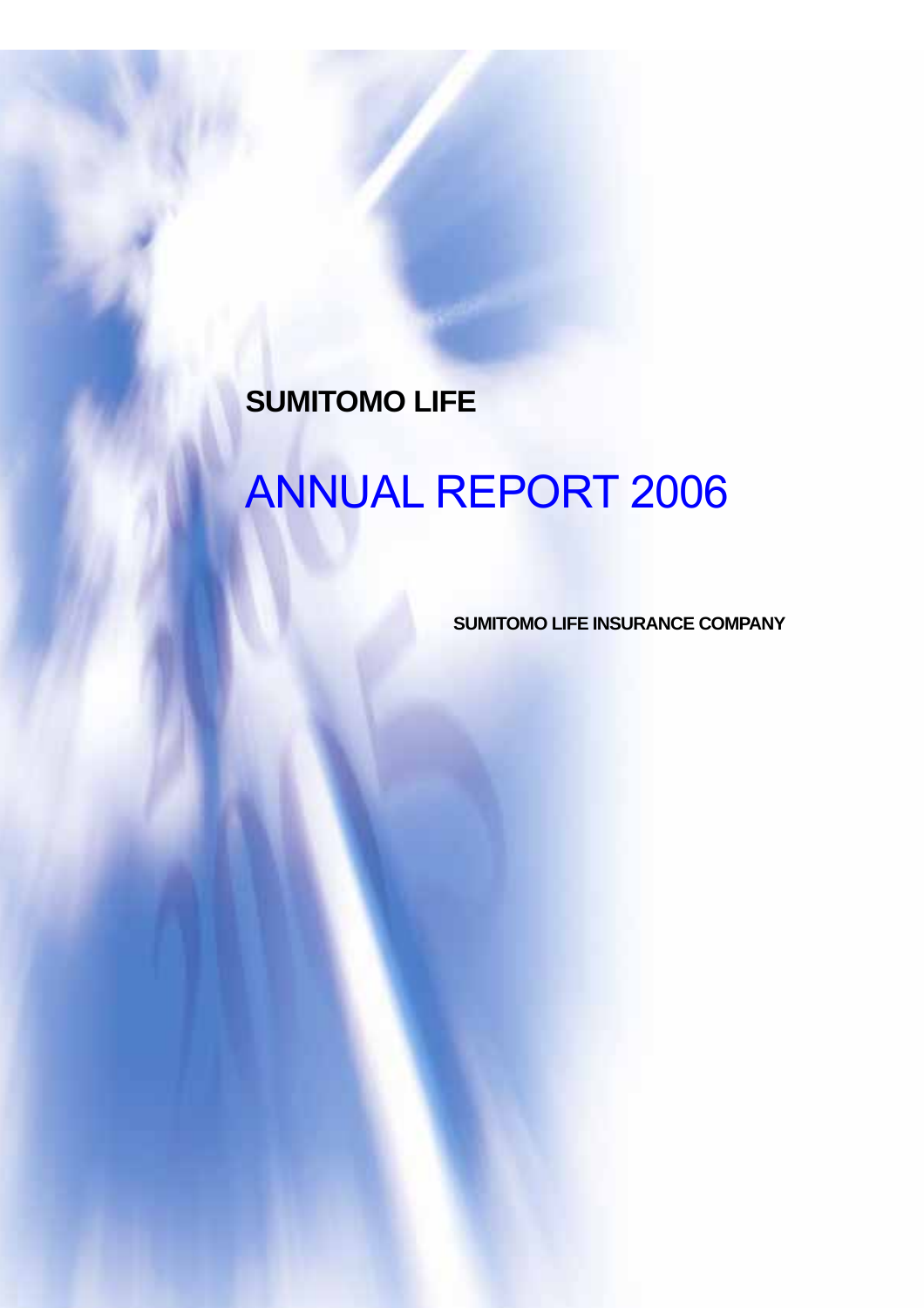# Our Management Policy

- **1. Based upon the concept of coexistence, co-prosperity and mutual assistance, we shall strive to solidify and expand our business, while contributing to the furtherance of social and public welfare.**
- **2. Creditworthiness and steadiness shall be the norms in the execution of our business.**
- **3. We shall always remain imperturbable in judgment and retain a progressive and indomitable spirit, responding to changes in our environment and keeping abreast of the times.**

# **Contents**

| <b>Message from the President 1</b>               |                                                                                   |
|---------------------------------------------------|-----------------------------------------------------------------------------------|
| <b>Operating Results</b><br>$\mathbf{3}$          |                                                                                   |
| <b>Financial Review</b> 12                        |                                                                                   |
| <b>Financial Soundness</b><br>15                  |                                                                                   |
| <b>Contributing to Communities</b>                | 19                                                                                |
| <b>Consolidated Balance Sheets</b>                | 22                                                                                |
| <b>Consolidated Statements of Income</b>          | 23                                                                                |
| <b>Consolidated Statements of Surplus</b>         | 25                                                                                |
| <b>Consolidated Statements of Cash Flows</b>      | 26                                                                                |
| <b>Notes to Consolidated Financial Statements</b> | 28                                                                                |
|                                                   | International Network/Directors, Corporate Auditors, and Executive Officers<br>33 |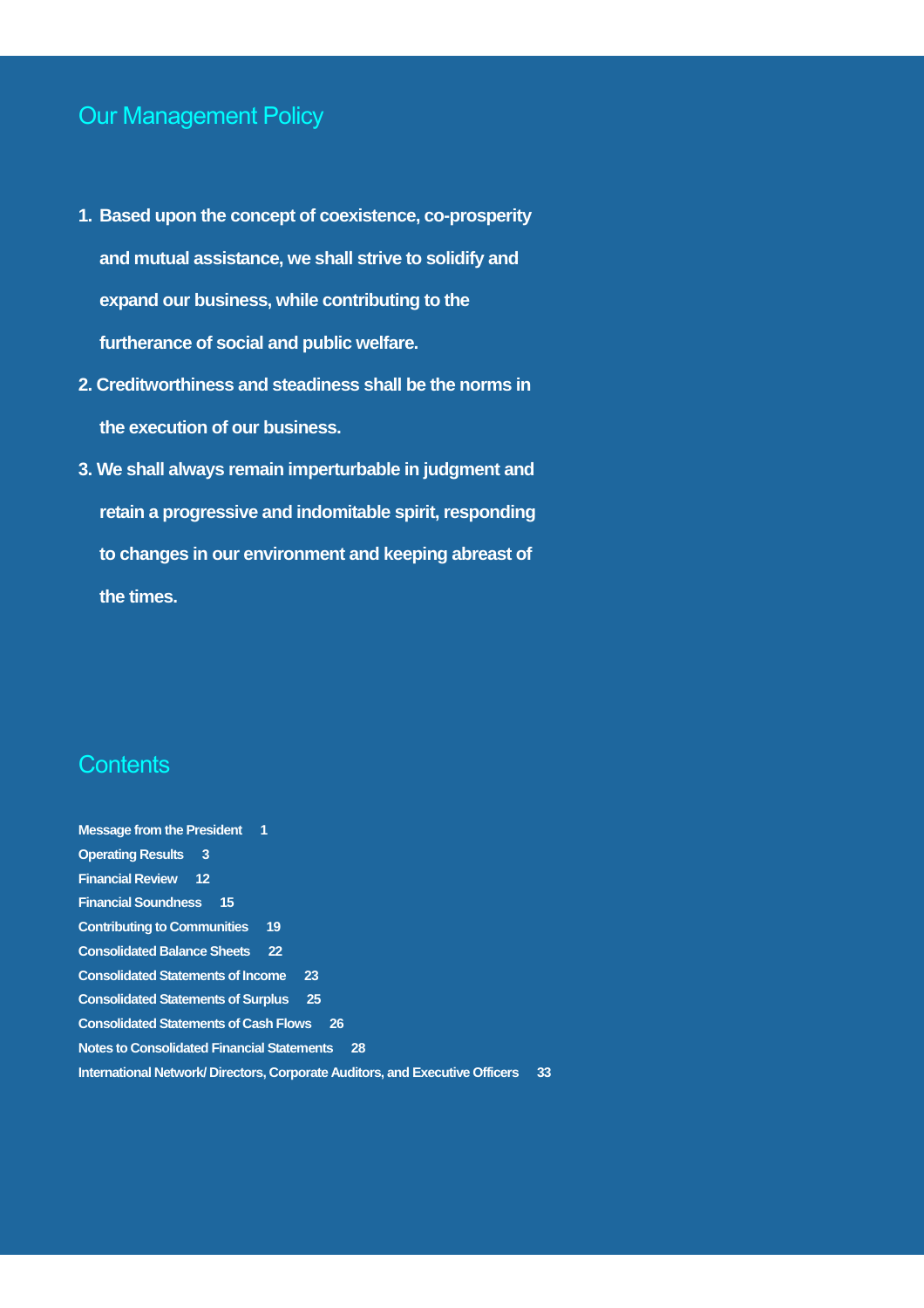

### **Overview of Fiscal Year 2005**

The Japanese economy in the year ended March 31, 2006 entered a full-fledged recovery phase as capital investment grew on improved corporate

earnings, consumer spending continued to increase based on better employment and income conditions, and external demand spurred an upward trend in exports.

The life insurance industry also took a firm step towards new growth thanks to an improvement in the investing environment and the growth of medical insurance and individual annuities.

Under these circumstances, Sumitomo Life achieved outstanding financial results for the fiscal year 2005. Annualized premium of new policies increased 29.8% over the preceding year. At the same time, the rate of policy cancellations and lapses improved 6.5% on an annualized premium basis. Annualized premium from policies in force also turned to net positive. Moreover, we have secured a stable level of core business profit, expressing our earnings. This core profit totaled ¥266.4 billion after offsetting negative spread, and was used to increase internal reserves by ¥165.4 billion and further consolidated our financial foundation. These developments significantly raised our solvency margin ratio to 949.7%, far exceeding the 200% margin required to be considered sound, further strengthening our risk tolerance.

Our strong performance in fiscal year 2005 can be attributed to several factors. Firstly, in response to consumer need and demographic changes, we actively cultivated markets such as medical insurance, annuities, and the middle-aged / elderly sectors, thereby increasing earnings. We also enhanced sales and service activities by providing consultations for existing policyholders. These consultations involve reviewing our customers' existing policies and updating them to provide the customers with optimal, current insurance packages. In particular, *Senkyaku Banrai*, a whole life insurance policy with a medical rider launched in April 2005, is a breakthrough product that can be purchased by individuals even if they are undergoing treatment for an existing health conditions, providing they meet certain criteria. The policy even pays out benefits for hospitalization caused by an illness for which the policyholder was undergoing treatment at the time the policy was taken out. This innovative product was awarded a Grand Prize at the 2005 Nikkei Outstanding Product and Service Awards, sponsored by the Nihon Keizai Shimbun newspaper. Sales via banking institutions also remained strong. We added *Tanoshimi VA Plus*, a variable annuity with minimal life insurance features, to the

bank product line in July 2005; the outcome was that cumulative sales of single premium products reached the ¥1 trillion mark in May 2006.

At the same time, however, the inappropriate handling of insurance benefit payments<sup>1</sup>, the core operation of an insurance company, came to public attention. Fiscal Year 2005, therefore, was a year in which the industry as a whole fought to regain the trust of its customers. In light of this situation, and as the company of the chairman of The Life Insurance Association of Japan, we demonstrated leadership, and promoted reforms to raise the trust of customers in the life insurance industry. These reforms involve creating self-imposed industry guidelines for appropriate benefit payments. Internally, we established the Customer Satisfaction Promotion Committee in July 2005 and developed a structure to ensure customers' voices are promptly brought into management decision. We have worked to strengthen internal oversight by creating mechanisms whereby customers accurately inform us of all health conditions or any incidents including the inappropriate payment of insurance benefits, and by establishing a new internal body for auditing the appropriateness of investigations into insurance underwriting and benefit payments.

### **RE-Sumisei Revolution – A New Long-Term Business Strategy**

Ahead of fiscal year 2006 we established a long-term management strategy in order to further strengthen our already-established course of growth. This new strategy, the "RE-Sumisei Revolution", is intended to allow Sumitomo Life to break out of the traditional role of a life insurer, and to bring about bold reform. Specifically, we intend to pay particular attention to three forms of quality: sales quality, service quality and product quality, as we work to take a customer -oriented approach, dramatically improving overall quality from the customer's standpoint.

The RE-Sumisei Revolution comprises a new vision for growth supported by a Business Infrastructure Revolution. The new vision for growth is a marketing strategy founded on the four pillars of retail, wholesale, bank channel and new fields of business. Retail sales play a leading role in the strategy. We will continue developing underserved

 $\overline{a}$ 

<sup>1</sup> Regarding inappropriate handling of insurance benefit payments, it came to light that some insurance companies attempted to boost their earnings by intentional and improper, non-payment of claims and withholding of benefits on a large scale by fraudulently invaliding policies or claiming that policyholders did not make proper disclosures. These companies were officially disciplined. Prompted by this incident, life insurance companies reexamined instances of non-payment, and at many of the companies this resulted in revelations that, in anywhere from a few cases to several dozen cases, payments had not been made, or benefits provided, when they should have been.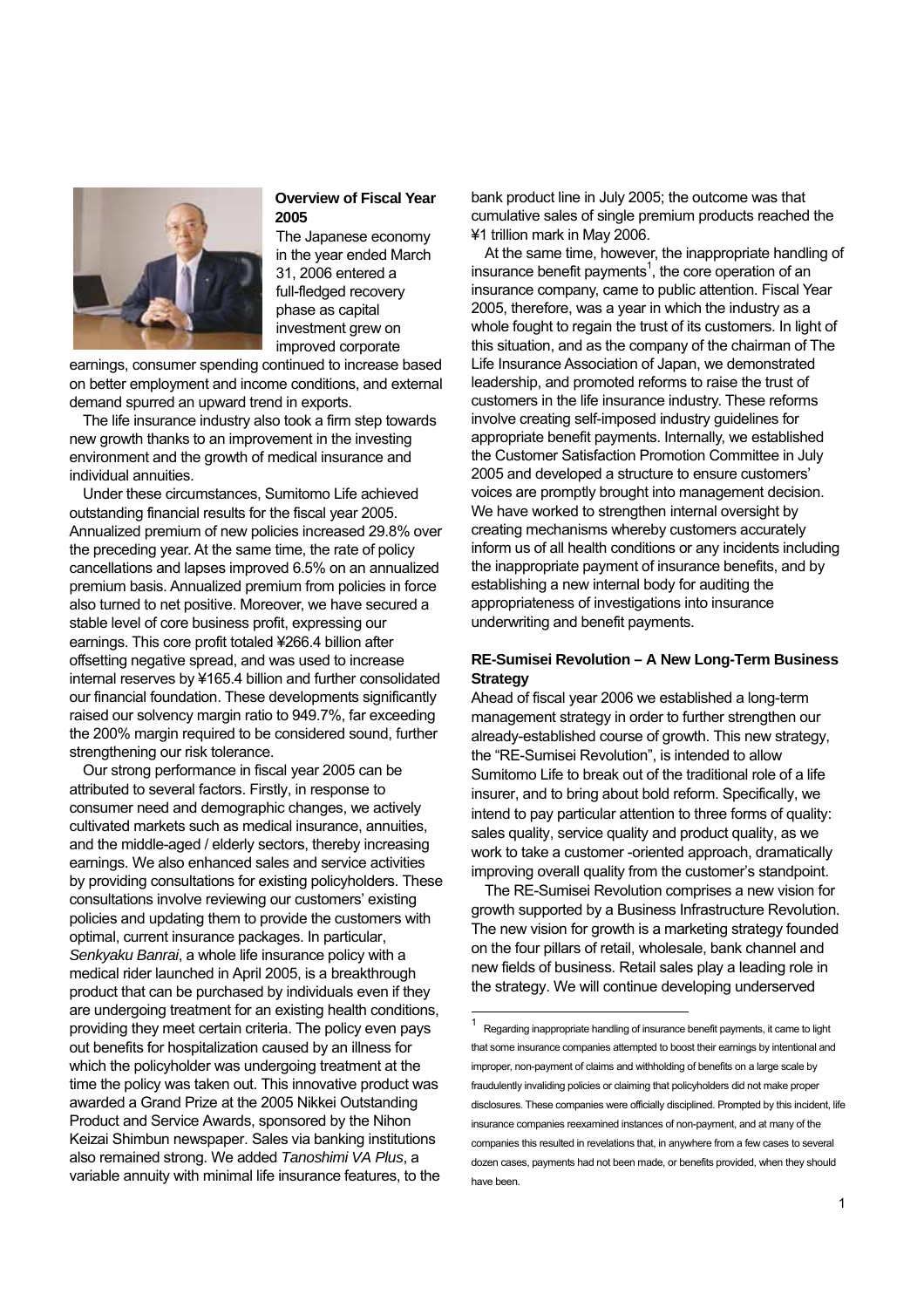markets centered on the long-term care and medical insurance sectors. We will dramatically strengthen our system of sales through our dedicated sales representative channel, which is key in improving marketing quality. For wholesale sales, we will take on the challenge of building a new business model through collaboration $2$  with retail sales divisions. As for the infrastructural reform of operations, we intend to thoroughly remodel our administration, service and sales infrastructures, as well as our human resources and management, all in line with our drive to maximize the customer-oriented dimension of our business.

The RE-Sumisei Revolution strategy puts corporate social responsibility at the heart of management. Sumitomo Life's mission reflects our managerial philosophy, and part of that mission is our declared commitment to contributing to public welfare. Under the new strategy, all executives and employees will take this to heart with renewed commitment and continue to meet the expectations of customers with a sense of purpose and responsibility.



### **Conclusion**

Sumitomo Life was established in 1907 under the name of Hinode Life Insurance. Our founder was strongly motivated to create what he envisioned as an ideal company with his own hands. Thanks to the trust and support from customers we have received over the years, 2007 will mark our 100th anniversary. On this important occasion, we envision an "ideal company" in which we make a

society where people live long, happy, prosperous lives using our core business.

 With remarkable speed, Japan is becoming a country with an aging population. Alongside these demographic changes comes what is known as "longevity risk". It is not clear, however, how the social security system will cover for these changes. We believe that long life should be celebrated. There is something very wrong with a society in which inadequate preparations for long life risk make long life itself an inevitable source of worry and anxiety.

We plan to reinstate the proper view of aging; that is, to make long life a cause for celebration, creating a society in which people live long, happy, and prosperous lives. This is, I believe, precisely our mission.

Sumitomo Life will steadfastly fulfill this mission and steadily and strongly strive to embody this vision of an ideal company so that we may live up to the trust placed in us by customers. Thank you for your continuing encouragement and support.

July 2006

Yokoyama

Shinichi Yokoyama President and Chief Executive Officer

 $\overline{2}$ <sup>2</sup> The collaboration involves partnering with retail sales divisions to jointly market to companies, devise proposals, and conduct other initiatives.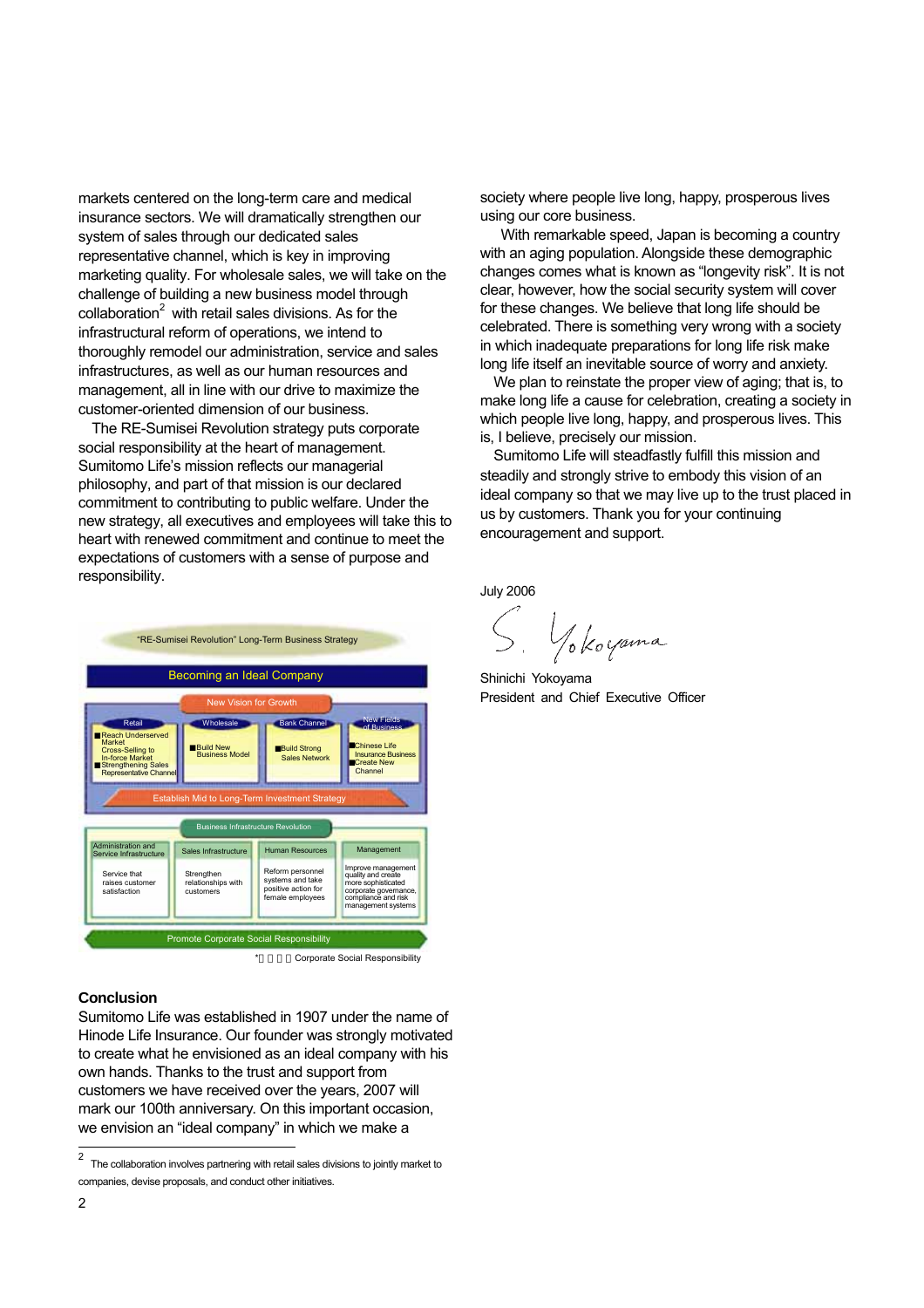# Operating Results

#### **Individual Insurance and Individual Annuities**

The present focus of our sales and service activities is providing optimal, up-to-date insurance through consulting with customers in order to assess needs that differ depending on the customer's age group and other characteristics. In particular, Sumitomo Life has worked to increase sales to middle-aged and elderly customer sectors (customers age 50 and up) by providing medical insurance products for which there is an underlying need. Further efforts were made to develop this market during the term by launching the new product *Senkyaku Banrai* in April 2005, all with a view to boosting earning power.

*Senkyaku Banrai* is a revolutionary product that pays benefits for hospitalization due to a worsening health condition that the policyholder has been receiving treatment for. The policy is available to customers who, amongst other certain criteria, have not been hospitalized nor had surgery in the two years prior to applying. The special characteristics of this product have been duly recognized, and it was awarded a Grand Prize at the Nihon Keizai Shimbun newspaper's 2005 Nikkei Outstanding Product and Service Awards. Annualized premium of new policies, including living benefits insurance and medical insurance based mainly on the middle-aged and elderly customer segments, continued to steadily increase, rising 7.9% over the previous year to ¥64.6 billion. This was thanks mainly to *Senkyaku Banrai,* which developed an underserved market, and to persistently strong sales of *Doctor OK*, a new medical insurance product launched in October 2004.

At the same time, a consultation service was provided to existing policyholders in order to enhance the quality of after-sales service. The consultation offers the chance to review any life stage changes of customer that have taken place and update and optimize the contents of policy along with those changes. We have also expanded the range of online procedure for customer convenience.

Policy cancellations and lapses in annualized premium have fallen for the second consecutive year: a drop of 6.5% compared to the previous year. One of the reasons for this result, along with our financial soundness, is our effort to improve customer satisfaction through the initiatives mentioned above. As a result of these developments, annualized premium of life insurance in force broke with its downward trend, gaining 2.0% over the end of last year.

| Annualized Premium (Units: ¥100 million, %)               |        |        |         |  |  |  |  |
|-----------------------------------------------------------|--------|--------|---------|--|--|--|--|
| <b>Type of Policy</b>                                     | FY2004 | FY2005 | YoY     |  |  |  |  |
| Individual insurance                                      | 1,176  | 1,262  | $+7.3$  |  |  |  |  |
| Individual annuities                                      | 431    | 824    | $+91.4$ |  |  |  |  |
| Individual insurance +<br>individual annuities            | 1,607  | 2,087  | $+29.8$ |  |  |  |  |
| Living benefits<br>insurance + medical<br>insurance, etc. | 599    | 646    | $+7.9$  |  |  |  |  |

**Annualized Premium of New Policies**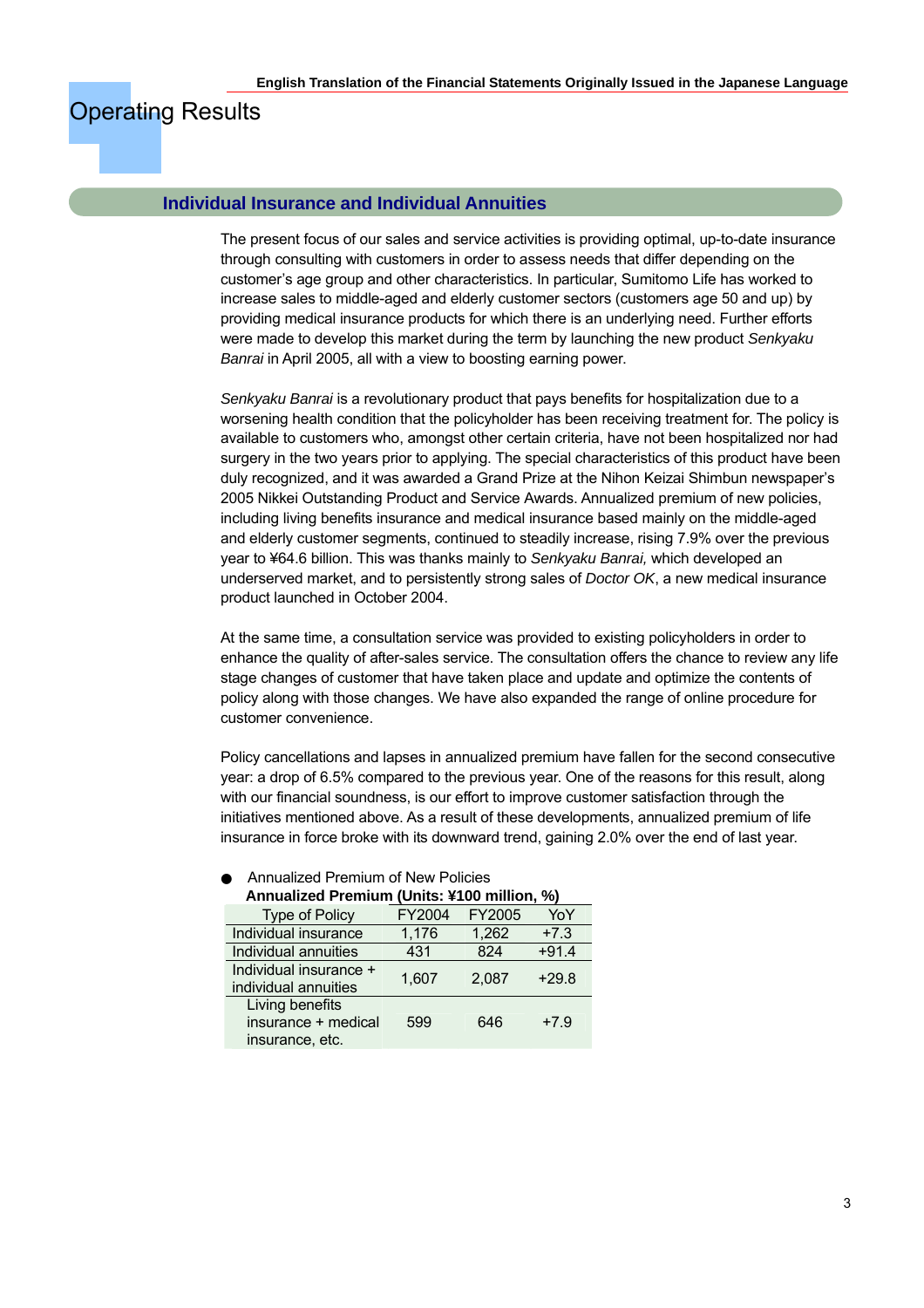

Annualized Premium of New Policies

Policy Cancellations and Lapses in annualized premium



Annualized Premium of Life Insurance in Force **Annualized Premium (Units: ¥100 million, %)** 

|                                                | AMMULLUM I TUMMUL (UMIO, TTUV MMUULI, 70) |                   |         |  |  |  |
|------------------------------------------------|-------------------------------------------|-------------------|---------|--|--|--|
| <b>Type of Policy</b>                          | March 31,<br>2005                         | March 31,<br>2006 | YoY     |  |  |  |
| Individual insurance                           | 15,464                                    | 15,175            | 1.9     |  |  |  |
| Individual annuities                           | 4,080                                     | 4,754             | $+16.5$ |  |  |  |
| Individual insurance +<br>individual annuities | 19,545                                    | 19,929            | $+2.0$  |  |  |  |
| Living benefits<br>insurance + medical         | 4.140                                     | 4,416             | $+6.7$  |  |  |  |
| insurance, etc.                                |                                           |                   |         |  |  |  |

Notes: 1. Annualized premium is calculated by multiplying individual premiums by a factor corresponding to their payment schedule and converting them to yearly premium income. For policies with single premium payments, the premium is divided by the coverage period.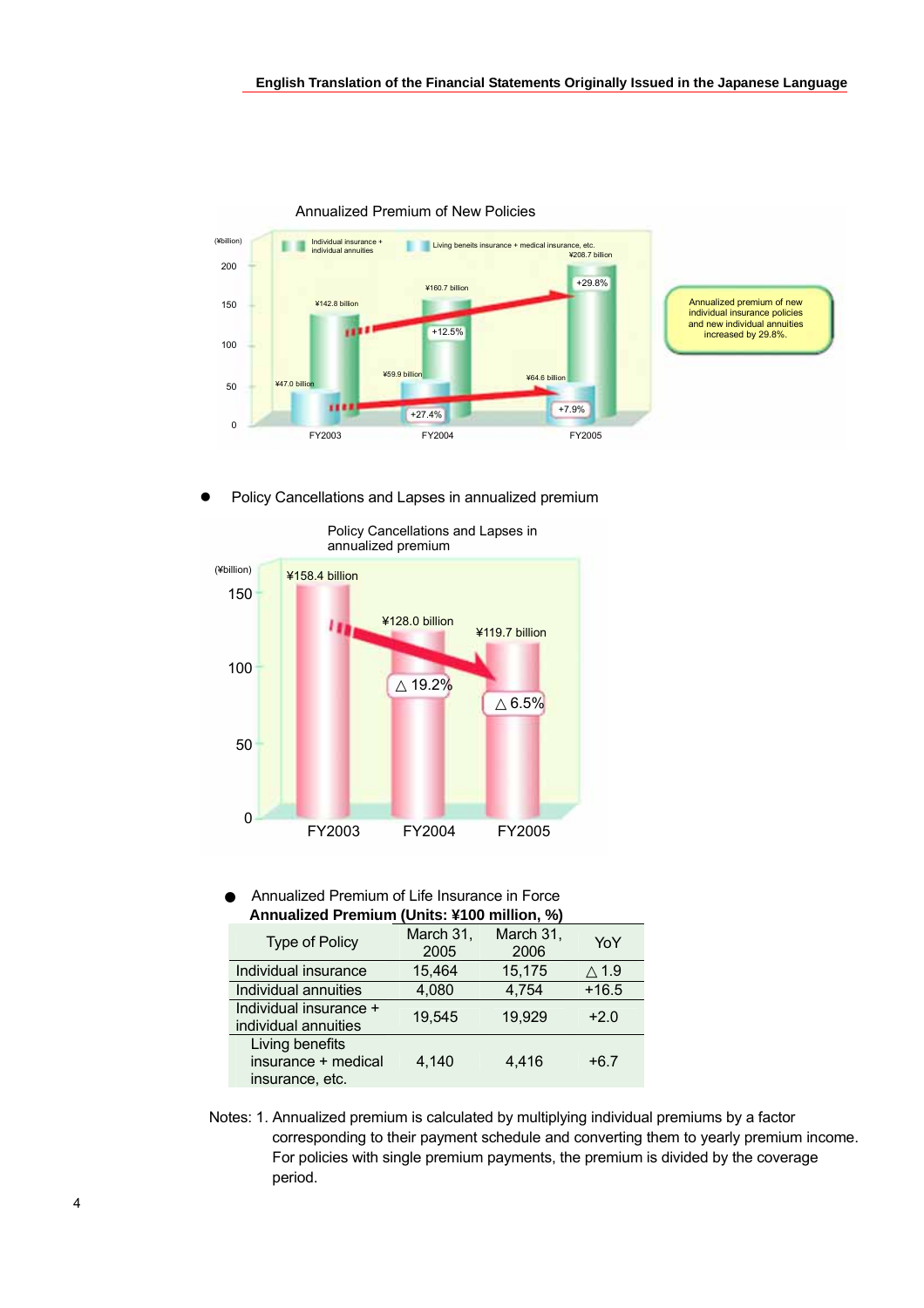- 2. Annualized premium for living benefits insurance is the total of long-term care insurance, insurance for specific illnesses, insurance for acute chronic diseases, and waiver of premium rider.
- 3. Annualized premium for medical insurance is the total of medical insurance and individual riders for hospitalization due to an accident, treatment of disease, treatment of adult diseases, treatment of women's illnesses, outpatient treatment, initial benefits for hospitalization, hospital treatment, hospitalization due to cancer, and treatment for disability or injury.
- 4. Annualized premium for policies that include living benefits insurance and medical insurance together with death and other insurance is calculated based on the portion of the premium corresponding to living benefits insurance and medical insurance.



Annualized Premium of Insurance in Force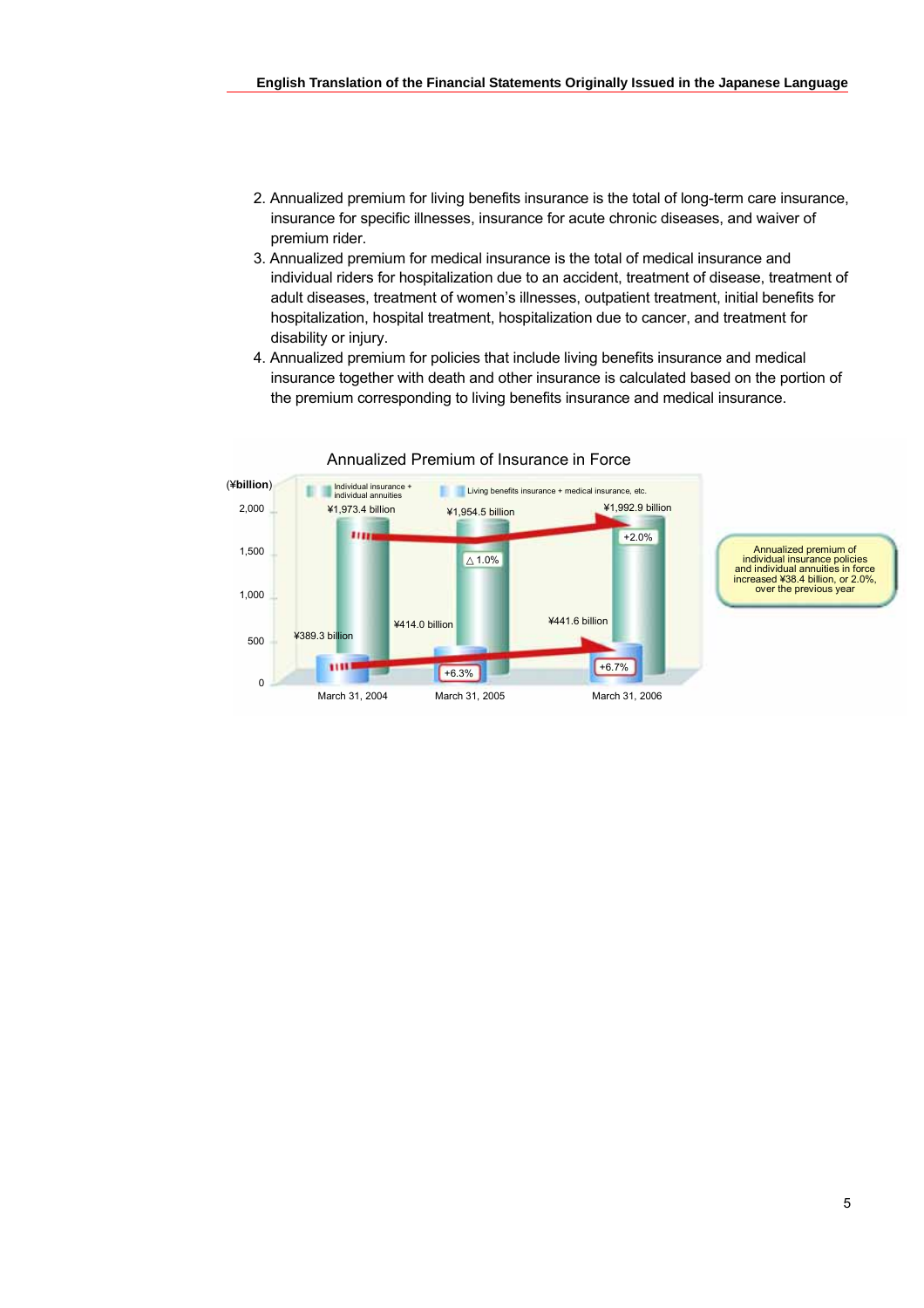### **Sales through Banking Institutions**

Individual annuities and life insurances sold through banking institutions topped approximately 240,000 policies and ¥930.0 billion in premium (single premium format) as of March 31, 2006.

Sumitomo Life has concluded life insurance agency agreements with banks, credit unions and other financial institutions nationwide, and markets individual annuities through them. 314 banking institutions have been contracted, which is among the most in the industry. Individual annuities are handled at convenient locations all around Japan and they have been extremely well received by customers.



#### **(1,000 policies)**

### **Corporate Insurance**

In the area of corporate insurance, dedicated staffs involved in helping companies revamp their qualified pension schemes were increased and deployed around the country to strengthen customer support facilities for insurance-based benefit programs.

Group insurance in force at the end of the fiscal year 2005 decreased 2.7% from the end of the previous year to ¥35,096.9 billion, while group annuities at year-end edged down 0.3% over the previous year to ¥2,870.0 billion.

#### **Group Insurance & Group Annuities**

|                        |                      | March 31, 2006    | YoY |
|------------------------|----------------------|-------------------|-----|
| Group insurance        | In force at year-end | ¥35,096.9 billion | 2.7 |
| <b>Group annuities</b> | In force at year-end | ¥2,870.0 billion  | 0.3 |

Notes: 1. The amount for group insurance consists primarily of plan benefits.

2. The amount for group annuities consists of policy reserves.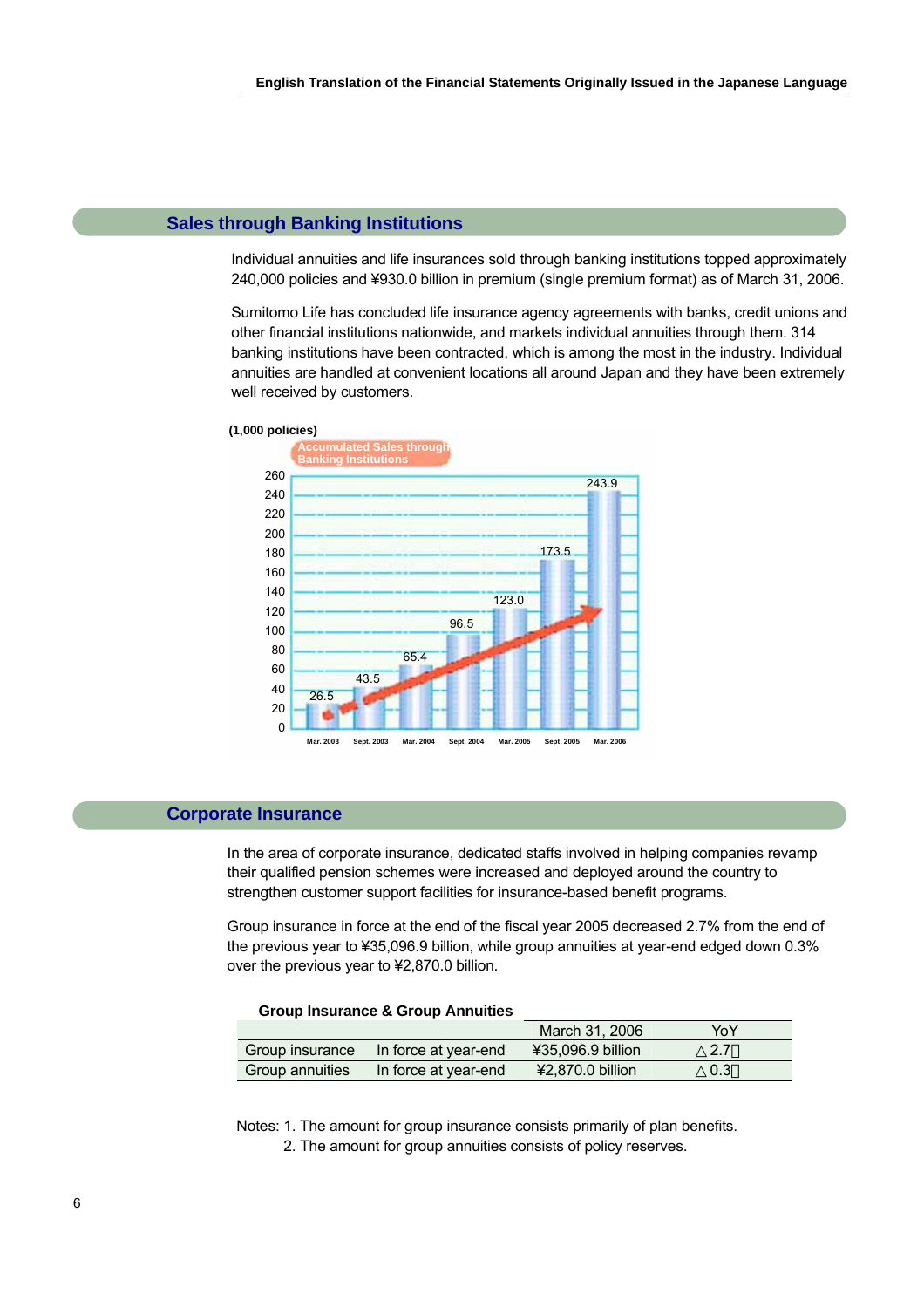### **Management of General Account Assets**

Sumitomo Life managed its asset portfolio in order to secure stable returns over the medium to long term. The basic investment policy was the comprehensive management of assets and liabilities according to the characteristic of life insurance contract liability. Under the circumstances, the company extended the duration of domestic bonds by investing in long-term and ultra long-term instruments for higher returns.

As an alternative to yen-denominated, interest-bearing assets, the company has invested in foreign bonds after hedging currency exchange risk. But in the year under review lower returns due to higher hedging costs, the company reduced its balance of hedged foreign bonds. And, to take advantage of the relatively high interest rates overseas, the company invested in foreign bonds subject to currency exchange risk in anticipation of yen appreciation.

For domestic equities and real estate, the company worked to generate returns while controlling the balance of its holdings using appropriate risk management practices.



| a. Asset Portfolio            |                |         |                |         | (Units: Millions of yen, %) |         |
|-------------------------------|----------------|---------|----------------|---------|-----------------------------|---------|
|                               | March 31, 2004 |         | March 31, 2005 |         | March 31, 2006              |         |
| <b>Asset Type</b>             | Amount         | Portion | Amount         | Portion | Amount                      | Portion |
| Cash, deposits and call loans | 310,264        | 1.5     | 386,113        | 1.9     | 533,048                     | 2.6     |
| Monetary claims bought        | 1,059,030      | 5.2     | 921,204        | 4.6     | 739,621                     | 3.6     |
| <b>Securities</b>             | 11,859,721     | 58.6    | 12,389,605     | 61.5    | 13,315,220                  | 64.8    |
| <b>Bonds</b>                  | 5,707,139      | 28.2    | 5,783,746      | 28.7    | 6,269,599                   | 30.5    |
| Equities                      | 1,539,271      | 7.6     | 1,628,345      | 8.1     | 2,203,511                   | 10.7    |
| Foreign securities            | 4,458,038      | 22.0    | 4,852,646      | 24.1    | 4,776,578                   | 23.2    |
| <b>Bonds</b>                  | 3,824,763      | 18.9    | 4,241,158      | 21.1    | 4,151,767                   | 20.2    |
| Equities, etc.                | 633,275        | 3.1     | 611,487        | 3.0     | 624,811                     | 3.0     |
| <b>Other securities</b>       | 155,271        | 0.8     | 124,867        | 0.6     | 65,530                      | 0.3     |
| Loans                         | 5,239,914      | 25.9    | 4,868,188      | 24.2    | 4,639,698                   | 22.6    |
| Policy loans                  | 598,680        | 3.0     | 545,734        | 2.7     | 499,154                     | 2.4     |
| General loans                 | 4,641,233      | 22.9    | 4,322,453      | 21.5    | 4,140,544                   | 20.1    |
| Real estate                   | 1,292,121      | 6.4     | 1,215,955      | 6.0     | 1,145,630                   | 5.6     |
| Investment real estate        | 984,477        | 4.9     | 925,675        | 4.6     | 865,021                     | 4.2     |

7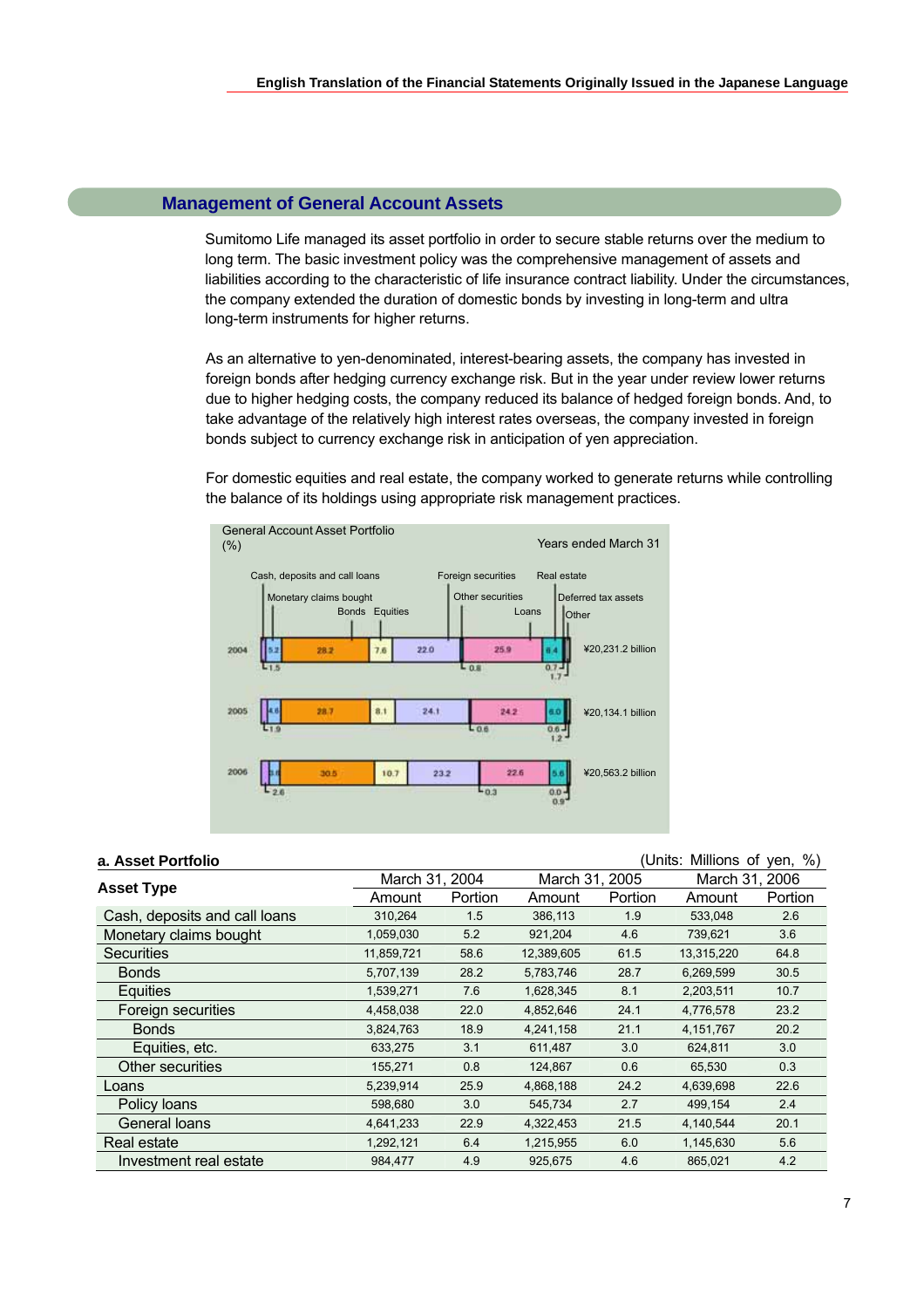# **English Translation of the Financial Statements Originally Issued in the Japanese Language**

| Deferred tax assets                | 136.450    | 0.7   | 114.182    | 0.6   |            |       |
|------------------------------------|------------|-------|------------|-------|------------|-------|
| Other                              | 347.533    | 1.7   | 242.706    | 1.2   | 192.094    | 0.9   |
| Allowance for possible loan losses | 13.813     | 0.1   | 3.788      | 0.0   | 2.047      | 0.0   |
| General account total              | 20,231,223 | 100.0 | 20,134,167 | 100.0 | 20.563.265 | 100.0 |
| Foreign-denominated assets         | 2,607,300  | 12.9  | 2.947.426  | 14.6  | 2.523.609  | 12.3  |

Note: "Other securities" are listed at market price.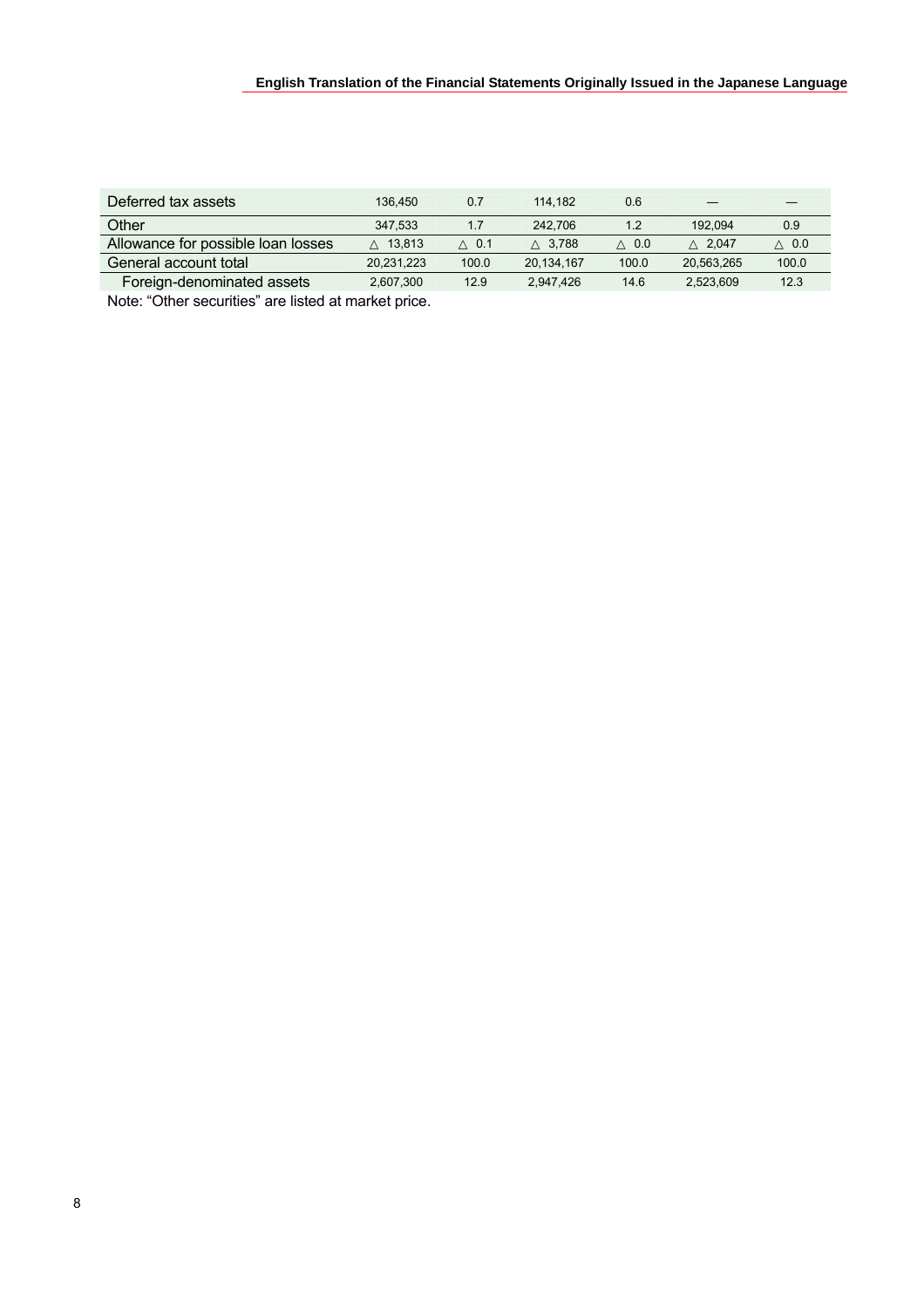## **Risk Management**

Sumitomo Life is putting best effort to be a best trusted company by customers. To achieve this, stable returns must be generated over the long term while appropriately controlling a variety of operating risks. Additionally, to further deepen the trust placed in Sumitomo Life by customers, Sumitomo Life believes it is important to take appropriate steps in accordance with a high standard of corporate ethics to guard against moral hazard risk connected to the insurance business and improprieties caused by wrongdoing outside the company.

Risk Management System

Role of Risk Management Departments

Sumitomo Life has management departments which properly carry out necessary measures for managing risks by formulating risk management rules and other guidelines and monitoring the current status of each type of risk.

#### Role of Corporate Risk Management Department

Sumitomo Life has established the Risk Management Supervisory Office in order to supervise risk management for Sumitomo Life as a whole. The Corporate Risk Management department develops risk management systems by devising overall risk management rules and basic policies, monitors risk across the company, makes reports to the board of directors, identifies new types of risk, considers new management methods, and otherwise engages in planning and coordination for overall risk management at the company.

Role of the Board of Directors and the Executive Management Committee The basic framework for risk management is determined by the board of directors. The board of directors regularly receives reports on various risks, makes necessary decisions, and works to raise the sophistication of risk management in the company. The Executive Management Committee\* also receives regular risk reports.

The Executive Management Committee: This committee is comprised of directors of the managing director level and above, and, in accordance with basic management policies determined by the board of directors. The committee deliberates and makes decisions on important matters related to the company's management strategy and execution of business.

#### Role of the Auditing Department and Independent Auditors

To ensure the appropriateness and effectiveness of the company's risk management system, internal audits are conducted by the Auditing Department, which is independent of the head office and branches, and external audits are conducted by independent auditors.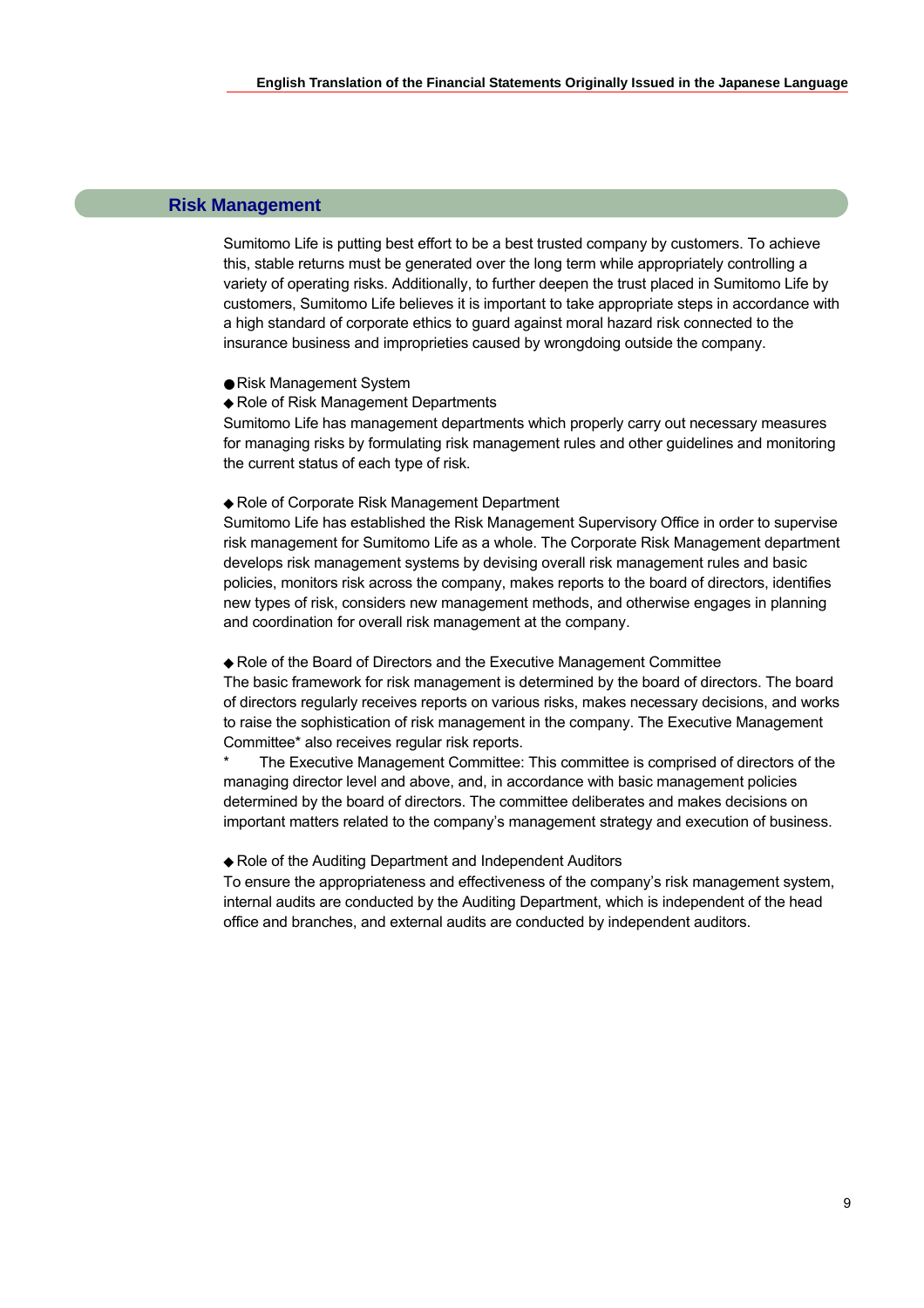### **Total Risk Management System**

Company-Wide Risk Management System Diagram

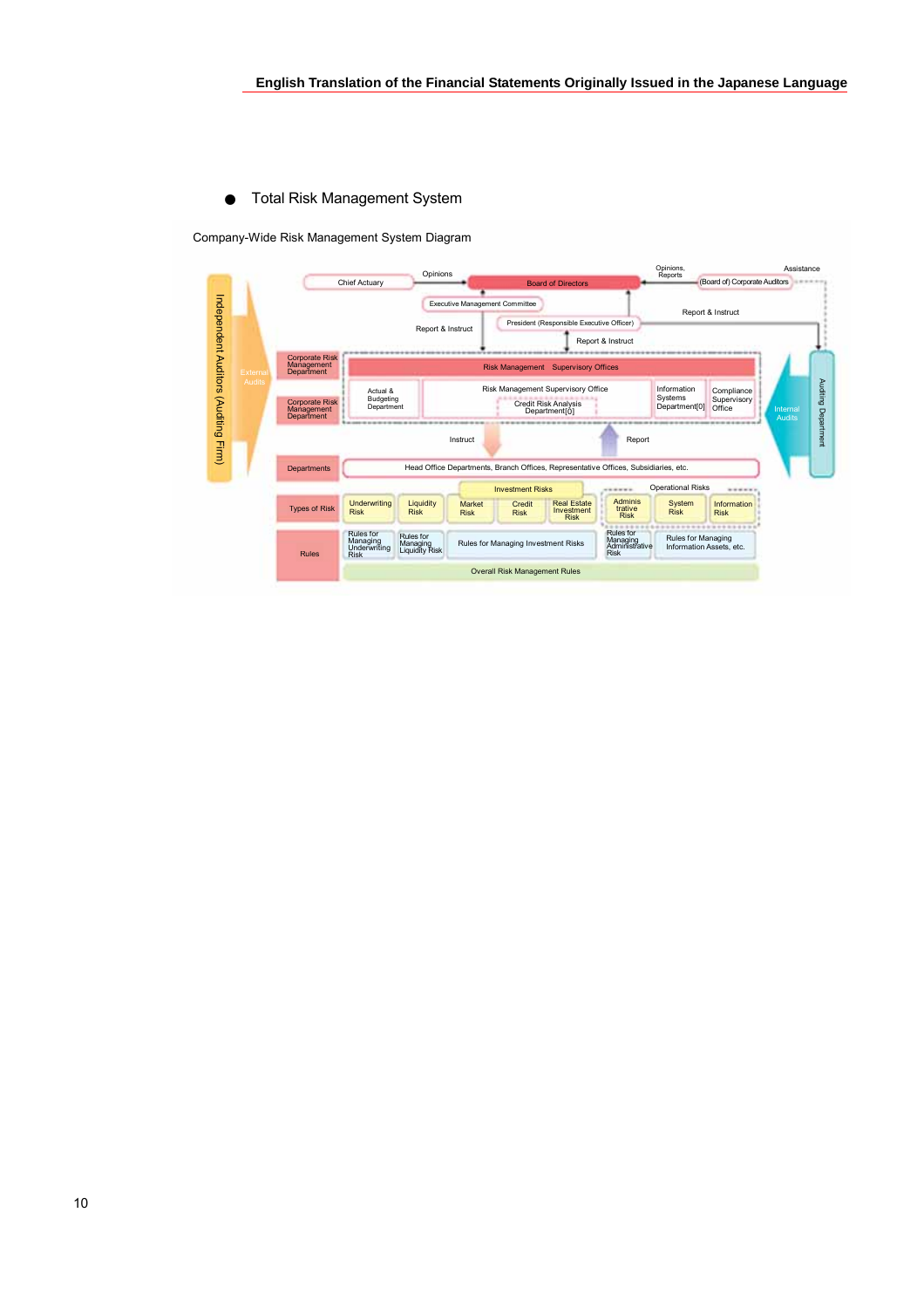## **Entering the Chinese Life Insurance Market**

Procedures for establishing the PICC Life Insurance Company were completed in November 2005, upon which the company began operations. Sumitomo Life had been involved in preparations for the launch of operations in partnership with PICC Holding Company, the largest non-life insurance company in China. The Beijing branch of PICC Life Insurance was opened in March 2006.

#### Active progress of Consulting Sales

Sales activities are being developed around individual and group insurance sales by insurance agents, the equivalent of Japan's sales representatives. PICC Life Insurance will emphasize consulting sales and believes it will lead to raise trust and distinguish the company from its competitors. In addition to these traditional sales channels, the company is considering marketing products through banks, taking advantage of the partner Property & Casualty Company's sales locations, and utilizing insurance brokers.

#### Full Lineup of Products

PICC Life Insurance offers a full lineup of individual insurance products, including policies with savings accounts (currently the main type of product in the Chinese market), death insurance, accident insurance and critical illness insurance. As for group insurance, the company is developing and marketing term, accident and health insurance along with annuities, of which growth is expected.

#### Nationwide Development

In 2006 the company will begin to develop a nationwide sales network and plans to have it cover almost all of China's major cities within five years. In order to take advantage of the growth potential inherent in China's life insurance market, insurance companies from inside and outside China are flooding the country's coastal cities, which are experiencing remarkable economic growth. PICC Life Insurance Company, however, plans not only to develop this region but also to take the lead in moving into regions where high growth is expected in the near future.

#### Support for Medical Development

Sumitomo Life jointly founded a scholarship program for medical students in China with PICC Life Insurance in order to support the spread and development of medical practice, which form the base of the life insurance business, throughout China. Around 700 students will receive scholarships annually.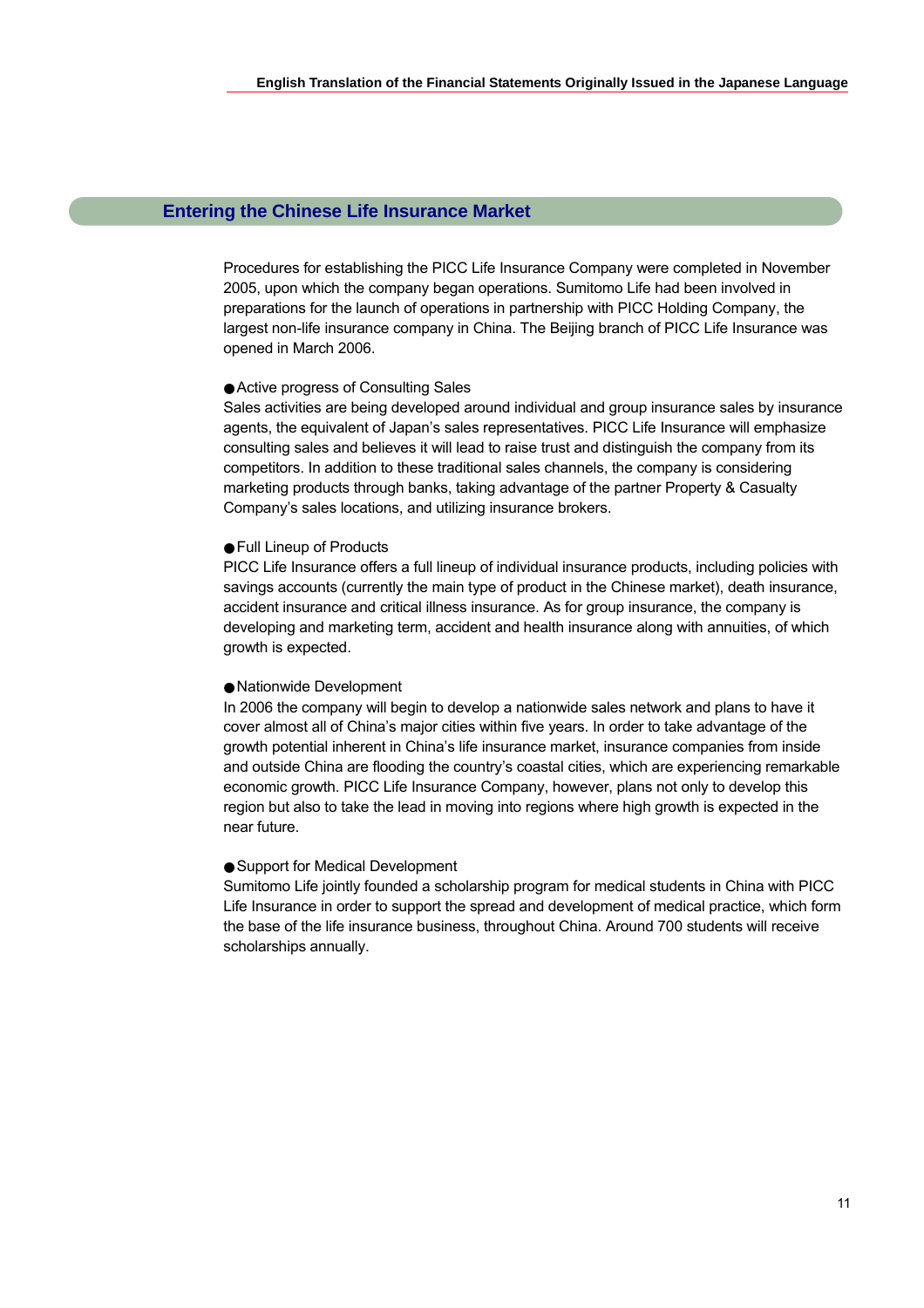# Financial Review

# Financial Overview for Fiscal 2005

| Non-Consolidated                                                                                |               |               |               |               | Unit: Millions of yen |
|-------------------------------------------------------------------------------------------------|---------------|---------------|---------------|---------------|-----------------------|
| Item                                                                                            | <b>FY2001</b> | <b>FY2002</b> | <b>FY2003</b> | <b>FY2004</b> | <b>FY2005</b>         |
| Ordinary revenue                                                                                | 3,967,552     | 4,320,635     | 4,077,568     | 3,265,371     | 3,872,557             |
| Ordinary profit                                                                                 | 133,173       | 15,774        | 144,355       | 199,309       | 137,604               |
| Core business profit                                                                            | 298,578       | 300,550       | 284,258       | 287,227       | 266,451               |
| Net income for the year                                                                         | 73,418        | 1,320         | 64,613        | 83,785        | 67,603                |
| Fund                                                                                            | 170,000       | 170,000       | 229,000       | 279,000       | 319,000               |
| Total assets                                                                                    | 22,952,057    | 21,911,455    | 21,123,627    | 21,242,937    | 22,409,210            |
| Assets in separate account                                                                      | 1,096,463     | 809,536       | 929,179       | 1,128,948     | 1,932,173             |
| Policy reserves                                                                                 | 19,636,829    | 18,744,026    | 18,193,997    | 18,236,523    | 18,975,152            |
| Loans                                                                                           | 6,375,200     | 5,907,941     | 5,239,914     | 4,868,188     | 4,639,698             |
| <b>Securities</b>                                                                               | 12,456,758    | 12,589,006    | 12,668,484    | 13,400,091    | 15,096,402            |
| Solvency margin                                                                                 | 534.0%        | 498.0%        | 673.6%        | 763.2%        | 949.7%                |
| Ratio of policyholders'<br>dividend reserves addition to<br>surplus subject to<br>appropriation | 61.9%         |               | 95.5          | 66.7          | 99.4                  |
| Number of employees                                                                             | 53,821        | 50,544        | 49,436        | 48,245        | 49,446                |
| Number of members<br>(participating policyholders)                                              | 8,520,558     | 8,216,352     | 7,911,318     | 7,722,030     | 7,649,175             |
| Insurance in force                                                                              | 239,371,532   | 227,648,353   | 213,945,139   | 203,219,226   | 195,725,534           |
| Group annuities in force                                                                        | 4,507,169     | 3,735,405     | 3,132,720     | 2,877,352     | 2,870,019             |

| Consolidated            |               |               |               |               | Unit: Millions of yen |
|-------------------------|---------------|---------------|---------------|---------------|-----------------------|
| Item                    | <b>FY2001</b> | <b>FY2002</b> | <b>FY2003</b> | <b>FY2004</b> | <b>FY2005</b>         |
| Ordinary revenue        | 4,069,779     | 4.423.710     | 4.169.539     | 3,331,676     | 3,920,331             |
| Ordinary profit         | 147,378       | 21.463        | 155.128       | 204.468       | 142,856               |
| Net income for the year | 78.197        | 1.877         | 80.097        | 85.592        | 71.581                |
| Total assets            | 23,083,409    | 21,985,034    | 21,202,537    | 21,274,282    | 22,454,770            |

Notes: 1. "Fund" includes reserves for foundation fund redemption.

- 2. "The ratio of policyholders' dividend reserves addition to the surplus subject to appropriation" is the ratio of the amounts transferred to policyholders' dividend reserve and policyholders' dividend equalization reserve to the amount calculated pursuant to Article 27 of the Insurance Business Law Enforcement Regulations.
- 3. The "members" of a mutual company are insurance participating policyholders (excluding policyholders of only insurance that does not entail distribution of surplus)
- 4. "Insurance in force" refers to the total of individual insurance, group insurance and individual annuities in force.
- 5. "Group annuities in force" equals the amount of policy reserves.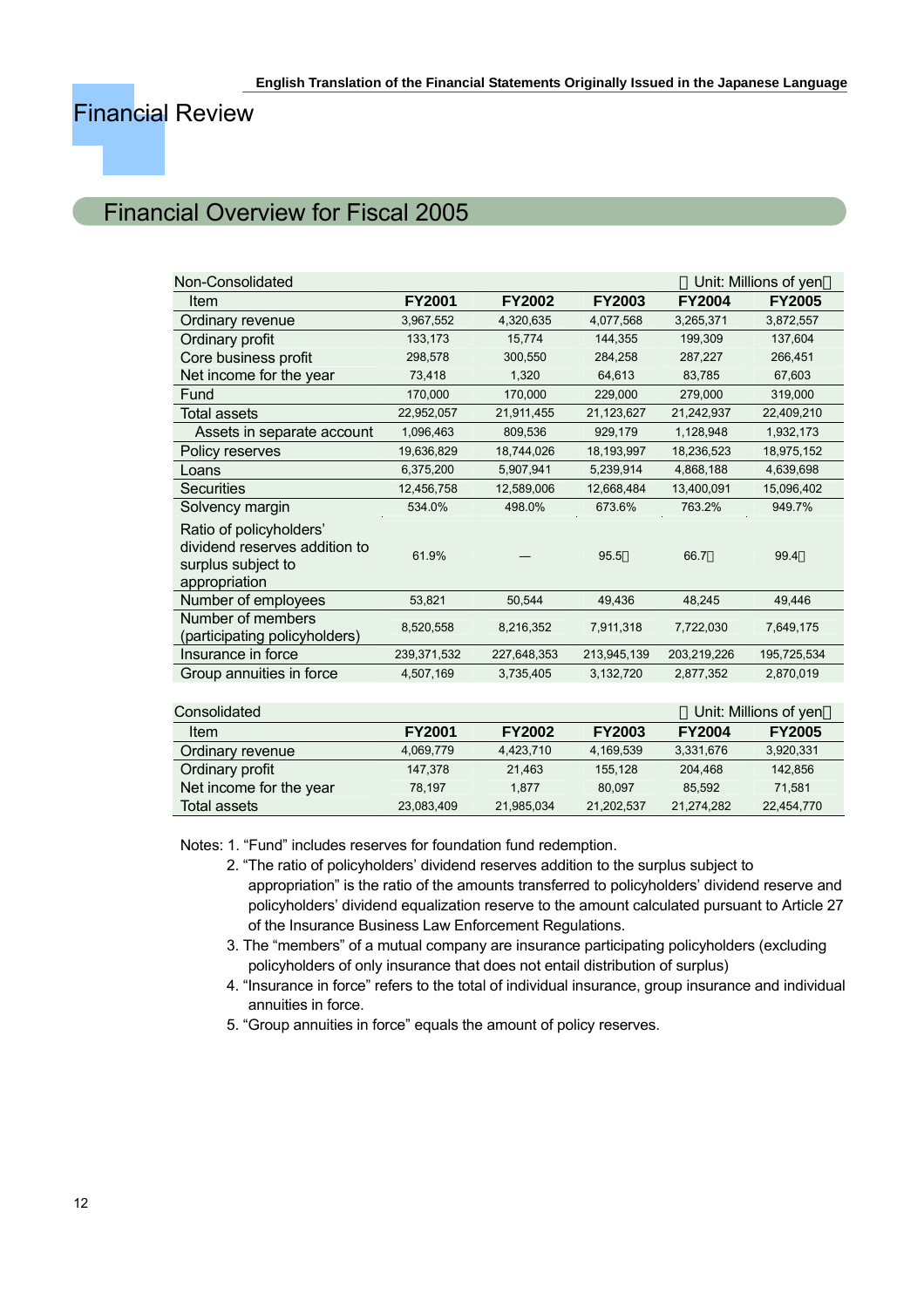## **Ordinary Profit**

On the revenue side, premiums increased 16.8% over the previous year to ¥3,019.1 billion and investment income rose 36.6% to ¥729.1 billion. On the expenditures side, insurance benefits paid dropped 2.9% to ¥2,273.6 billion, investment expenses fell 11.7% to ¥139.7 billion, while operating expenses increased 4.6% to ¥378.7 billion. As a result, ordinary profit declined 31.0% to ¥137.6 billion. After factoring in special gains and losses, net income totaled ¥67.6 billion, a decrease of 19.3%, while unappropriated surplus at year-end amounted to ¥67.0 billion, a decline of 14.9%.

After providing for the negative spread, core business profit, which is an indicator of the basic earning power of a life insurance company, totaled ¥266.4 billion, a decrease of 7.2% compared to the previous year. Sumitomo Life used its core business profit to bolster internal reserves and further shore up its financial soundness.

 $\Omega$ 

Total assets at year-end totaled ¥22,409.2 billion, an increase by 5.5% compared to the previous year-end.

# **Ordinary Profit (Core Business Profit) Overview** Trends in Core Business Profit (Unit: ¥100 million) **(Unit: ¥100 million)**

|                                  | FY2004 | FY2005 |
|----------------------------------|--------|--------|
| Core business profit (A)         | 2,872  | 2,664  |
| Insurance premiums               | 25,856 | 30,191 |
| and other income                 |        |        |
| Interest and dividend            | 4,359  | 4,397  |
| income                           |        |        |
| Benefits and other               | 23,427 | 22,736 |
| payments                         |        |        |
| Transfer to policy               | 50     | 6,377  |
| reserves                         |        |        |
| Operating expenses               | 3,622  | 3,787  |
| Capital gains/losses(B)          | 503    | 280    |
| Non-recurring income (C)         | 375    | 1,008  |
| Ordinary profit (D=A+B+C)        | 1,993  | 1,376  |
| Special gains/losses (E)         | 900    | 611    |
| Income before taxes              | 1,092  | 764    |
| Corporate and other taxes (F)    | 222    | 606    |
| Deferred tax adjustment (F)      | 32     | 517    |
| Net income for the year          | 837    | 676    |
| $(G=D+E-F)$                      |        |        |
| Reversal of fund for the         |        |        |
| promotion of social and          | 5      | 4      |
| policyholder welfare (H)         |        |        |
| Reversal of difference on        |        |        |
| revaluation of real estate, etc. | 55     | 10     |
| (H)                              |        |        |
| (Unappropriated surplus at       | 787    | 670    |
| year-end (I=G+H)                 |        |        |



| <b>FY2003</b><br><b>FY2004</b>                                                     | <b>FY2005</b>  |                      |
|------------------------------------------------------------------------------------|----------------|----------------------|
| Reference: Breakdown<br>of Core Business Profit<br>(Three major profit<br>sources) |                | (Unit: ¥100 million) |
| Item                                                                               | FY2004         | <b>FY2005</b>        |
| Core business profit                                                               | 2.872          | 2,664                |
| Gain on<br>insurance-related<br>differences                                        | 4,769          | 4,375                |
| Mortality gain<br><b>Expense savings</b>                                           | 3,422<br>1,320 | 3,550<br>853         |
| Negative spread                                                                    | 1,897          | 1,711                |

|                     | (Unit: $4100$ million, $\%$ ) |                   |        |  |  |
|---------------------|-------------------------------|-------------------|--------|--|--|
| Item                | March 31.<br>2005             | March 31.<br>2006 | YoY    |  |  |
| <b>Total assets</b> | 212.429                       | 224.092           | $+5.5$ |  |  |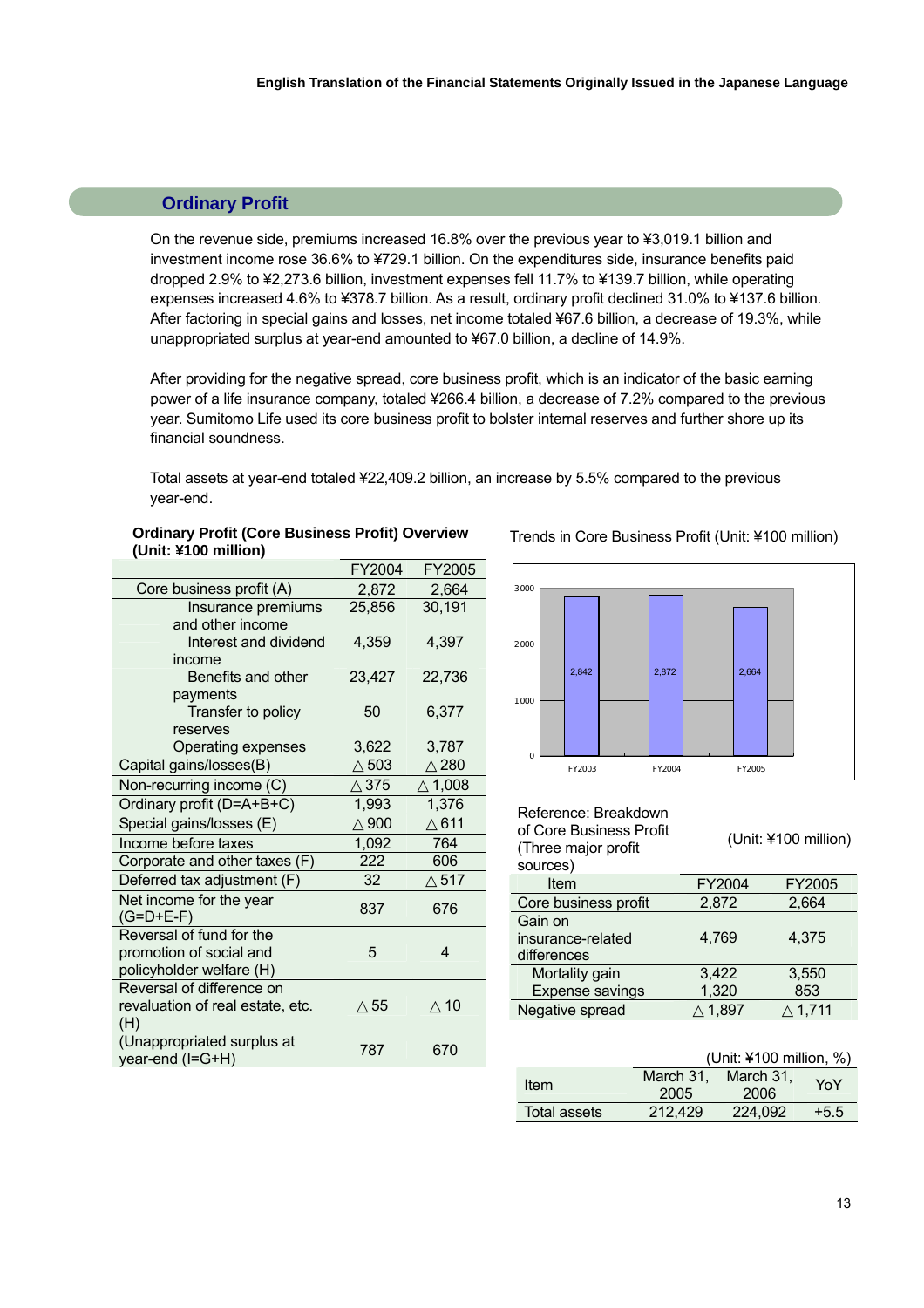### **Negative Spread**

In determining insurance premiums paid by policyholders, life insurance companies count on securing a certain return on their investments and therefore discount the premiums by that amount when calculating them. This discount rate is called the "assumed rate of return," and it is set by considering interest rate trends and other information. This means that a life insurance company expects to earn income on its investments that is equivalent to the amount discounted each year.

What is called "negative spread" means to the situation in which actual investment income does not cover the expected amount by which insurance premiums for some policies were discounted. This situation occurs when ultra-low interest rates continue for a prolonged period of time.

Sumitomo Life's negative spread in fiscal 2005 was ¥171.1 billion, but the spread is offset by gross annual earnings (for a single fiscal year). This can be seen from the fact that the company secured core business profit of ¥266.4 after providing for the negative spread. That is to say, Sumitomo Life's gross annual earnings far exceed negative spread, so the company is fully prepared for it.



- Notes: 1. Investment return on general account policy reserves after deducting the transfer to interest on policyholders' dividend reserve from general account investment income included in core business profit.
	- 2. Assumed interest rate of return on general account policy reserves.
	- 3. General account policy reserves exclusive of contingency reserve are calculated with the following formula.
	- (Policy reserves at start of term + Policy reserves at term-end Assumed interest)  $\times$ 1/2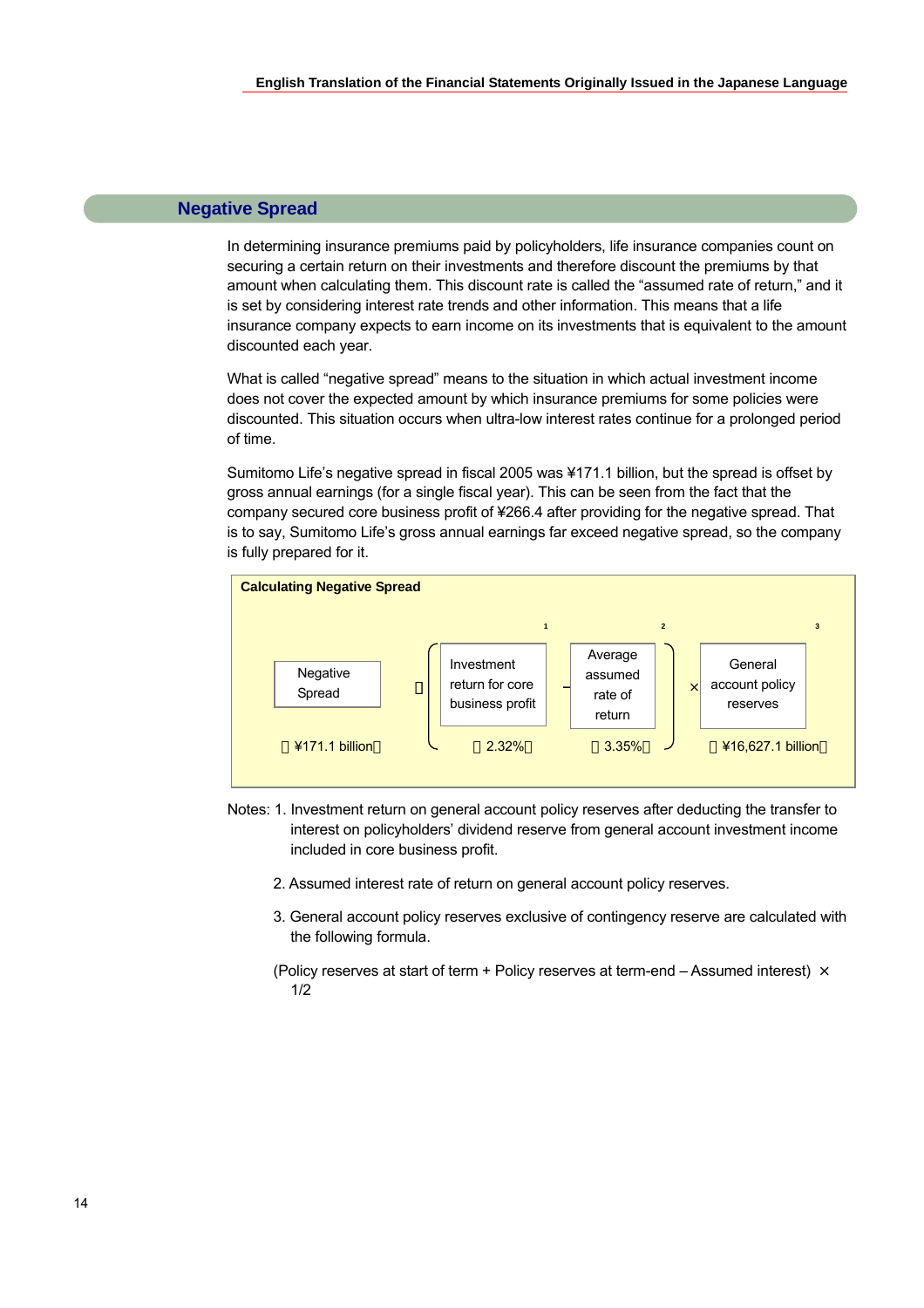# Financial Soundness

### **Solvency Margin Ratio**

The solvency margin ratio expresses a life insurer's ability to pay insurance benefits and other payments. Sumitomo Life's solvency margin ratio for the year was 949.7%, an increase of 186.5% points over the previous year. This is an adequate, sound level that far exceeds the 200% mark required by regulatory authorities.

| Trends in Solvency Margin Ratio                                          |           |           |                  |
|--------------------------------------------------------------------------|-----------|-----------|------------------|
| <b>Enhancements to Ability to Pay Insurance</b>                          |           |           | (Unit: ¥million) |
| <b>Benefits (Solvency Margin Ratio)</b>                                  |           |           |                  |
| Item                                                                     | March 31, | March 31, | March 31,        |
|                                                                          | 2004      | 2005      | 2006             |
| Total solvency margin                                                    | 1,579,630 | 1,724,494 | 2,511,162        |
| Total of capital section                                                 | 402,635   | 363,064   | 382,921          |
| Reserve for price fluctuations                                           | 64,062    | 91,062    | 138,462          |
| Contingency reserve                                                      | 103,000   | 140,500   | 236,500          |
| Allowance for possible loan losses                                       | 6,538     | 820       | 664              |
| Unrealized gains on securities × 90% (100%                               |           |           |                  |
| when negative)                                                           | 282,598   | 337,718   | 852,217          |
| Land revaluation h× 85% (100% when                                       | 76,366    | 85,106    | 49,188           |
| negative)                                                                |           |           |                  |
| Subordinated debt, etc.                                                  | 395,000   | 435,000   | 395,000          |
| <b>Exclusions</b>                                                        |           |           |                  |
| Other                                                                    | 402,162   | 441,434   | 554,584          |
| Total amount of risk                                                     | 469,019   | 451,911   | 528,801          |
| Amount equivalent to insurance risk<br>R <sub>1</sub>                    | 163,344   | 158,789   | 159,451          |
| Amount equivalent to assumed rate of return                              |           |           |                  |
| R <sub>2</sub><br>risk                                                   | 128,135   | 124,981   | 122,155          |
| Amount equivalent to investment risks<br>R <sub>3</sub>                  | 298,902   | 285,922   | 344,452          |
| Amount equivalent to management risk<br>R <sub>4</sub>                   | 11,807    | 11,393    | 12,999           |
| Amount equivalent to minimum guarantee risk                              |           |           |                  |
| R7                                                                       |           |           | 23,929           |
| Solvency margin ratio                                                    | 673.6%    | 763.2%    | 949.7%           |
| 1919 - A. A. A. L. L. L. L. L.<br>the state of the state of the state of |           |           |                  |

Notes: 1. "Total of capital section" refers to the total capital listed on the balance sheet exclusive of unrealized gains and losses on available-for-sale securities and the amount of appropriated surplus.

2. Figures are before exclusion of tax effects.

- 3. The amount equivalent to minimum guarantee risk is calculated with the standard formula established in Table 6.2 of the 1996 Ministry of Finance Directive No. 50.
- 4. The figures above are calculated in accordance with Article 130 of the Insurance Business Law, Articles 86 and 87 of the Insurance Business Law Enforcement Regulations and the 1997 Ministry of Finance Directive No. 50.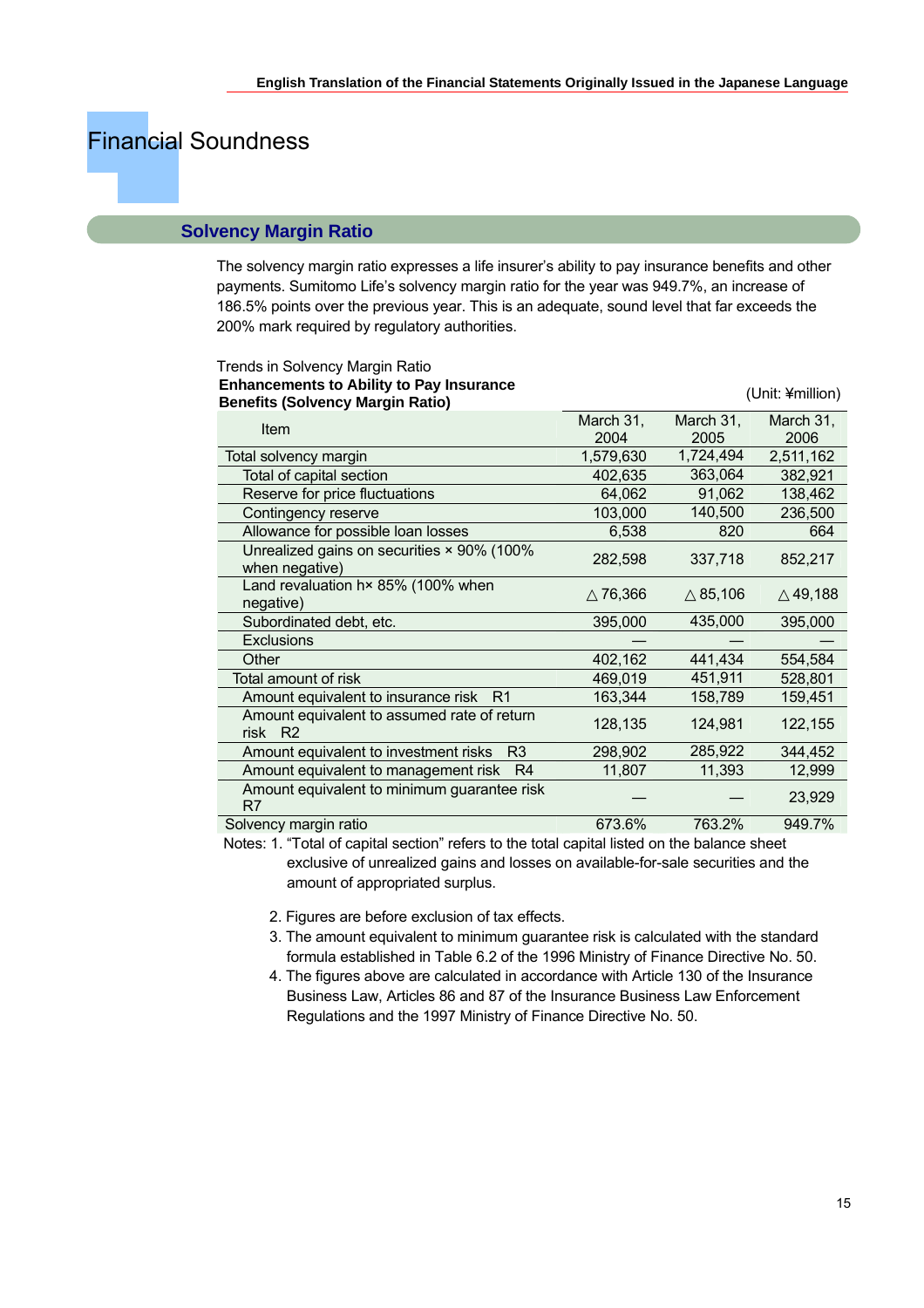### **Increasing Internal Reserves**

Stable core business profit provided the source of funds for increasing internal reserves for the year, including contingency reserve and reserve for price fluctuations, by ¥165.4 billion to bring its balance to ¥730.4 billion.

| (Unit: ¥100 million)                                                               |                   |                   |       |
|------------------------------------------------------------------------------------|-------------------|-------------------|-------|
| Item                                                                               | March 31,<br>2005 | March 31,<br>2006 | YoY   |
| Internal reserves                                                                  | 5,650             | 7,304             | 1,654 |
| (Liabilities section)                                                              |                   |                   |       |
| Contingency reserve                                                                | 1,405             | 2,365             | 960   |
| Reserve for price<br>fluctuations                                                  | 910               | 1.384             | 474   |
| (Capital section)                                                                  |                   |                   |       |
| Fund prepared for<br>price redemption                                              | 1,400             | 1,400             |       |
| Reserves for<br>foundation fund<br>redemption +<br>Reserves for fund<br>redemption | 1,935             | 2,155             | 220   |

Note: The capital section lists amounts following surplus appropriation.

### **Real Net Assets**

In addition to the solvency margin ratio, regulatory authorities also use the difference between real assets and liabilities as an indicator for assessing the soundness of life insurance companies. A company has real net assets when total assets net of unrealized gains or losses on securities and real estate exceeds total liabilities exclusive of contingency reserve, reserve for price fluctuations and certain other reserves. If the figure is negative, the company may be judged to have excessive debt and ordered to suspend its operations or be subjected to other regulatory measures.

The difference between Sumitomo Life's real assets and liabilities totaled ¥2,024.3 billion, an adequate level.

|                                                   |                | (Unit: ¥100 million) |
|---------------------------------------------------|----------------|----------------------|
| Item                                              | March 31, 2005 | March 31, 2006       |
| Difference between real<br>assets and liabilities | 13.172         | 20.243               |

### **Early Corrective Measures**

Early corrective measures are intended to spur companies to make management improvements at an early stage. Regulatory authorities look at the solvency margin ratio and other indicators and then may order necessary corrections. If a company's solvency margin ratio falls below 200%, the following directives are given depending on how far the margin is below this mark.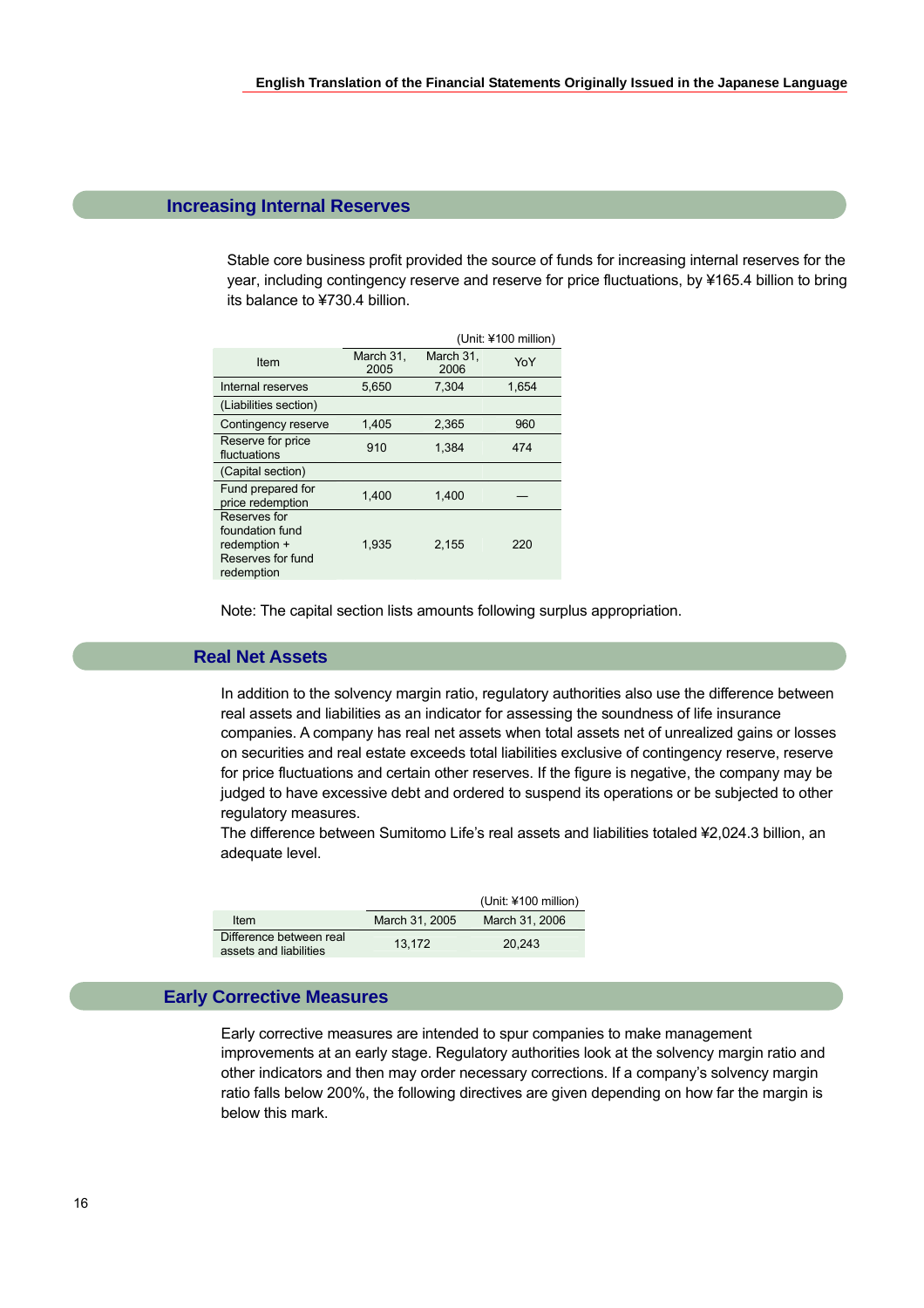| Classification              | Solvency<br><b>Margin Ratio</b> | <b>Directive</b>                                                                                                                                                                                                                                                                                                                                                                                                                                                 |
|-----------------------------|---------------------------------|------------------------------------------------------------------------------------------------------------------------------------------------------------------------------------------------------------------------------------------------------------------------------------------------------------------------------------------------------------------------------------------------------------------------------------------------------------------|
| Not subject to<br>directive | 200% or more                    | None                                                                                                                                                                                                                                                                                                                                                                                                                                                             |
| Class 1                     | $100\% - 200\%$                 | The company must submit and execute an improvement plan that is deemed<br>rational for securing management soundness.                                                                                                                                                                                                                                                                                                                                            |
| Class 2                     | $0\% - 100\%$                   | The company must take the following measures to enhance its ability to pay<br>insurance benefits and other payments.<br>1) It must submit and execute a plan for enhancing its ability to pay insurance<br>benefits and other payments that is deemed rational<br>2) It either must prohibit or limit the payment of dividends or executive<br>bonuses<br>3) It must make changes to its method for calculating insurance premiums for<br>new insurance policies |
| Class 3                     | Less than 0%                    | The company must suspend its operations in part or full for a given period of<br>time                                                                                                                                                                                                                                                                                                                                                                            |

# **Risk-Managed Loans**

As a result of making appropriate write-offs and provisions based on a rigorous self-assessment process, risk-managed loans decreased compared to the previous year both in terms of amount and as a percentage of total loans outstanding in fiscal 2005. Sumitomo Life has secured a high degree of financial soundness in this area.

| Loans Outstanding |                |                | (Unit: $4100$ million) |
|-------------------|----------------|----------------|------------------------|
| <b>Item</b>       | March 31, 2005 | March 31, 2006 | YoY                    |
| Loans outstanding | 48.681         | 46.396         | 2.284                  |

| Risk-Managed Loans                                              | (Unit: ¥100 million) |                   |          |  |  |
|-----------------------------------------------------------------|----------------------|-------------------|----------|--|--|
| Classification                                                  | March 31,<br>2005    | March 31,<br>2006 | YoY      |  |  |
| Loans to bankrupt borrowers (1)                                 | 2                    | 3                 | $\Omega$ |  |  |
| Loans in arrears (2)                                            | 126                  | 70                | 55       |  |  |
| Loans in arrears for three months or<br>longer $(3)$            | 15                   | 13                | 2        |  |  |
| Loans with eased terms (4)                                      | 86                   | 29                | 56       |  |  |
| Total $(1+2+3+4)$<br>(Percentage of total loans<br>outstanding) | 231<br>$(0.48\%)$    | 117<br>(0.25%)    | 114      |  |  |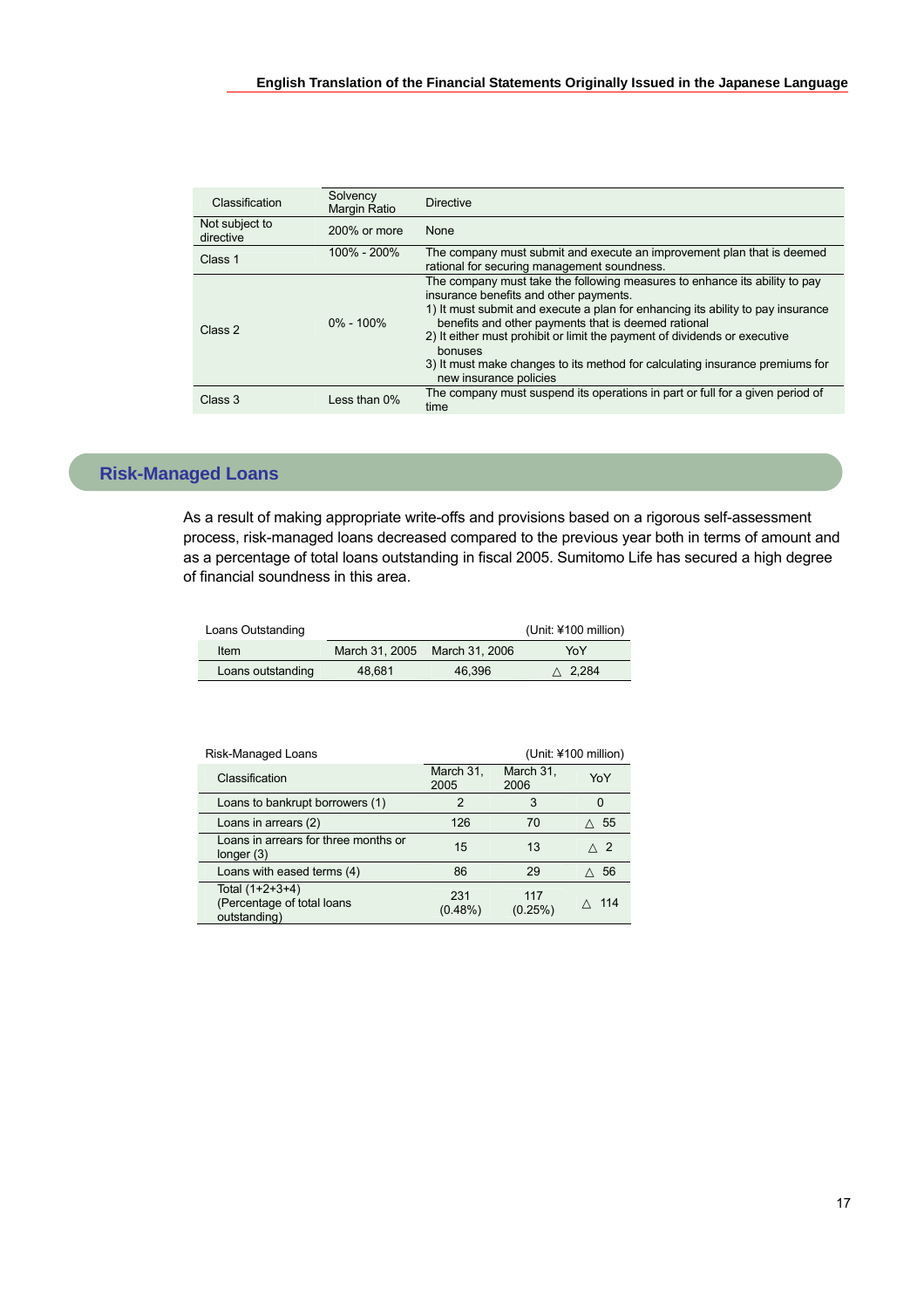# **Credit Ratings**

| Credit Ratings (as of Nov 14, 2006) |  |  |
|-------------------------------------|--|--|
|-------------------------------------|--|--|

| Ratings Agency                        |            |
|---------------------------------------|------------|
| Japan Credit Rating Agency<br>JCR     | А          |
| Rating and Investment Information R&I | A          |
| Fitch Ratings Fitch                   | А          |
| Moody's                               | Baa1       |
| Standard & Poor's S&P                 | <b>RRR</b> |

- Notes: 1. The listed credit ratings are ratings that Sumitomo Life has acquired upon requesting an assessment from each ratings agency.
	- 2. Credit ratings are subject to future change due to changes in economic conditions and other factors.
	- 3. Credit ratings constitute the opinion of the rating agency and do not guarantee the payment of insurance benefits.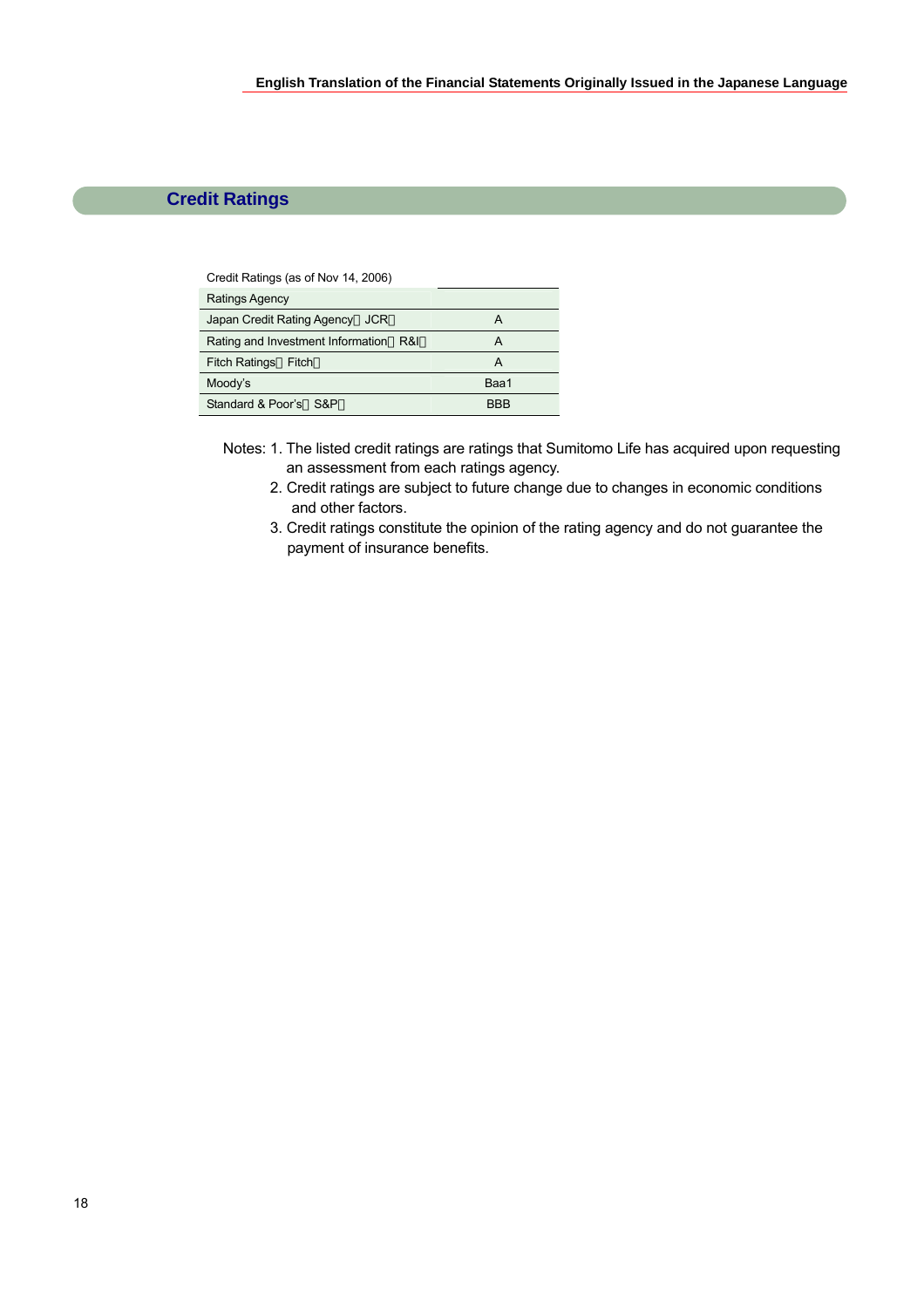# Contributing to Communities

### **Helping Sufferers of Senile Dementia**

By 2015, an estimated 2.5 million people in Japan are expected to be suffering from Alzheimer's disease and other forms of senile dementia. Some sufferers of these still incurable diseases are subject to prejudice and discrimination, making for a growing problem. Sumitomo Life is actively involved in tackling this problem.

### **Sumisei "Humany" Activities**

Sumitomo Life has carried out "regional benefit campaigns" through its nationwide branches since fiscal 1989 in order to make an even more significant contribution to local communities. The campaigns consist of social programs, cultural and educational endowments, health promotion and other activities. The campaigns were expanded in fiscal 1992 to include Sumisei "Humany" activities, a program in which employees become directly involved in community service. The activities span a wide range, from visits to care facilities to volunteering at sports competitions for the disabled and providing support for community development projects. In fiscal 2005 a total of approximately 25,000 employees participated in Humany activities.

### **Sumisei Environmental Policy**

Sumitomo Life considers initiatives to help protect the environment as one of its important management agendas, in light of the company's size, its impact on society and the public nature of its business. Having recently formulated a Corporate Social Responsibility (CSR) Management Vision, the company took the opportunity to organize and enhance its environmental initiatives from a CSR perspective and draw up the Sumisei Environmental Policy, which will serve as a set of guidelines for concrete activities. Based on this policy, Sumitomo Life intends to carry out steady, sustainable environmental conservation initiatives in the midst of its daily activities on a company-wide basis.

### **Support for the Training and Widespread Use of Assistant Dogs**

"Assistant dog" is a term Sumitomo Life uses to refer to dogs specially trained to provide daily life assistance for the disabled. Assistant dogs include guide dogs for the blind and the hearing-impaired. While assistant dogs play a valuable role, they are still few in number and the public's awareness level is low. Trained assistant dogs are extremely important to the people they help, but they are still not fully recognized in many sectors of society. The Handicapped Persons' Assisting Dog Act of October 2002 forbade public facilities in Japan from denying access to assistant dogs. In October 2003 this was extended to cover all private-sector facilities open to the general public. Nevertheless, people accompanied by assistant dogs are sometimes still not able to enter stores or ride public transportation.

Therefore, more consciousness-raising needs to be done to allow the disabled to freely participate in all aspects of society. Sumitomo Life has created videos and booklets to promote greater understanding of assistant dogs that help the disabled and distributed them to provincial governments, schools and other institutions. The company has also carried out a variety of other initiatives to help the disabled participate in society. In February 2006 it published a picture book, *White, Black and Gray*, to deepen children's understanding of this issue. The book is being donated to public libraries nationwide and, through Sumitomo Life's sales representatives, to elementary schools around the country. The company also provides support for the Asian Guide Dog Breeding Network.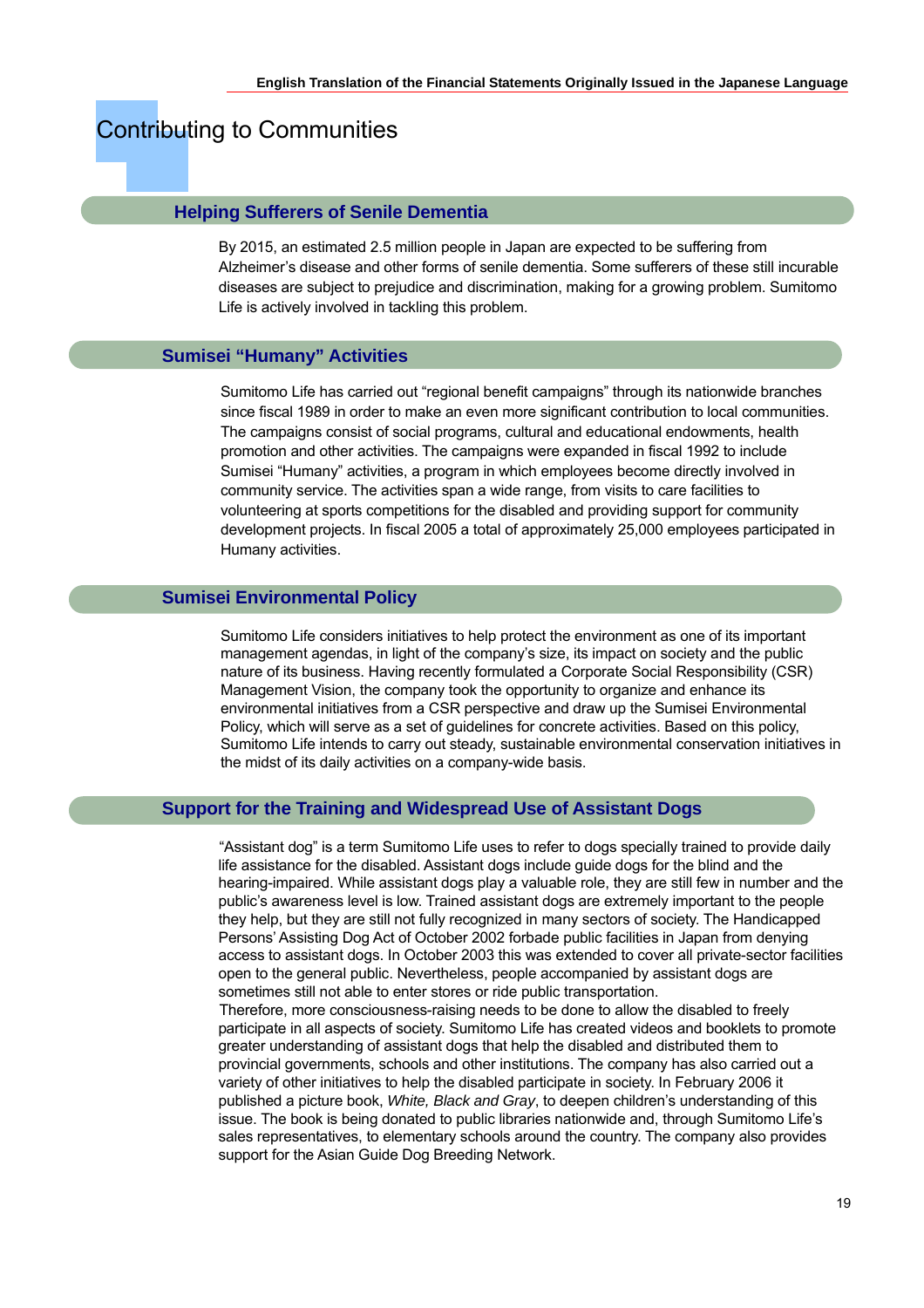### **Presenting Classical Music for the Community**

Izumi Hall, Osaka – An 821 seat classical-music concert hall December 2005 marked Izumi Hall's 16th year of operation. Izumi Hall is one of Japan's busiest entertainment venues, hosting some 240 concerts every year, and in February 2006 the hall was updated by installing new sound and lighting equipment. The 30 or so concerts sponsored by Sumitomo Life each year have drawn attention for their originality and overall high quality. In particular, the Izumi Hall Opera last year received the Fiscal 2005 Music Critics Club Award. The main attraction for this fiscal year will be the Vienna Music Festival in Osaka 2006, which was planned in partnership with the Musikverein of Vienna, the home of the Vienna Philharmonic. Izumi Hall is also planning and organizing a number of other concerts centering on the ambitious activities of the Izumi Sinfonietta Osaka, Izumi Hall's resident orchestra, and the Bach Concertino Osaka, an ensemble affiliated exclusively with the hall. Starting this fiscal year the hall has also been selected to take part in the Program to Form Hubs of Artistic Activities administered by Japan's Agency for Cultural Affairs. The hall plans to take this opportunity to step up its contribution to local cultural development.

# **Charity Concerts throughout Japan**

This year marks the 21st anniversary of the charity concert that Sumitomo Life has organized around Japan to provide classical music to every region of the country. Every year, the concerts feature distinguished artists from Japan and abroad. These concerts truly have "the personal touch" as they are entirely produced by company employees, who do everything from arranging venues to managing the actual shows, and they play an important role in linking Sumitomo Life to local communities. A total of over ¥190 million has been raised by the concerts, which goes to a variety of social programs. As of March 2006, 774 charity concerts have been held, drawing some 960,000 concertgoers. Sumitomo Life intends to continue bringing the rich spirit of music to every corner of Japan.

# **Children's Picture-Drawing Contest**

The 30th Children's Picture-Drawing Contest will be held this year. Sumitomo Life started the contest in 1977 to nurture children's dreams and support their healthy development. The contest attracts a large number of entries from children throughout Japan as well as children living overseas. Over 8.62 million entries have been received since the contest started, making it far and away the largest contest of its kind. Every year the best submissions are exhibited around the country. In 2000, pictures drawn for the contest reached a truly worldwide audience when the Louvre, France's most prestigious museum, exhibited a selection of them. In 2001, the contest was endorsed by Japan's Ministry of Education, Culture, Sports, Science and Technology. Sumitomo Life supports the activities of UNICEF through the contest.



Exhibits from the contest displayed at the Louvre in Paris



28<sup>th</sup> Louvre prize "My Stagbeetles" Haruki Kobayashi, primary school, second grade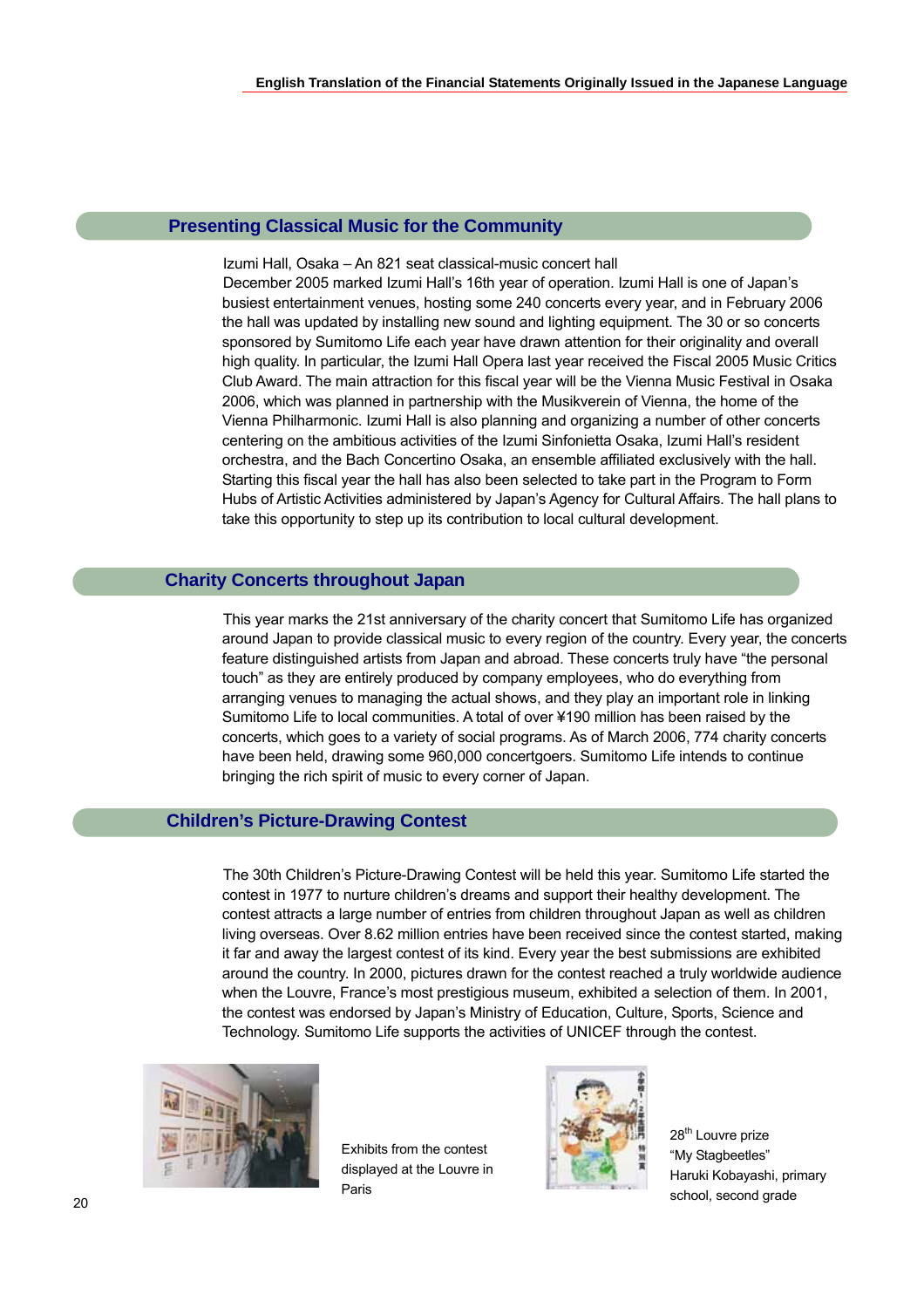### **Sumitomo Life Social Services Foundation**

The Sumitomo Life Social Services Foundation was established in 1960 to contribute to the welfare and wellbeing of Japan's communities. The major activities of the foundation include holding Sumisei Sawayaka Care Seminars, which the foundation has cosponsored with a newspaper since 1991 to provide support for care providers, a "scholarship program" for young researchers studying abroad in forefront of medical fields, "community care assistance and promotional support" for non-profit organizations, "free health checkups" for people with hearing impairments, and "concert invitations" for the disabled. As of the end of March 2006, the foundation has also provided complete medical checkups for over 560,000 people, a program that it started in 1972. Moreover, the foundation promotes classical music and culture through its participation in Izumi Hall.

### **Sumitomo Life Health Foundation promotes public health**

Founded in 1985, the Sumitomo Life Health Foundation conducts forums on healthy living. Three such forums were held in fiscal 2005. In addition, the foundation launched its "Senior Life Seminar" series in four cities around Japan. It also held a new lecture series in three cities to raise the public's basic level of knowledge concerning dementia, and held community forums in seven cities to promote local social activities. Sumisei Ohanashi Plaza is a program for introducing the world of reading aloud to nursery school and kindergarten students through reading picture books to them. Volunteers read stories to children at 105 locations in four regions around Japan in fiscal 2005, and more than 9,600 children were entertained with stories and hand games. In three cities, children and their parents were invited to large auditoriums, where books were read and hand games played on stage.

# **Sumitomo Foundation**

The Sumitomo Foundation is a multipurpose philanthropic foundation that was established by 20 companies in the Sumitomo Group in September 1991 to help commemorate the 300th anniversary of the Besshi Copper Mine, which served as the foundation for many Sumitomo businesses. As a Sumitomo Group company, Sumitomo Life was one of the founding members of the Foundation.

- In fiscal 2005 the Foundation provided support for
- 1) basic scientific research,
- 2) environmental research,
- 3) maintaining and repairing cultural properties,
- 4) maintaining and repairing cultural properties overseas,
- 5) Japan-related research in Asian countries, and
- 6) other fields of endeavor.

It has provided assistance totaling ¥345 million for 243 projects in 15 countries and regions around the world.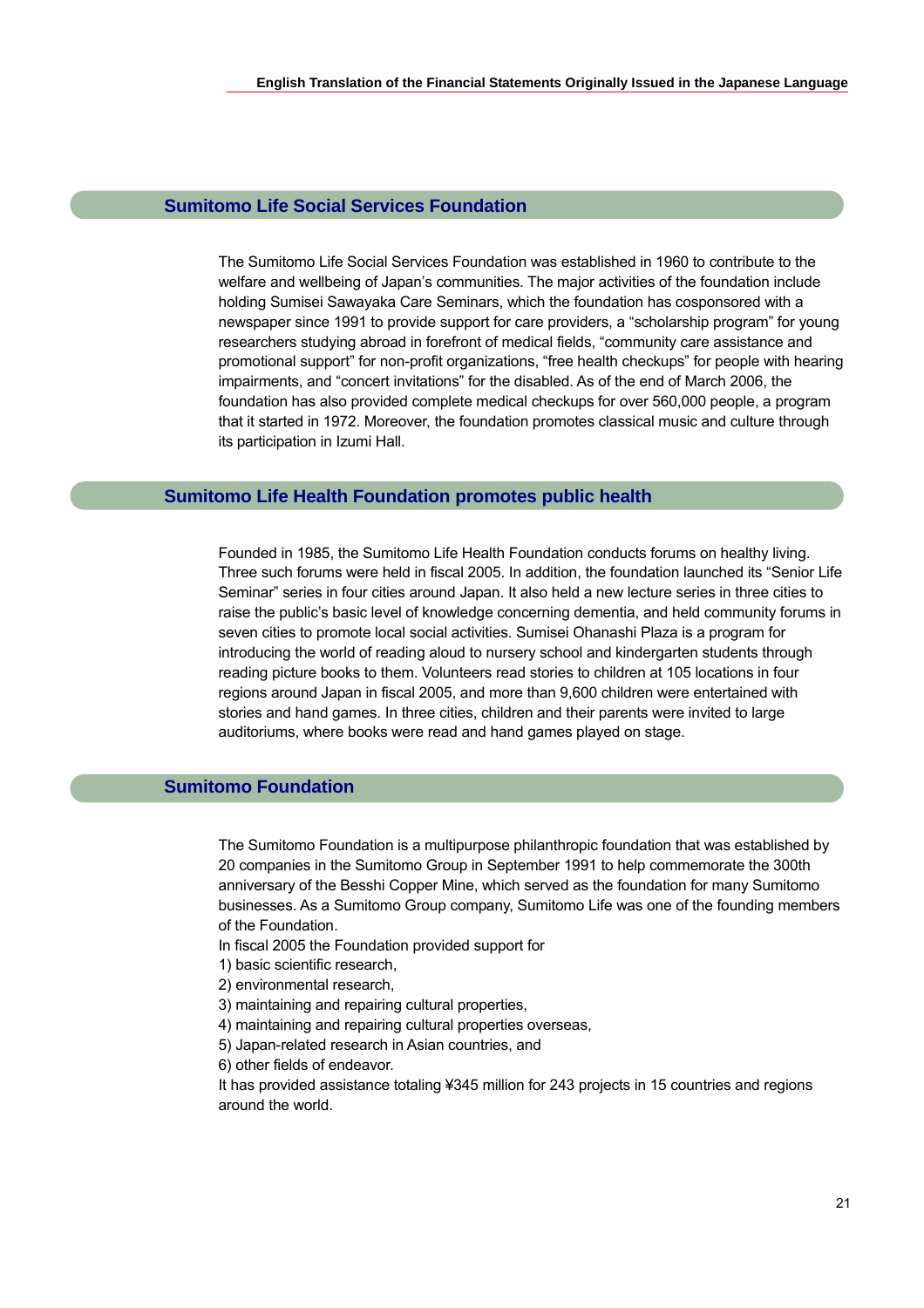# Consolidated Balance Sheets

For Sumitomo Life Insurance Company

|                                                                                                                                                                                                                                |                  |                         | Millions of          |
|--------------------------------------------------------------------------------------------------------------------------------------------------------------------------------------------------------------------------------|------------------|-------------------------|----------------------|
| March 31, 2006 and 2005                                                                                                                                                                                                        | 2006             | Millions of Yen<br>2005 | U.S. Dollars<br>2006 |
| <b>Assets</b>                                                                                                                                                                                                                  |                  |                         |                      |
|                                                                                                                                                                                                                                | 85,339<br>¥      | ¥<br>107,741            | 726<br>\$            |
|                                                                                                                                                                                                                                | 514,100          | 385,100                 | 4,376                |
| Monetary Claims Bought manufactured and the control of the control of the control of the control of the control of the control of the control of the control of the control of the control of the control of the control of th | 739,621          | 921,204                 | 6,296                |
|                                                                                                                                                                                                                                | 15,073,069       |                         |                      |
|                                                                                                                                                                                                                                | 4,640,889        | 13,344,889<br>4,872,797 | 128,314<br>39,507    |
|                                                                                                                                                                                                                                |                  |                         |                      |
|                                                                                                                                                                                                                                | 1,190,932<br>171 | 1,257,111<br>174        | 10,138               |
|                                                                                                                                                                                                                                | 409              |                         | 1<br>3               |
|                                                                                                                                                                                                                                |                  | 483                     |                      |
|                                                                                                                                                                                                                                | 207,500          | 269,570                 | 1,766                |
|                                                                                                                                                                                                                                | 4,664            | 119,132                 | 39                   |
|                                                                                                                                                                                                                                |                  |                         |                      |
|                                                                                                                                                                                                                                | 260              | $\mathbf 1$             | $\overline{2}$       |
|                                                                                                                                                                                                                                | (2, 188)         | (3,924)                 | (18)                 |
|                                                                                                                                                                                                                                | ¥22,454,770      | ¥21,274,282             | \$191,153            |
| Liabilities                                                                                                                                                                                                                    |                  |                         |                      |
| Policy Reserves:                                                                                                                                                                                                               |                  |                         |                      |
|                                                                                                                                                                                                                                | 127,397<br>¥     | 127,198<br>¥            | \$<br>1,084          |
|                                                                                                                                                                                                                                | 19,008,991       | 18,269,529              | 161,819              |
|                                                                                                                                                                                                                                | 501,670          | 570,957                 | 4,270                |
| <b>Total Policy Reserves</b>                                                                                                                                                                                                   | 19,638,059       | 18,967,685              | 167,175              |
|                                                                                                                                                                                                                                | 742              | 757                     | 6                    |
| Other Liabilities:                                                                                                                                                                                                             |                  |                         |                      |
|                                                                                                                                                                                                                                | 656,883          | 801,315                 | 5,591                |
|                                                                                                                                                                                                                                | 853,531          | 732,719                 | 7,265                |
| <b>Total Other Liabilities</b>                                                                                                                                                                                                 | 1,510,414        | 1,534,035               | 12,857               |
| Accrued Retirement Benefits ……………………………………………………………………………………                                                                                                                                                                   | 56,787           | 54,384                  | 483                  |
|                                                                                                                                                                                                                                | 138,715          | 91,302                  | 1,180                |
|                                                                                                                                                                                                                                | 44,171           | 2,238                   | 376                  |
|                                                                                                                                                                                                                                | 44,236           | 657                     | 376                  |
|                                                                                                                                                                                                                                | 260              | $\mathbf 1$             | $\mathbf{2}$         |
|                                                                                                                                                                                                                                | 21,433,387       | 20,651,062              | 182,458              |
|                                                                                                                                                                                                                                |                  |                         |                      |
|                                                                                                                                                                                                                                | 35               | 2.113                   | 0                    |
|                                                                                                                                                                                                                                |                  |                         |                      |
| <b>Capital</b>                                                                                                                                                                                                                 |                  |                         |                      |
|                                                                                                                                                                                                                                | 149,000          | 109,000                 | 1,268                |
|                                                                                                                                                                                                                                | 170,000          | 170,000                 | 1,447                |
| Reserve for Revaluation measurements and reserve the control of the control of the control of the control of t                                                                                                                 | $\mathbf{2}$     | 2                       | 0                    |
|                                                                                                                                                                                                                                | 231,539          | 203,576                 | 1,971                |
|                                                                                                                                                                                                                                | (127, 018)       | (84, 335)               | (1,081)              |
|                                                                                                                                                                                                                                | 604,740          | 240,038                 | 5,148                |
|                                                                                                                                                                                                                                | (6,916)          | (17, 175)               | (58)                 |
|                                                                                                                                                                                                                                | 1,021,347        | 621,106                 | 8,694                |
|                                                                                                                                                                                                                                | ¥22,454,770      | ¥21,274,282             | \$191,153            |

The accompanying notes to consolidated financial statements are an integral part of these statements.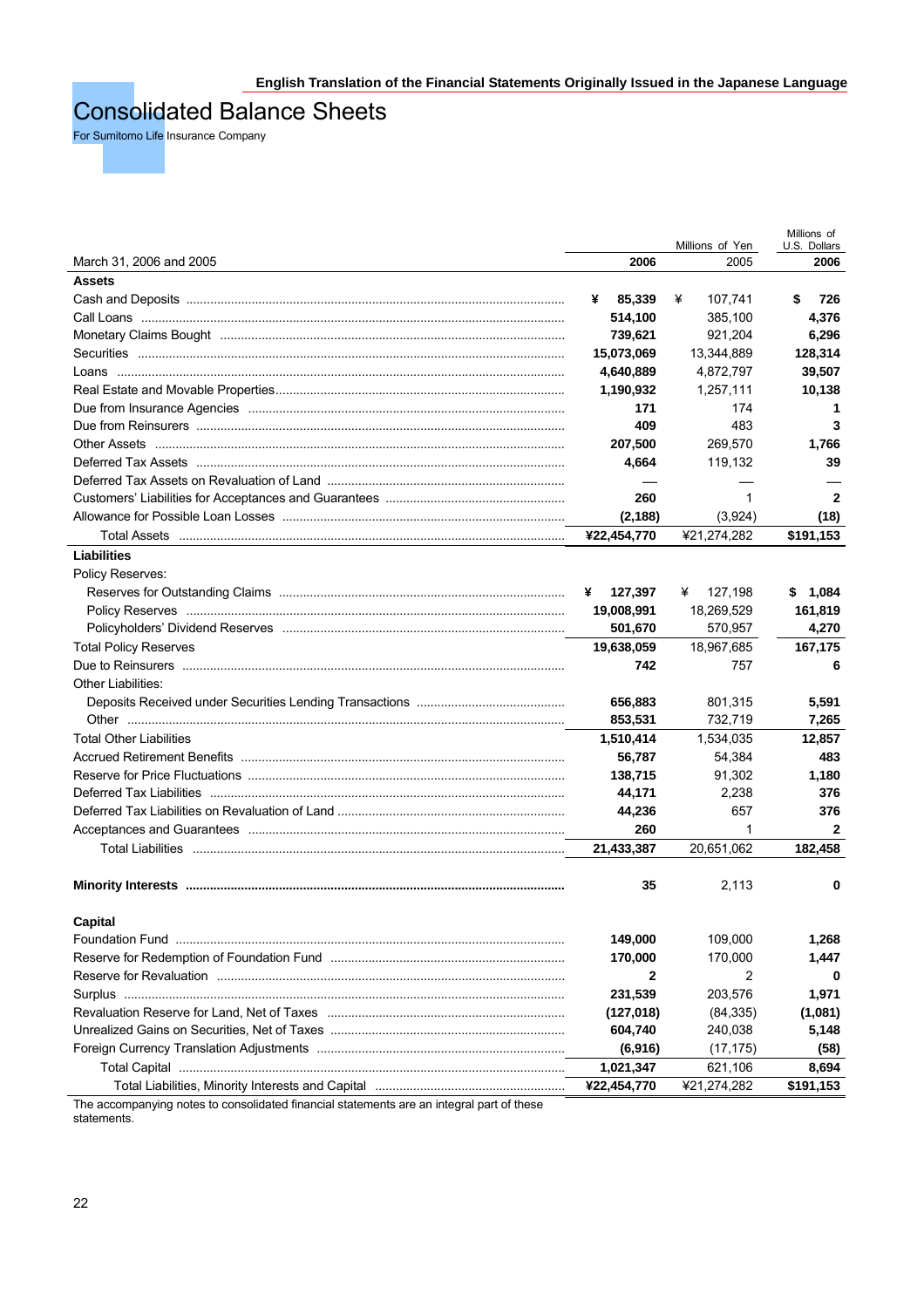# Consolidated Statements of Income

For Sumitomo Life Insurance Company

|                                                        |            | Millions of Yen | Millions of<br>U.S. Dollars |
|--------------------------------------------------------|------------|-----------------|-----------------------------|
| Years ended March 31, 2006 and 2005                    | 2006       | 2005            | 2006                        |
| <b>Ordinary Income</b>                                 |            |                 |                             |
|                                                        | ¥3,054,371 | ¥2,619,589      | \$26,001                    |
|                                                        |            |                 |                             |
|                                                        | 444,663    | 439,928         | 3,785                       |
|                                                        | 0          | 0               | 0                           |
|                                                        | 1,228      | 1,274           | 10                          |
|                                                        | 54,080     | 41,941          | 460                         |
|                                                        |            | 304             |                             |
|                                                        |            | 612             |                             |
|                                                        | 231,895    | 49,194          | 1,974                       |
|                                                        | 2,105      | 26,290          | 17                          |
| Total Investment Income                                | 733,973    | 559,546         | 6,248                       |
|                                                        | 131,987    | 152,540         | 1,123                       |
|                                                        | 3,920,331  | 3,331,676       | 33,373                      |
| <b>Ordinary Expenses</b>                               |            |                 |                             |
| Benefits and Other Payments:                           |            |                 |                             |
|                                                        | 746,153    | 763,577         | 6,351                       |
|                                                        | 206,913    | 188,958         | 1,761                       |
|                                                        | 431,081    | 449,975         | 3,669                       |
|                                                        | 764,462    | 689,567         | 6,507                       |
|                                                        | 146,508    | 270,957         | 1,247                       |
| Total Benefits and Other Payments                      | 2,295,118  | 2,363,035       | 19,537                      |
| Provision for Policy Reserves and Other Reserves:      |            |                 |                             |
|                                                        | 739,522    | 44,597          | 6,295                       |
|                                                        | 290        | 344             | 2                           |
| Total Provision for Policy Reserves and Other Reserves | 739,812    | 44,942          | 6,297                       |
| Investment Expenses:                                   |            |                 |                             |
|                                                        | 8,200      | 7,997           | 69                          |
|                                                        | 35,862     | 43,170          | 305                         |
|                                                        | 1,782      | 4,486           | 15                          |
|                                                        | 44,401     | 47,182          | 377                         |
|                                                        | 1,011      |                 | 8                           |
|                                                        | 161        | 216             | 1                           |
|                                                        | 25,283     | 28,373          | 215                         |
|                                                        | 26,234     | 49,830          | 223                         |
| <b>Total Investment Expenses</b>                       | 142,938    | 181,258         | 1,216                       |
| <b>Operating Expenses</b>                              | 387,017    | 370,027         | 3,294                       |
|                                                        | 212,587    | 167,943         | 1,809                       |
| <b>Total Ordinary Expenses</b>                         | 3,777,475  | 3,127,208       | 32,156                      |
|                                                        | 142,856    | 204,468         | 1,216                       |
| <b>Special Gains</b>                                   |            |                 |                             |
|                                                        | 25,038     | 3,486           | 213                         |
|                                                        |            | 5,999           |                             |
|                                                        | 1,261      | 4,749           | 10                          |
|                                                        | 85         | 5               | 0                           |
|                                                        | 26,385     | 14,240          | 224                         |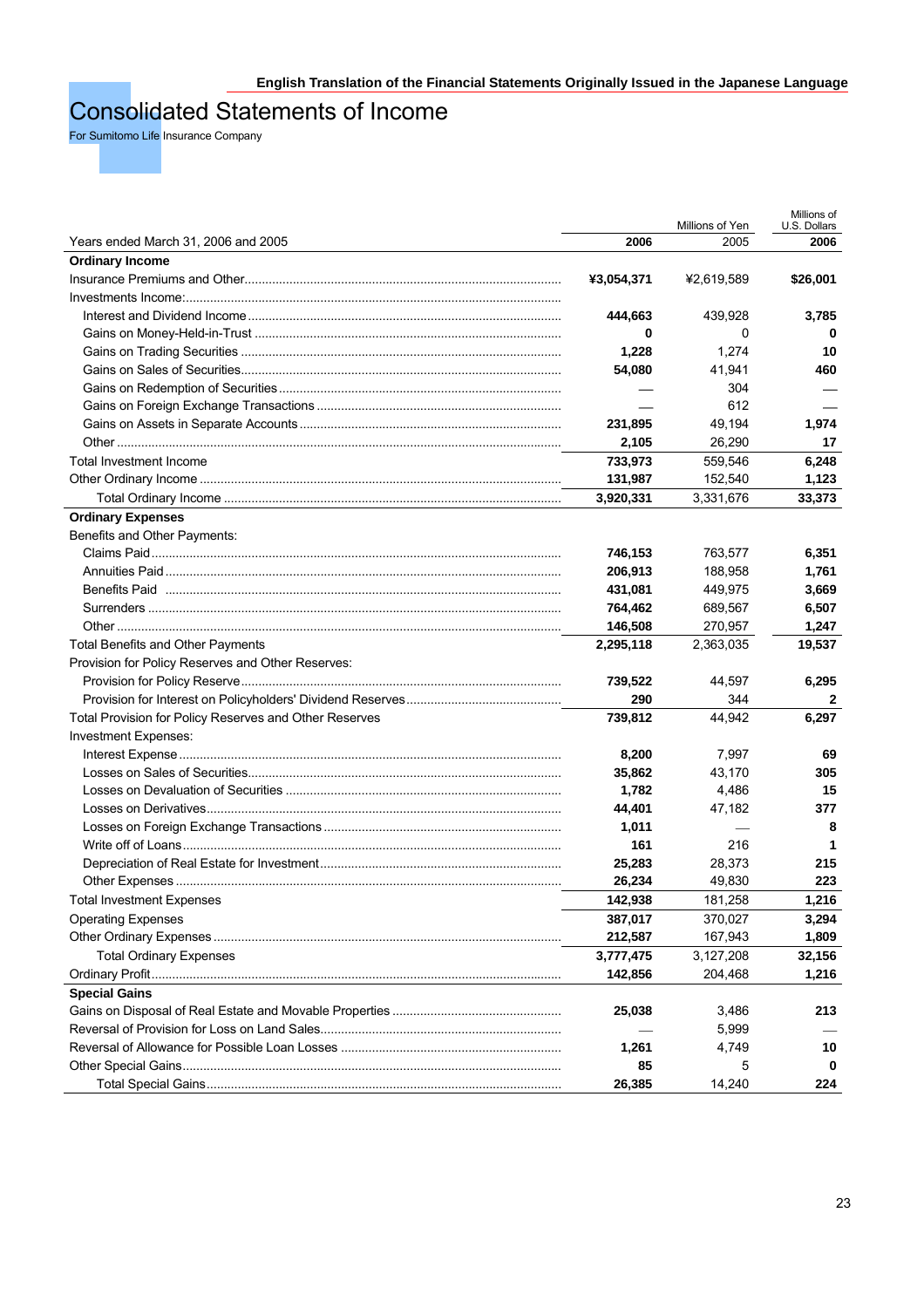# **English Translation of the Financial Statements Originally Issued in the Japanese Language**

| <b>Special Losses</b>                                                                                           |             |   |         |       |
|-----------------------------------------------------------------------------------------------------------------|-------------|---|---------|-------|
|                                                                                                                 | 36.049      |   | 18.876  | 306   |
|                                                                                                                 | 3.237       |   | 42.123  | 27    |
|                                                                                                                 | 47.413      |   | 27.013  | 403   |
|                                                                                                                 |             |   | 122     |       |
|                                                                                                                 | 471         |   | 523     |       |
|                                                                                                                 |             |   | 16.926  |       |
|                                                                                                                 | 196         |   |         |       |
|                                                                                                                 | 87,368      |   | 105.587 | 743   |
|                                                                                                                 | 81.874      |   | 113.121 | 696   |
| Income Taxes:                                                                                                   |             |   |         |       |
|                                                                                                                 | 60.772      |   | 24.513  | 517   |
|                                                                                                                 | (50, 507)   |   | 2.905   | (429) |
|                                                                                                                 | 26          |   | 109     | 0     |
|                                                                                                                 | 71,581<br>¥ | ¥ | 85.592  | 609   |
| r a constitution and a constitution of the constitution of the constitution of the constitution of the constitu |             |   |         |       |

The accompanying notes to consolidated financial statements are an integral part of these statements.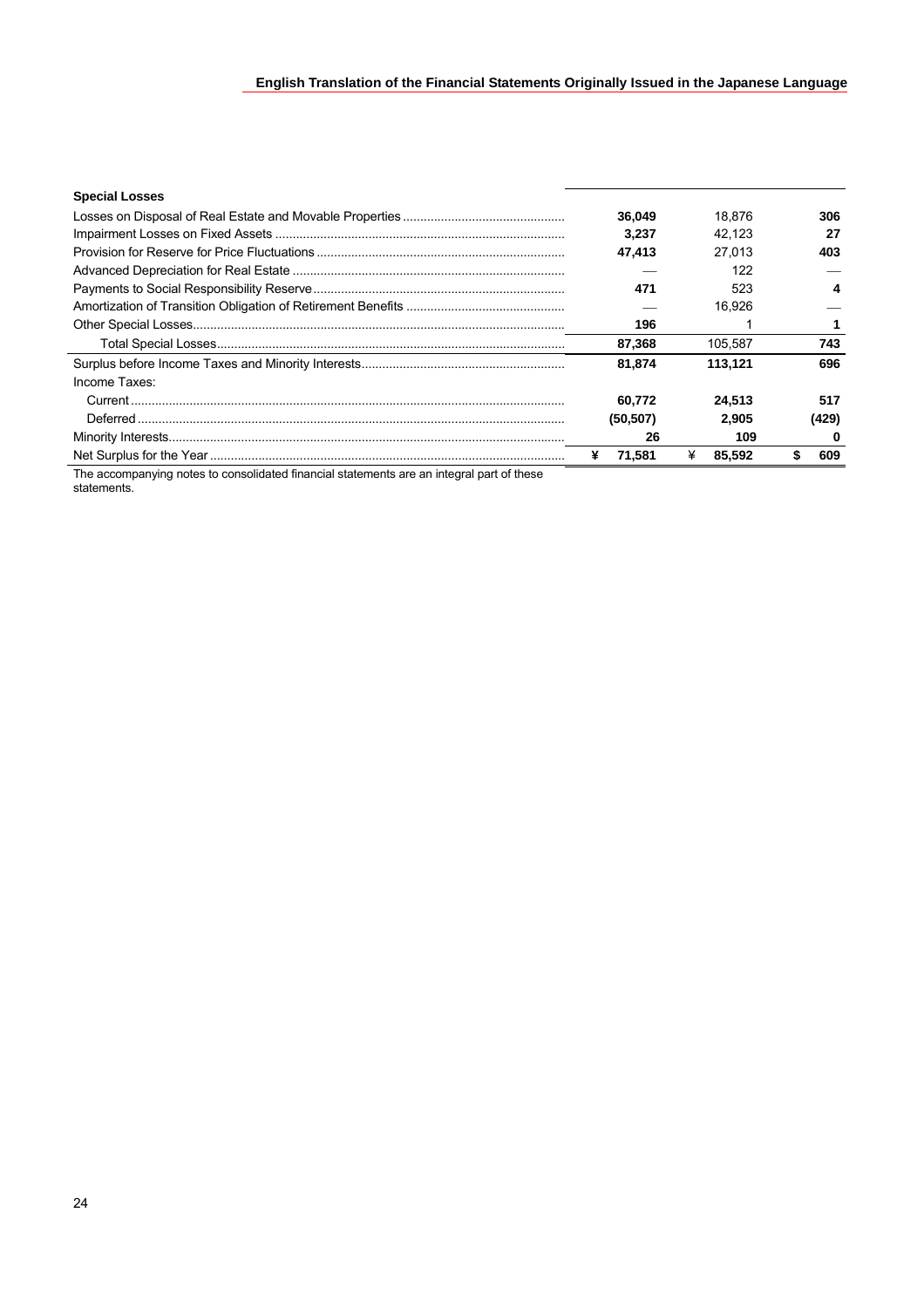# Consolidated Statements of Surplus

For Sumitomo Life Insurance Company

|          |          | Millions of<br>U.S. Dollars |
|----------|----------|-----------------------------|
|          |          | 2006                        |
| ¥203,576 | ¥263,300 | \$1,733                     |
|          |          |                             |
| 71.581   | 85,592   | 609                         |
|          | 1,112    |                             |
| 71,581   | 86,704   | 609                         |
|          |          |                             |
| 1,046    | 5,536    | 8                           |
| 40,130   | 38,753   | 341                         |
|          | 100,000  |                             |
| 2,442    | 1.989    | 20                          |
|          | 148      |                             |
| 43,618   | 146.428  | 371                         |
| ¥231,539 | ¥203.576 | \$1,971                     |
|          | 2006     | Millions of Yen<br>2005     |

The accompanying notes to consolidated financial statements are an integral part of these statements.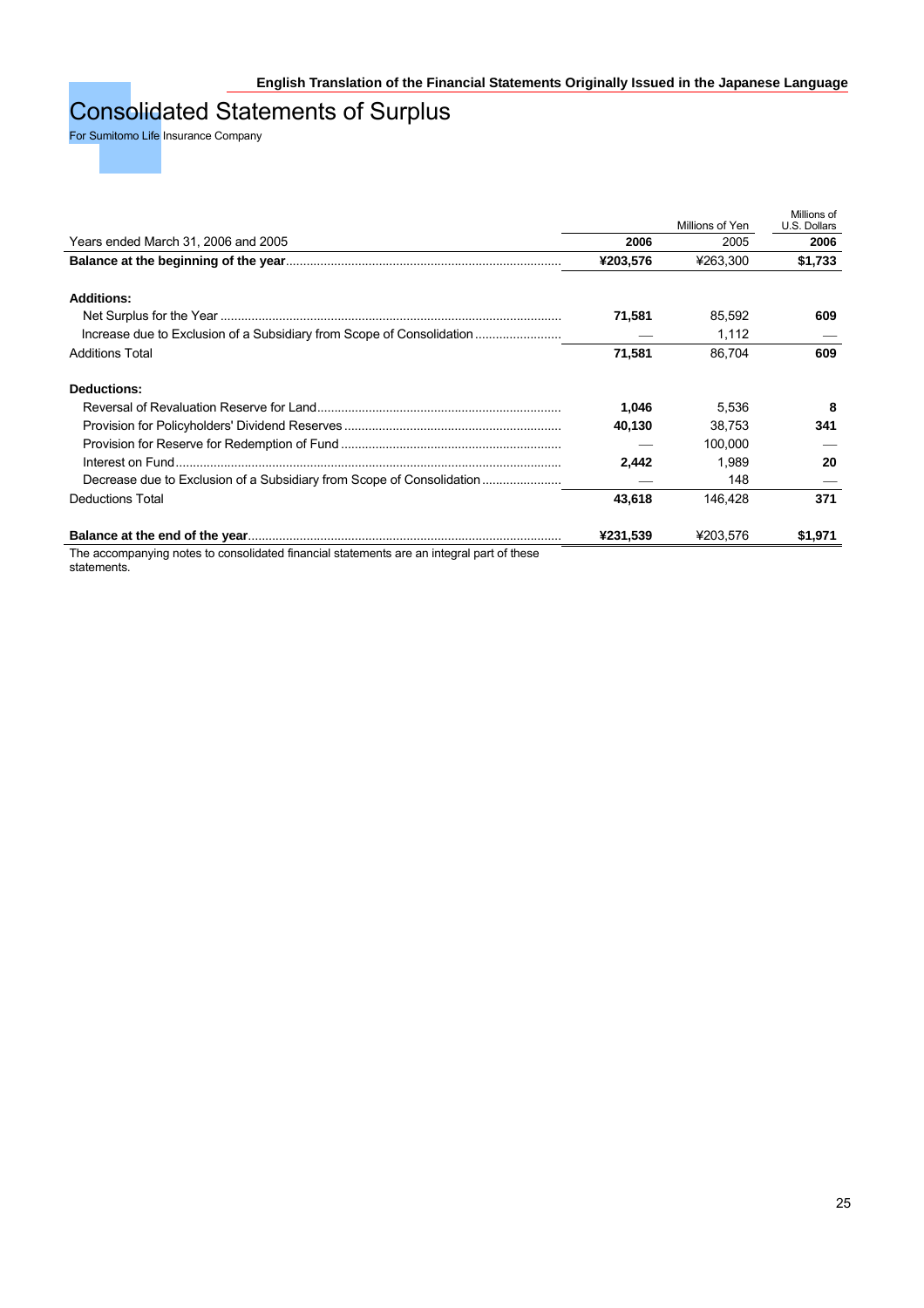# Consolidated Statements of Cash Flows

For Sumitomo Life Insurance Company

|                                                                        |             | Millions of Yen | Millions of<br>U.S. Dollars |
|------------------------------------------------------------------------|-------------|-----------------|-----------------------------|
| Years ended March 31, 2006 and 2005                                    | 2006        | 2005            | 2006                        |
| <b>Cash Flows from Operating Activities:</b><br>л.                     |             |                 |                             |
|                                                                        | ¥81,874     | ¥113,121        | \$696                       |
|                                                                        | 25,283      | 28,373          | 215                         |
|                                                                        | 16,338      | 31,255          | 139                         |
|                                                                        | 3,237       | 42,123          | 27                          |
|                                                                        | (508)       | (145)           | (4)                         |
|                                                                        | 198         | (1,745)         | $\mathbf 1$                 |
|                                                                        | 739,462     | 44,597          | 6,294                       |
|                                                                        | 290         | 344             | $\mathbf{2}$                |
|                                                                        | (1,736)     | (8,483)         | (14)                        |
|                                                                        | 2,403       | 4,262           | 20                          |
|                                                                        |             | (26, 572)       |                             |
|                                                                        | 47,413      | 27,013          | 403                         |
|                                                                        | (444, 663)  | (439, 928)      | (3,785)                     |
|                                                                        | (277, 279)  | (73, 392)       | (2,360)                     |
|                                                                        | 8,200       | 7,997           | 69                          |
|                                                                        | 556         | (612)           | 4                           |
|                                                                        | 11,011      | 15,512          | 93                          |
|                                                                        | (999)       | (985)           | (8)                         |
|                                                                        | 2           | (24)            | 0                           |
|                                                                        | 73          | (112)           | 0                           |
| Decrease in Other Assets (Excluding Assets for Investing and Financing | 83,305      | 103,044         | 709                         |
|                                                                        | (14)        | 210             | 0                           |
| Increase in Other Liabilities                                          | 30,556      | 40,590          | 260                         |
|                                                                        | (101, 468)  | (2,941)         | (863)                       |
|                                                                        | 223,538     | (96, 496)       | 1,902                       |
|                                                                        | 449,809     | 487,061         | 3,829                       |
|                                                                        | (8,764)     | (7,304)         | (74)                        |
|                                                                        | (109, 707)  | (120, 517)      | (933)                       |
|                                                                        | (471)       | (523)           | (4)                         |
|                                                                        | (30, 645)   | (7, 301)        | (260)                       |
|                                                                        | 523,759     | 254,918         | 4,458                       |
| <b>Cash Flows from Investing Activities:</b><br>Ш                      |             |                 |                             |
|                                                                        | 22,713      | 10,367          | 193                         |
|                                                                        | (2,592,370) | (2,037,812)     | (22,068)                    |
| Proceeds from Sales and Redemption of Monetary Claims Bought           | 2,773,896   | 2,176,318       | 23,613                      |
|                                                                        | (7,453,561) | (6, 541, 550)   | (63, 450)                   |
|                                                                        | 6,792,209   | 5,911,898       | 57,820                      |
|                                                                        | (677, 073)  | (567, 487)      | (5,763)                     |
|                                                                        | 861,931     | 878,762         | 7,337                       |
|                                                                        | (272, 371)  | (17, 474)       | (2,318)                     |
|                                                                        | (544, 624)  | (186, 977)      | (4,636)                     |
|                                                                        | [(20, 865)] | [67, 940]       | (177)                       |
|                                                                        | (39, 281)   | (89, 676)       | (334)                       |
|                                                                        | 60,644      | 53,682          | 516                         |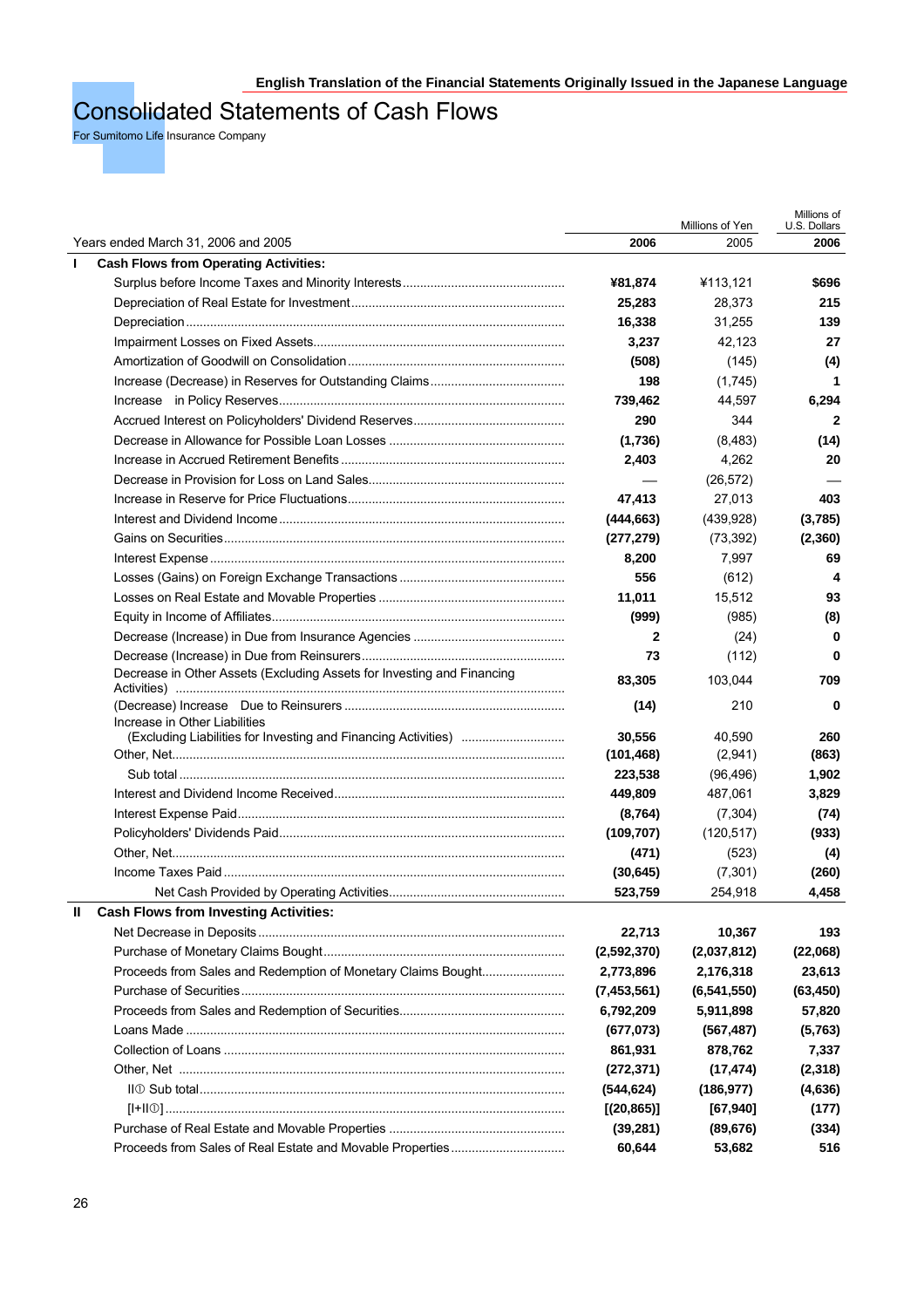|           | Proceeds from Sales of Investment in Subsidiaries                                         |            |            |          |
|-----------|-------------------------------------------------------------------------------------------|------------|------------|----------|
|           |                                                                                           |            | 4,167      |          |
|           |                                                                                           | (523, 261) | (218, 803) | (4, 454) |
| Ш         | <b>Cash Flows from Financing Activities:</b>                                              |            |            |          |
|           |                                                                                           | 38,094     | 80.434     | 324      |
|           |                                                                                           | (78, 344)  | (42, 712)  | (666)    |
|           |                                                                                           | 40,000     | 50,000     | 340      |
|           |                                                                                           |            | (100,000)  |          |
|           |                                                                                           | (2, 442)   | (1,989)    | (20)     |
|           |                                                                                           | (1,277)    | (234)      | (10)     |
|           |                                                                                           | (3,969)    | (14, 501)  | (33)     |
| <b>IV</b> | Effect of Foreign Exchange Rate Changes on Cash and Cash Equivalents                      | 97         | (30)       | 0        |
| v         |                                                                                           | (3,374)    | 21.583     | (28)     |
| VI        |                                                                                           | 43.701     | 22.495     | 372      |
| VII       | Decrease in Cash and Cash Equivalents                                                     |            |            |          |
|           | due to Exclusion of Subsidiaries from the Consolidation Scope                             |            | (376)      |          |
|           |                                                                                           | ¥40,327    | ¥43.701    | \$343    |
|           | The accompanying notes to consolidated financial statements are an integral part of these |            |            |          |

statements.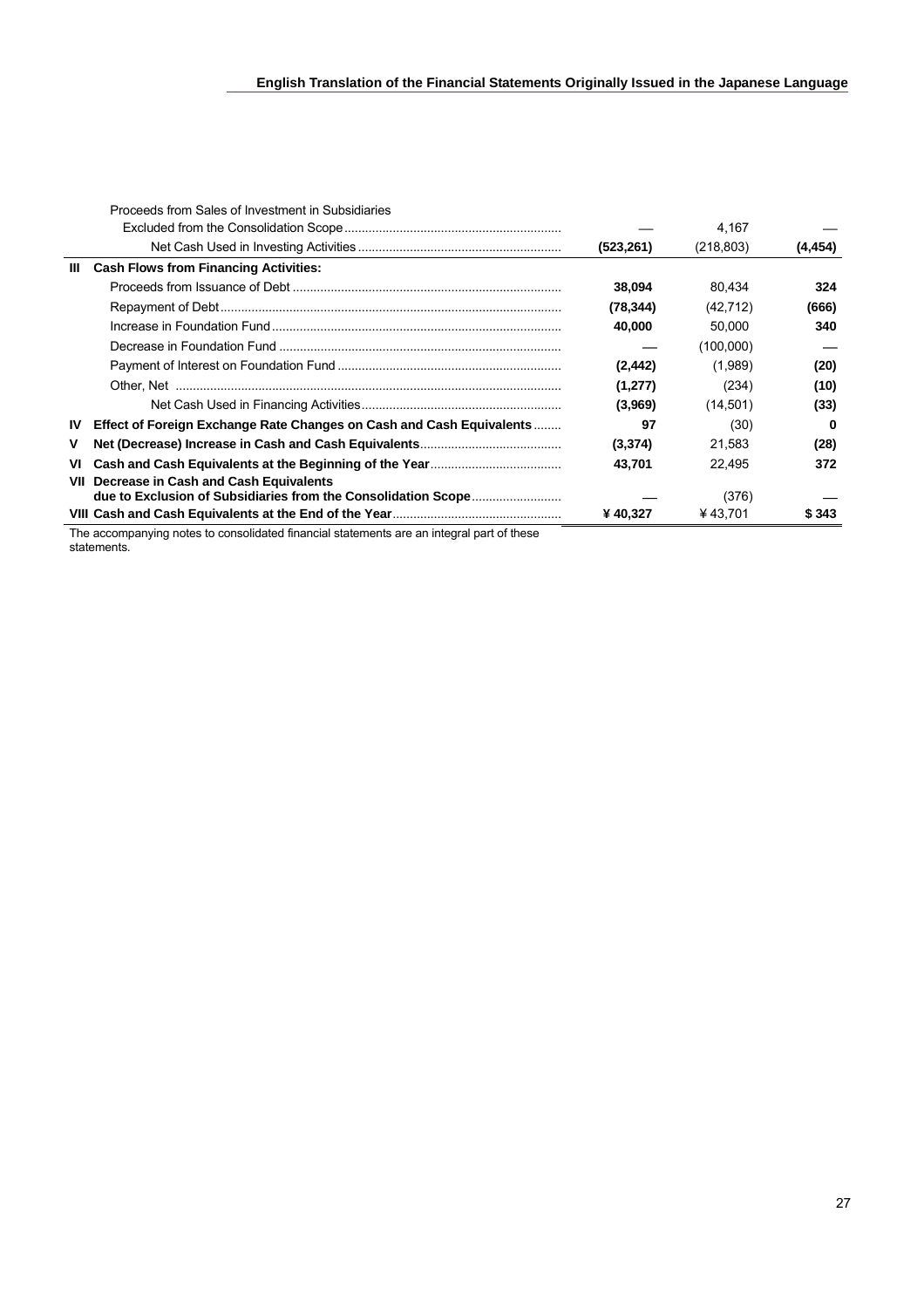# Notes to Consolidated Financial Statements

Financial Years Ended March 31, 2006 and 2005

### I. Basis of Presenting Consolidated Financial **Statements**

The accompanying consolidated financial statements of SUMITOMO LIFE INSURANCE COMPANY (the "Company") and its consolidated subsidiaries have been prepared in accordance with the provisions set forth in the Japanese Insurance Business Law and its related accounting regulations, and in conformity with accounting principles generally accepted in Japan, which are different in certain respects as to application and disclosure requirements of International Financial Reporting Standards.

 The accounts of overseas subsidiaries are based on their accounting records maintained in conformity with generally accepted accounting principles in the respective countries of domicile. In preparing the accompanying consolidated financial statements, certain reclassifications have been made to the consolidated financial statements issued for domestic purposes in order to present them in a format which is more familiar to readers outside Japan. In addition, the notes to the consolidated financial statements include information which is not required under accounting principles generally accepted in Japan but is presented herein as additional information.

 The translation of the Japanese yen amounts into U.S. dollars is included solely for the convenience of readers outside Japan, using the prevailing exchange rate at March 31, 2006, which was ¥117.47 to U.S. \$1. The convenience translations should not be construed as representations that the Japanese yen amounts have been, could have been, or could in the future be, converted into U.S. dollars at this or any other rate of exchange.

### II. Principles of Consolidation

#### 1. Consolidated Subsidiaries

The consolidated financial statements include the accounts of the Company and six of its subsidiaries as of and for the year ended March 31, 2006 and 2005. The following is the consolidated subsidiaries of the Company: The Sumisei General Insurance Co., Ltd., Sumisei Lease Co., Ltd., Sumisei Computer Service Co., Ltd., Sumisei Card Service Co., Ltd., Sumitomo Life Realty (N.Y.), Inc., Sumitomo Life Insurance Agency America, Inc. and SLR Investments, Inc. and SLR Investments, Inc.

 The consolidated financial statements do not include the accounts of Sumisei Insatsu Co.,Ltd. and Sumisei Building Management Co., Ltd, as they are considered immaterial, individually and in the aggregate, in terms of total assets, ordinary income, net income and surplus, and excluding these subsidiaries from the consolidation does not prevent reasonable judgment on the consolidated financial position of the Company and its subsidiaries and the consolidated results of their operations.

2. Affiliates

Investments in affiliates are accounted for by the equity method. Four affiliated companies were accounted for by equity method for the year ended March 31, 2006 and three affiliated companies for the year ended March 31, 2005. The affiliates accounted for by the equity method are as follows: Office Building Fund Management Japan, Ltd. Sumitomo Mitsui Asset Management Co., Ltd., Japan Pension Navigator Co., Ltd., and PICC Life Insurance Company Limited. PICC Life Insurance Company Limited was established during the year ended March 31, 2006 and was treated as an affiliated company. Izumi Securities Co., Ltd., SUMISEI ABN AMRO Asset Management B.V. and SUMISEI ABN AMRO FUND

MANAGERS (IRELAND) LIMITED are excluded from the scope of the equity method because these companies were no longer the Company's affiliated companies as of March 31, 2006.

 The respective and aggregate effects of the non-consolidated subsidiaries and affiliates excluded from the scope of equity method (e.g., Japan Pension Service Co., Ltd.) are considered immaterial to net income and surplus.

- 3. Fiscal Year-ends of Consolidated Subsidiaries The fiscal year-end of overseas subsidiaries is December 31. The consolidated financial statements include the accounts of such subsidiaries as of their respective fiscal year-ends after making appropriate adjustments for material transactions occurring between their respective year-ends and the date of the consolidated financial **statements**
- 4. Valuation of Consolidated Subsidiaries' Assets and Liabilities All assets and liabilities of the consolidated subsidiaries are recorded at fair value on the date of acquisition.
- 5. Goodwill on Consolidation Goodwill on consolidation is charged or credited to income in the year of acquisition.
- 6. Treatment of Appropriation of Surplus The consolidated statements of surplus are prepared based on the appropriation of surplus approved during the year.

#### III. Balance Sheets

#### 1. Securities

Securities of the Company are classified and accounted for as follows:

 Trading securities are stated at fair market value. Held-to-maturity debt securities are stated at amortized cost and the cost of securities sold is calculated by the moving average method. Amortization is calculated by the straight line method. Debt securities earmarked for policy reserve are stated at amortized cost in accordance with Industry Audit Committee Report No. 21, "Temporary Treatment of Accounting and Auditing Concerning Securities Earmarked for Policy Reserve in the Insurance Industry", issued by the Japanese Institute of Certified Public Accountants. Cost of securities sold is calculated by the moving average method and amortization is calculated by the straight line method. Investments in non-consolidated subsidiaries and affiliated companies (defined in Article 110 Clause 2 of the Insurance Business Law) are stated at cost. Equity securities with readily determinable market values classified as available-for sale securities are stated at fair market value which is determined as the average of the market value during the month of fiscal year-end. Other available-for-sale securities with readily determinable market values are stated at fair market value at the end of the financial year. Available-for-sale securities without readily determinable market values are stated at amortized cost for debt securities whose premium or discount represents the interest rate adjustment and at cost for other securities. Cost of these securities sold is calculated by the moving average method

 Certain deposits, monetary claims bought and securities in money-held-in-trusts deemed equivalent to investment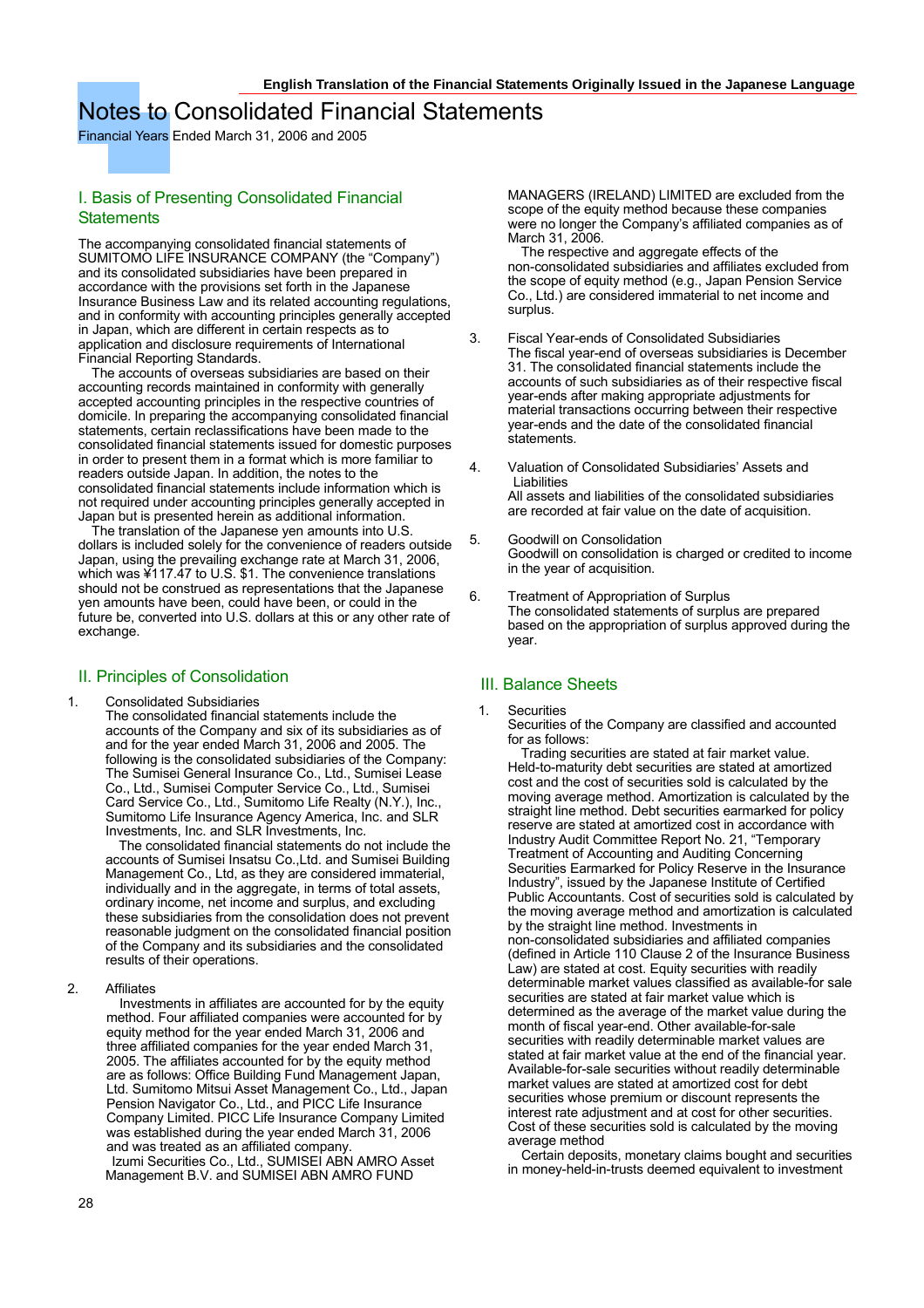in securities are stated in the same methods described in the above.

 Unrealized gains and losses of available-for-sale securities are reported net of applicable income taxes, as a separate component of Capital in the consolidated balance sheets.

#### 2. Derivatives

Derivatives are stated at fair value.

3. Revaluation of Land

The Company revalued its Land for operating use as of March 31, 2001, as permitted by the Land Revaluation Law (the "Law"). The difference in value before and after revaluation is directly included in Capital and presented as Revaluation Reserve for Land, net of applicable income taxes which is presented as Deferred Tax Liabilities on Revaluation of Land in the consolidated balance sheets. Revaluation method is stipulated in Article 3 Clause 3 of the Law. Pursuant to the provision of the Law, the Company used the publicly announced appraisal value with certain adjustments (detailed in Article 2 Paragraph 1 of the Enforcement Ordinance of the Land Revaluation Law (the "Ordinance") (Government Ordinance No. 119 on March 31, 1998) and appraisal value (detailed in Article 2 Paragraph 5 of the Ordinance) for the revaluation.

 Under the Law and related ordinances, the revaluation is a one-time event and subsequent changes in fair value of land are not reflected in the consolidated financial statements. But the Company shall disclose the decline in the fair value in the subsequent years pursuant to Article 10 of the Law. The excess of the total book value of the land after the revaluation over the total fair value of land for business operating use at the balance sheet date was ¥30,327 million (U.S.\$ 258 million) and ¥66,112 million as of March 31, 2006 and 2005, respectively.

- 4. Real Estate and Movable Properties Real estate of the Company is depreciated using the straight-line method, and movable properties are depreciated using the declining balance method.
- 5. Foreign Currency Translation Assets and liabilities denominated in foreign currencies, except for investments in non-consolidated subsidiaries and affiliates are translated at the exchange rates prevailing on the balance sheet date. Investments in non-consolidated subsidiaries and affiliates are translated at the exchange rates at the time of acquisition.
- 6. Allowance for Possible Loan Losses The Company's allowance for possible loan losses is provided pursuant to its standards for self-assessment of asset quality and internal rules for write-offs of loans and allowance for possible loan losses. For loans to borrowers that are legally bankrupt (hereafter, "bankrupt borrowers") and for loans to borrowers that are not yet legally bankrupt but virtually bankrupt (hereafter, "borrowers virtually bankrupt"), an allowance is provided based on the total amount of the loans after deduction of charge-offs and any amounts expected to be collected through the disposal of collateral and the execution of guarantees. For loans to borrowers that are likely to become bankrupt (hereafter, "borrowers likely to become bankrupt"), an allowance is provided at the amount deemed necessary based on an overall solvency assessment, net of the expected collection by disposing of collateral and by executing guarantees. For other loans, an allowance is provided by

multiplying the claim amount by an anticipated default rate calculated based on the Company's actual default experience for a certain period in the past.

 All loans are assessed based on its standards for the self-assessment of asset quality and the assessment is reviewed by a department independent of the department that performs and is responsible for the self-assessment. The allowance for possible loan losses is provided on the basis of the results.

 For loans to bankrupt borrowers and borrowers virtually bankrupt, the amount of loans exceeding the value of estimated recovery through disposal of collateral or execution of guarantees is deemed uncollectible and written-off. The amount of loans written-off for the year ended March 31, 2006 and 2005 amounted to  $44,417$ million (U.S.\$ 37 million) and ¥ 4,604 million, respectively, out of which  $\angle$  3,037 million (U.S.\$ 25 million) and  $\angle$  3,834 million were write-off of loans with collateral or guarantees at March 31, 2006 and 2005, respectively.

 An allowance for possible loan losses of the consolidated subsidiaries is provided pursuant to their standards for self-assessment of asset quality and internal rules for write-offs of loans and allowance for possible loan losses which each consolidated subsidiary sets and maintains consistently with those of the Company.

#### 7. Accrued Retirement Benefits

The following table sets forth funded status of accrued retirement allowances for the Company's defined benefit plan at March 31, 2006 and 2005:

|                                                                         | Millions of Yen |              | Millions of<br>U.S.Dollars |
|-------------------------------------------------------------------------|-----------------|--------------|----------------------------|
|                                                                         | 2006            | 2005         | 2006                       |
| Projected Benefit Obligation                                            | ¥(339,159)      | ¥(334,268)   | \$(2,887)                  |
| Plan Assets at Fair Value                                               | 307,199         | 221,959      | 2,615                      |
| [Plan Assets Held in Retirement<br>Benefit Trust (Included in the Above | [173,903]       | [100, 002]   | [1,480]                    |
| Net Projected Benefit Obligation                                        | (31,960)        | (112, 309)   | (272)                      |
| Unrecognized Actuarial Differences                                      | (24, 144)       | 58,560       | 205                        |
| Unrecognized Prior Service Cost                                         |                 |              | Н                          |
| Accrued Retirement Allowances                                           | ¥ $(56.104)$    | ¥ $(53.748)$ | \$(477)                    |

Assumptions used in the accounting for the defined benefit plans for the years ended March 31, 2006 and 2005 are as follows:

 Method of attributing benefit to period of service: straight-line basis

|                                                                                                | 2006    | 2005    |
|------------------------------------------------------------------------------------------------|---------|---------|
|                                                                                                | 2.0%    | 2.0%    |
| Long-term Rates of Return on Plan Assets:                                                      |         |         |
| Tax Qualified Retirement Pension Plan                                                          | 1.9%    | 2.0%    |
|                                                                                                | $0.0\%$ | $0.0\%$ |
| Amortization Period for Transition Obligation<br>Amortization Period for Actuarial Differences |         | 5 years |
|                                                                                                | 8 years | 8 years |
| Amortization Period for Prior Service Cost                                                     |         | 3 years |

8. Reserve for Price Fluctuations Reserve for price fluctuations is calculated pursuant to the provisions of Article 115 of the Insurance Business Law.

9. Hedge Accounting

The Company is exposed to foreign currency exposures arising from foreign currency investment in securities. The Company uses foreign exchange related derivatives to effectively manage those foreign currency exposures. The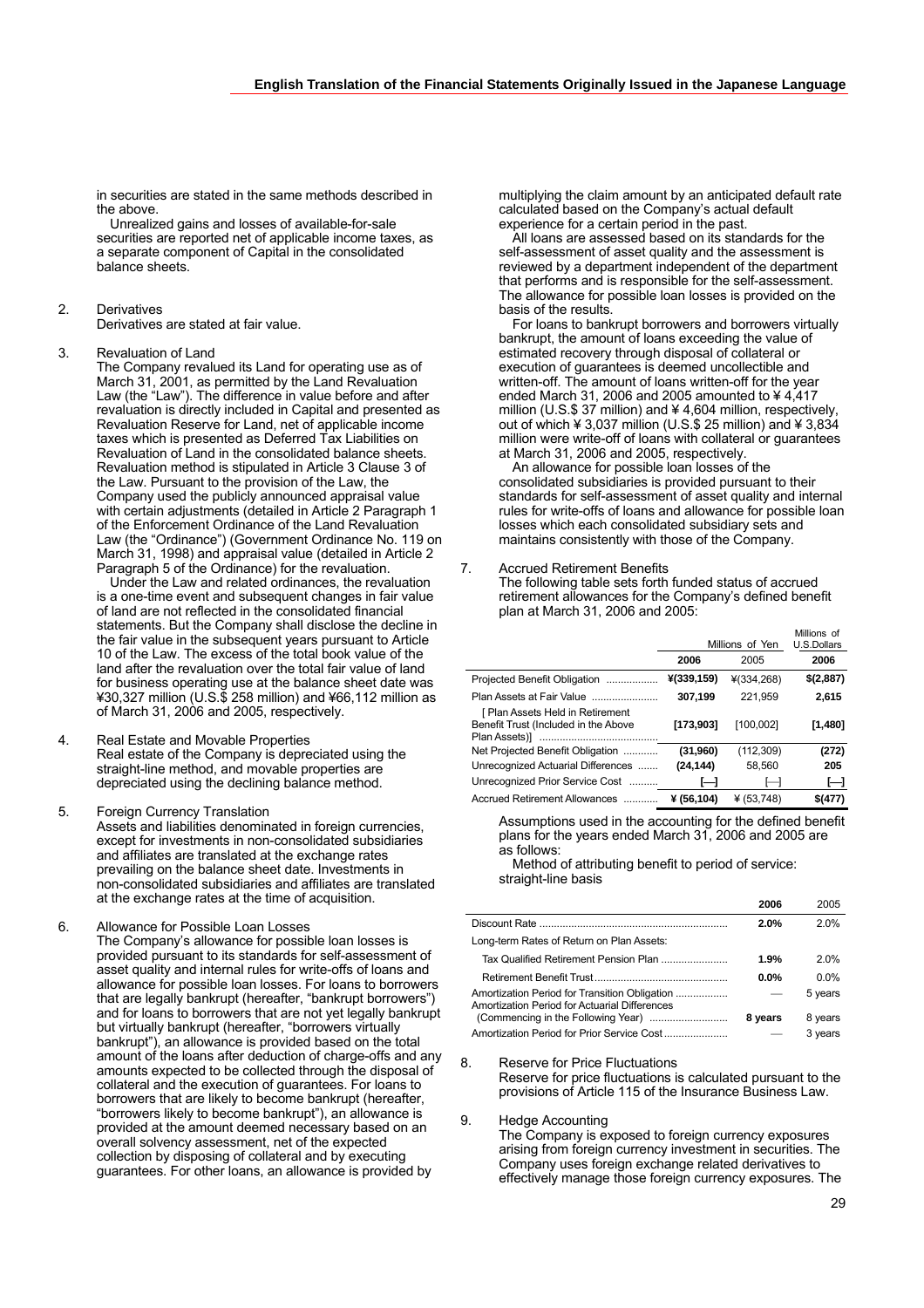Company applies fair value hedge method of accounting to the hedging financial instruments and the corresponding hedged items. Hedge effectiveness is evaluated by comparing the cumulative changes in cash flows from hedged items to those from the hedging instruments.

10. Leases

Where finance leases do not transfer ownership of the leased properties to the lessee, the leased properties are not capitalized and the related lease expenses are charged to income for the year in which they are incurred.

11. Accounting for Consumption Taxes

Consumption taxes that the Company receives and pays are not included in income and expenses, and net payments (or receipts) of consumption taxes are recorded as asset (or liability) in the consolidated balance sheets. The consumption taxes paid on purchases of certain assets, which are not deductible from the consumption taxes received, are deferred as prepaid expense (included in Other Assets in the consolidated balance sheets) and amortized over a five-year period on a straight-line basis pursuant to the Corporation Tax Law. Consumption taxes paid on other than the purchases of assets are charged to income as incurred.

12. Policy Reserves

Policy reserves of the Company are provided pursuant to Article 116 of the Insurance Business Law. Premium Reserves, a main component of Policy Reserves, is calculated according to the following method:

- (1) For policies that are subject to the standard liability reserve requirements, policy reserve is calculated pursuant to the method stipulated by the Prime Minister and the Minister of Finance (Ministry of Finance Notification No. 48, in 1996).
- (2) For policies that are not subject to the standard liability reserve requirements, policy reserve is calculated by the net level premium method.
- 13. Software

Certain software of the Company for internal use is capitalized and amortized over the estimated useful life by the straight line method.

14. Loans Receivable

The aggregate amount of risk-monitored loans, which are comprised of (1) loans to bankrupt borrowers, (2) loans in arrears, (3) loans in arrears for three months or longer, and (4) restructured loans, was ¥ 11,919 million (U.S.\$ 101 million) and ¥ 23,310 million at March 31, 2006 and 2005, respectively. The aggregate amount of loans to bankrupt borrowers was ¥ 322 million (U.S.\$ 2 million) and ¥ 244 million, and loans in arrears was ¥ 7,178 million (U.S.\$ 61 million) and ¥ 12,758 million at March 31, 2006 and 2005, respectively. The amount of loans deemed uncollectible and directly deducted from the loans in the consolidated balance sheets as March 31, 2006 and 2005 was ¥1,482 million (U.S.\$12 million) and ¥107 million for loans to bankrupt loans, and ¥2,973 million (U.S.\$ 25 million) and  $44,551$  million for loans in arrears, respectively. Loans to bankrupt borrowers represent the loans on which interests are not accrued due to unlikeliness of repayment of principal or interest resulted from delinquency of principal or interest for a certain period or other reasons ("non-accrual loans") and also meet the conditions stipulated in Article 96 Clause 1 Paragraph 3 and Paragraph 4 of Enforcement Ordinance

of Corporation Tax Law (Government Ordinance No. 97 in 1965).

 Loans in arrears represent non-accrual loans excluding the loans to bankrupt borrowers (defined in the above) and loans of which interest payments are postponed in order to support these borrowers recovering from financial difficulties. Loans in arrears also include the non-accrual loans to borrowers classified as "borrowers virtually bankrupt" or "borrowers likely to become bankrupt" in the self-assessment of asset quality.

 The amount of loans in arrears for three months or longer was  $41,462$  million (U.S.\$ 12 million) and  $41,664$ million at March 31, 2006 and 2005, respectively. Loans in arrears for three months or longer represent the loans on which payments of principal or interest are past due over three months from the day following the contractual due date. Loans in arrears do not include loans classified as loans to bankrupt borrowers or loans in arrears.

The amount of restructuring loans was  $42,956$  million (U.S.\$ 25 million) and ¥ 8,642 million at March 31, 2006 and 2005, respectively. Restructuring loans represent the loans which have been restructured to provide relief to the borrowers by reducing or waiving interest payments, by rescheduling repayments of principal or payments of interest, or by waiving claims for borrowers in order to support their recovery from financial difficulties. Restructuring loans do not included loans classified as loans in arrears for three months or longer, loans in arrears or loans to bankrupt borrowers.

#### 15. Accumulated Depreciation

Accumulated depreciation of real estate and movable properties amounted to ¥ 456,610 million (U.S.\$ 3,887 million) and ¥ 458,706 million at March 31, 2006 and 2005, respectively.

- 16. Separate Accounts The amount of assets held in separate accounts defined in Article 118 of the Insurance Business Law was ¥ 1,932,173 million (U.S.\$ 16,448 million) and ¥1,128,948 million at March 31, 2006 and 2005, respectively.
- 17. Leases

In addition to movable properties capitalized in the consolidated balance sheets, the Company and the consolidated subsidiaries use computers and peripherals under lease agreements.

#### 18. Policyholders' Dividend Reserves A reconciliation of the policyholders' dividend reserves for the years ended March 31, 2006 and 2005 is as follows:

|                                                       |            | Millions of Yen | Millions of<br>U.S. Dollar<br>s |
|-------------------------------------------------------|------------|-----------------|---------------------------------|
|                                                       | 2006       | 2005            | 2006                            |
| Reserves, Beginning of Year                           | ¥570,957   | ¥652.375        | \$4,860                         |
|                                                       | 40,130     | 38.753          | 341                             |
| Dividend Payments to<br>Policyholders during the Year | (109, 707) | (120, 517)      | (933)                           |
| Interest Accrued during the Year                      | 290        | 344             | 2                               |
|                                                       | ¥501,670   | ¥570.957        | \$4,270                         |

19. Pledged Assets

Assets pledged as collateral amounted to ¥ 578,006 million (U.S.\$ 4,920 million) and ¥ 583,816 million, and secured debts amounted to ¥7,903 million (U.S.\$ 67 million) and  $\frac{1}{2}$  7,903 million at March 31, 2006 and 2005,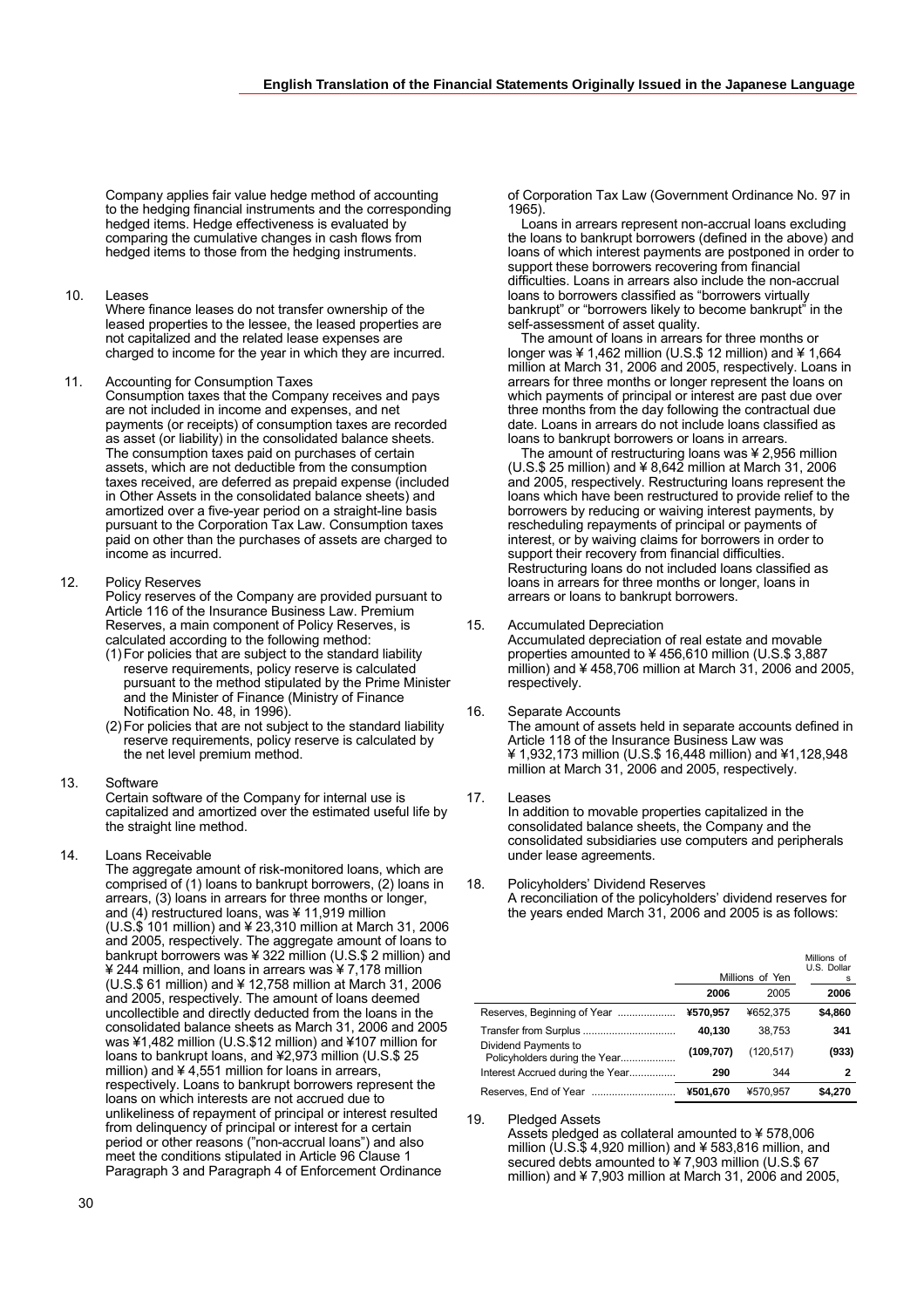respectively.

- 20. Foundation Fund The Company increased the foundation fund in capital of ¥40,000 million (U.S.\$340 million) and ¥50,000 million in accordance with Article 60 of the Insurance Business Law for the years ended March 31, 2006 and 2005, respectively.
- 21. Reserve for Redemption of Foundation Fund The Company redeemed ¥100,000 million (U.S.\$851 million) of foundation fund for the year ended March 31, 2005. In accordance with Article 56 of the Insurance Business Law, the Company provided the same amount of reserve for redemption of foundation fund (¥100,000 million) at the time of redemption. The provision for reserve for redemption of foundation fund was recorded by reclassifying from surplus to the reserve directly.
- 22. Securities Lending Securities loaned under security lending agreement amounted to ¥ 733,948 million (U.S.\$ 6,247 million) and ¥ 867,050 million at March 31, 2006 and 2005, respectively.
- 23. Loan Commitments Outstanding loan commitments were ¥ 27,506 million (U.S.\$ 234 million) and ¥ 32,831 million at March 31, 2006 and 2005, respectively.
- 24. Subordinated Debt Other Liabilities in the consolidated balance sheets include ¥ 395,000 million (U.S.\$ 3,362 million) and ¥ 435,000 million of borrowings whose repayment is subordinated to other obligations at March 31, 2006 and 2005, respectively.
- 25. Obligations to Former Insurance Policyholder Protection Fund

The Company estimated future obligations to the former Insurance Policyholders Protection Fund, which was taken over by the Life Insurance Policyholders Protection Corporation under Article 140 Clause 5 of the Supplementary Provision of Laws Related to Reform of the Financial System, at ¥ 3,849 million (U.S.\$ 32 million) and ¥ 6,552 million at March 31, 2006 and 2005, respectively. These obligations are recognized as operating expenses when the contributions are made.

26. Obligations to Life Insurance Policyholders Protection Corporation

The Company estimated future obligations to the Life Insurance Policyholders Protection Corporation at ¥ 51,960 million (U.S.\$ 442 million) and ¥ 36,868 million at March 31, 2006 and 2005, respectively, as stipulated by Article 259 of the Insurance Business Law.

 These obligations are recognized as operating expenses when the contributions are made.

27. Deferred Taxes

Gross deferred tax assets at March 31, 2006 and 2005 totaled ¥ 324,479 million (U.S.\$ 2,762 million) and ¥ 272,763 million, respectively, and gross deferred tax liabilities at March 31, 2006 and 2005 totaled ¥ 356,928 million (U.S.\$ 3,038 million) and ¥ 147,241million, respectively. Valuation allowances which are deducted from deferred tax assets amounted to ¥ 7,057 million (U.S.\$ 60 million) and ¥ 8,627 million at March 31, 2006 and 2005, respectively.

 The main components of deferred tax assets were as follows:

|                                     |         | Millions of Yen | Millions of<br>U.S. Dollar<br>s |
|-------------------------------------|---------|-----------------|---------------------------------|
|                                     | 2006    | 2005            | 2006                            |
| Losses on Devaluation of Securities | ¥77.050 | ¥88.369         | \$655                           |
|                                     | 104.979 | 69.188          | 893                             |
| Accrued Retirement Allowances       | 49.303  | 46.724          | 419                             |
| Reserve for Price Fluctuations      | 50.145  | 33.005          | 426                             |

The main components of deferred tax liabilities were as follows:

|      | Millions of Yen | Millions of<br>U.S. Dollars |
|------|-----------------|-----------------------------|
| 2006 | 2005            | 2006                        |
|      |                 | \$2,914                     |

The statutory tax rate was 36.15% in the years ended March 31, 2006 and 2005, which is different from the effective tax rates of 12.5% and 24.2% in the years ended March 31, 2006 and 2005, respectively. The principal reason for the difference was the provision for the reserves for policyholders' dividends, which accounted for a decrease in the effective tax rate by 18.0% and 12.8% in the years ended March 31, 2006 and 2005, respectively.

# IV. Income Statements

#### 28. Securities

The components of the Company's gains on sales of securities were ¥ 8,040 million (U.S.\$ 68 million) and ¥ 7,712 million from government and other bonds, ¥ 41,959 million (U.S.\$ 357 million) and ¥ 34,387 million from stocks and the equivalent securities, and ¥ 4,077 million (U.S.\$ 34 million) and ¥ 457 million from foreign securities for the years ended March 31, 2006 and 2005, respectively.

 The components of losses on sales of securities of the Company were ¥ 9,925 million (U.S.\$ 84 million) and ¥ 6,574 million from government and other bonds, ¥ 6,509 (U.S.\$ 55 million) and ¥ 9,808 million from stocks and equivalent securities, and ¥ 19,422 million (U.S.\$ 165 million) and ¥ 26,761 million from foreign securities for the years ended March 31, 2006 and 2005, respectively.

 The components of losses on devaluation of securities of the Company were ¥ 1,816 million (U.S.\$ 15 million) and ¥ 3,787 million from stocks and equivalent securities, and ¥ 226 million (U.S.\$ 1 million) and ¥ 699 million from foreign securities for the years ended March 31, 2006 and 2005, respectively.

29. Trading Securities

Gains on Trading Securities are comprised of interest and dividend income, gains and losses on sales of trading securities, valuation gains and losses. Interest and dividend income on trading securities of the Company were ¥ 7 million (U.S.\$ 0 million) and ¥ 16 million for the years ended March 31, 2006 and 2005, respectively. Gains on sales of trading securities, net of losses on sales, were ¥ 1,224 million (U.S.\$ 10 million) and ¥687 million for the year ended March 31, 2006 and 2005, respectively. Devaluation losses, net of valuation gains, were ¥ 3 million (U.S.\$ 0 million) for the year ended March 31, 2006, and valuation gains, net of devaluation losses, were ¥ 571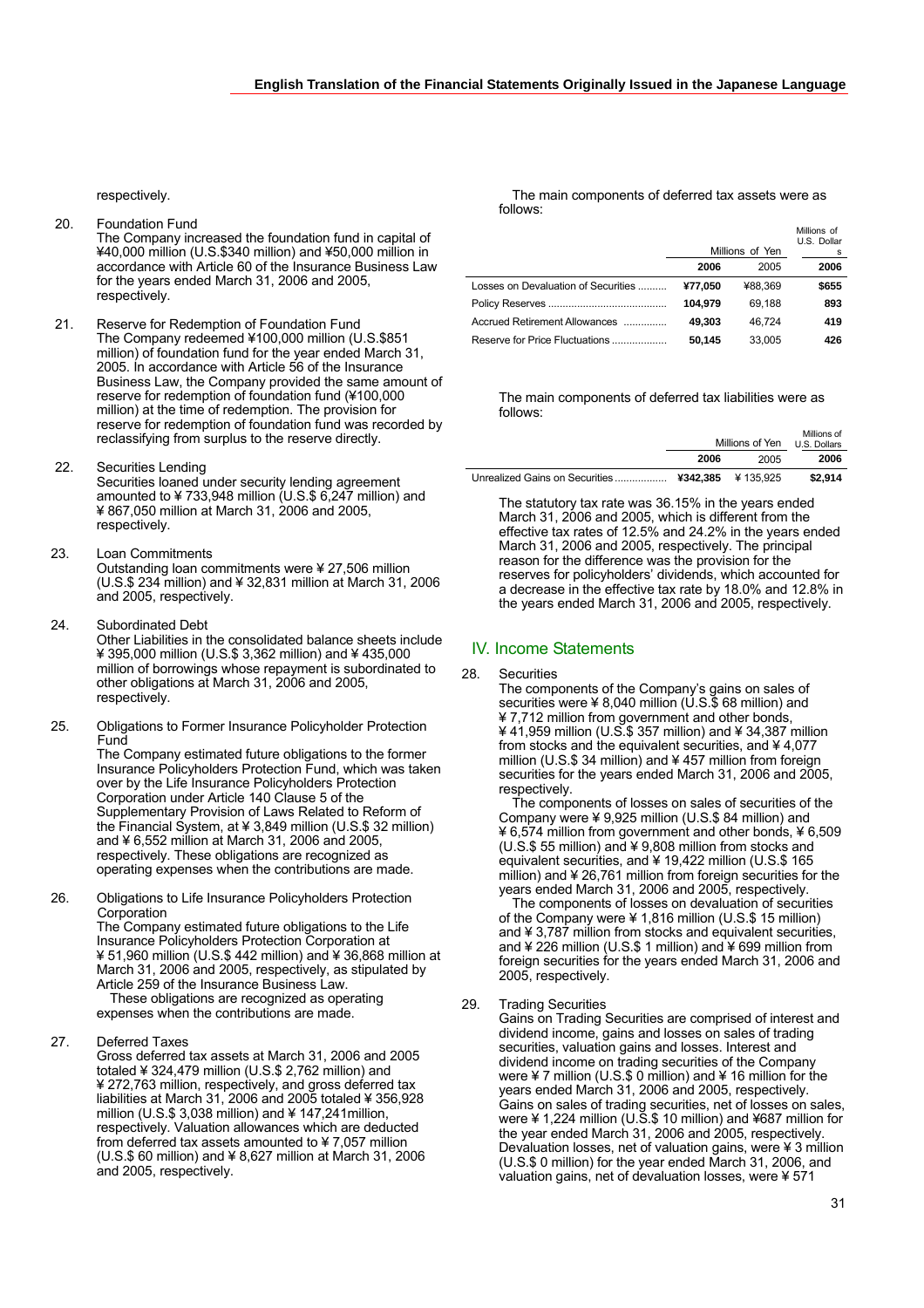million for the year ended March 31, 2005.

#### 30. Derivatives

The Company's devaluation losses of ¥6,542 million (U.S.\$ 55 million) and ¥4,668 million are included in Losses on Derivatives in the consolidated statements of income for the years ended March 31, 2006 and 2005, respectively.

#### 31. Retirement Benefit Expenses

Severance and retirement benefit expenses of the Company for the years ended March 31, 2006 and 2005 are comprised of the following:

|                                           | Millions of Yen |         | Millions of<br>U.S. Dollars |
|-------------------------------------------|-----------------|---------|-----------------------------|
|                                           | 2006            | 2005    | 2006                        |
|                                           | ¥12,980         | ¥11.930 | \$110                       |
| Interest Cost on Projected Benefit        | 6.685           | 8.174   | 56                          |
|                                           | (2,317)         | (2,280) | (19)                        |
| Amortization of Net Transition Obligation |                 | 16.926  |                             |
| Amortization of Actuarial Differences     | 10.794          | 6.254   | 91                          |
| Amortization of Prior Service Cost        |                 | (8,596) |                             |
| Severance and Retirement                  | ¥28.143         | ¥32.409 | \$239                       |

#### 32. Impairment of Fixed Assets

Effective the year ended March 31, 2005, the Company and its consolidated domestic subsidiaries adopted early the new accounting standard for impairment of fixed assets ("Opinion Concerning Establishment of Accounting Standard for Impairment of Fixed Assets" issued by the Business Accounting Deliberation Council on August 9, 2002) and the Implementation Guidance for Accounting Standard for Impairment of Fixed Assets (the Financial Accounting Standard Implementation Guidance No. 6 issued by the Accounting Standards Board of Japan on October 31, 2003). As a result of this adoption, surplus before taxes and minority interest decreased by ¥ 42,123 million (U.S.\$ 392 million )for the year ended March 31, 2005.

The impairment losses were directly deducted from the respective asset in the consolidated balance sheets. The method of measurement and recognition of the impairment loss on fixed assets of the Company is as follows:

#### a. Grouping of fixed assets

The Company groups all the fixed assets held and utilized for the Company's insurance business as one asset group for the measurement and recognition of the impairment losses. For real estate for investment and other idle assets, each asset is treated as an independent unit for the impairment test.

b. Description of impairment losses recognized For the years ended March 31, 2006 and 2005, the Company recognized impairment losses on real estate for investment that experienced the deterioration of profitability and on the idle assets that experienced the decline in fair value. For these assets, the Company reduced the carrying amount to a recoverable amount, and recognized impairment losses as special losses in the consolidated statements of income.

c. Details of fixed assets causing impairment losses

| 2006<br>2005<br>Real estate<br>Land and<br>for<br>buildings<br>investment<br>¥2.885<br>¥ 39.539<br>Idle real<br>Land and<br>¥ 2,584<br>¥ 351<br>estate<br>buildings<br>¥42.123<br>¥3.237<br>Total | Group | Type | Millions of Yen |  | Millions of<br>U.S. Dollars |
|---------------------------------------------------------------------------------------------------------------------------------------------------------------------------------------------------|-------|------|-----------------|--|-----------------------------|
|                                                                                                                                                                                                   |       |      |                 |  | 2006                        |
|                                                                                                                                                                                                   |       |      |                 |  |                             |
|                                                                                                                                                                                                   |       |      |                 |  | \$24                        |
|                                                                                                                                                                                                   |       |      |                 |  | \$2                         |
|                                                                                                                                                                                                   |       |      |                 |  | \$ 27                       |

d. The recoverable amount

 The recoverable amounts of real estate for investment are determined at net realizable value or value in use. The recoverable amounts for idle assets are net realizable value.

 Net realizable value are calculated based on an estimated value of asset on sale, appraisal value based on Real Estate Appraisal Standards, or publicly announced value used as tax basis.

Value in use is determined as the estimated net future cash flow discounted at 5.0%.

### V. Statements of Cash Flows

33. Cash and Cash Equivalents For the purpose of the consolidated statements of cash flows, cash and cash equivalents are comprised of cash on hand and bank deposits bearing no interest.

34. Reconciliations of Cash and Cash Equivalents A reconciliation of Cash and Deposits in the consolidated balance sheets with Cash and Cash Equivalents in the consolidated statements of cash flows at March 31, 2006 and 2005 is as follows:

|                           | Millions of Yen | Millions of<br>U.S. Dollars |       |
|---------------------------|-----------------|-----------------------------|-------|
|                           | 2006            | 2005                        | 2006  |
|                           | ¥85.339         | ¥107.741                    | \$726 |
|                           | (45,011)        | (64,040)                    | (383) |
| Cash and Cash Equivalents | ¥40.327         | ¥43.701                     | \$343 |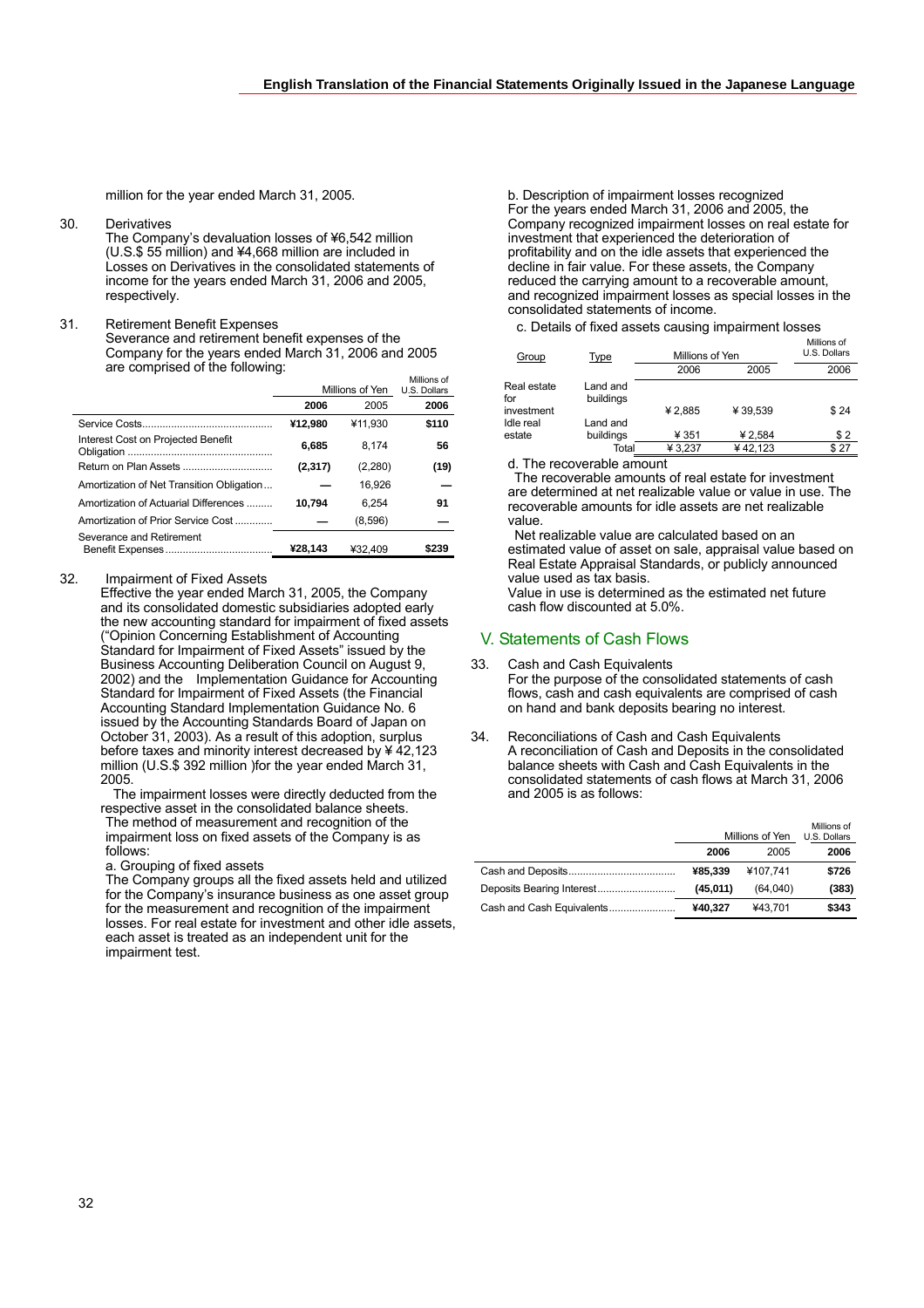# International Network

(As of Nov 2006)

#### **New York Representative Office**

Develops business relationships in the United States and carries out research and analysis on the North American financial market; established in 2001 600 Lexington Avenue, 2F, New York, NY 10022, U.S.A. Tel:(212)521-8340 Fax:(212) 750-7930

#### **London Representative Office**

Develops business relationships in Europe and carries out research and analysis on the European financial market; established in 2001 6F, 12-15 Finsbury Circus, London EC2M 7BT, U. K. Tel:(20) 7256-7630 Fax:(20)7256-7624

#### **Beijing Representative Office**

Carries out research and analysis on the Chinese financial market; established in 1991 1205, Beijing CR Building, 12F A8 Jiangguomen-North Street, Beijing, People's Republic of China 100005 Tel: (10) 8519-2501 Fax: (10) 8519-2503

#### **Sumitomo Life Realty (N.Y.), Inc.**

Makes real estate investments and manages real estate properties in principal U.S. cities; incorporated in 1982 600 Lexington Avenue, 2F, New York, NY 10022, U.S.A. Tel:(212)521-8370 Fax:(212) 750-7931

#### **Sumitomo Life Insurance Agency America, Inc.**

Engages in brokerage services for insurance products related to employee welfare systems, including corporate health insurance, dental insurance, and life insurance products; incorporated in 1986 600 Lexington Avenue, 2F, New York, NY 10022, U.S.A. Tel:(212)521-8300 Fax:(212)980-4008

#### **PICC Life Insurance Company**

Offers a full lineup of individual insurance products and group insurance in China; established in 2005 7 F Chuangjing Building, 38 Shouti South Road, Haidian District, Beijing, People's Republic of China 100037 Tel:(10)5889-2738

# Directors, Corporate Auditors, and Executive officers

(As of Nov 2006)

*Directors Chairman* Yasuo Yoshino

*President and Chief Executive Officer*  Shinichi Yokoyama

*Deputy Presidents*  Shinichiro Satake Hiroshi Kadota

*Senior Managing Director*  Eiichi Shibao

*Managing Directors*  Hitoshi Kawashima Yoshio Sato Koji Hanaoka Ikunori Kato Norio Takamatsu

*Directors*  Akio Kosai Taketoshi Yamamoto

Corporate Auditors Takashi Nakagawa Masaaki Kamohara Tadayoshi Ota Takemochi Ishii Eiko Shinotsuka

*Senior Executive Officers*  Hideo Nemoto

*Managing Executive Officers*  Fumio Tokubutsu Takanobu Takimoto Noriaki Yajima Arata Ito

*Executive Officers*  Tsutomu Yasukawa Yutaka Amino Koichi Suzaki Hiroshi Okazaki Haruo Urata Toru Nakamura Kazuhiko Tsutsumi Mitsutoshi Mise Hiroshi Yamaguchi Shinii Haruhara Yoshiteru Saito Michihisa Tanimoto Masahiro Hashimoto Hiroaki Sunagawa